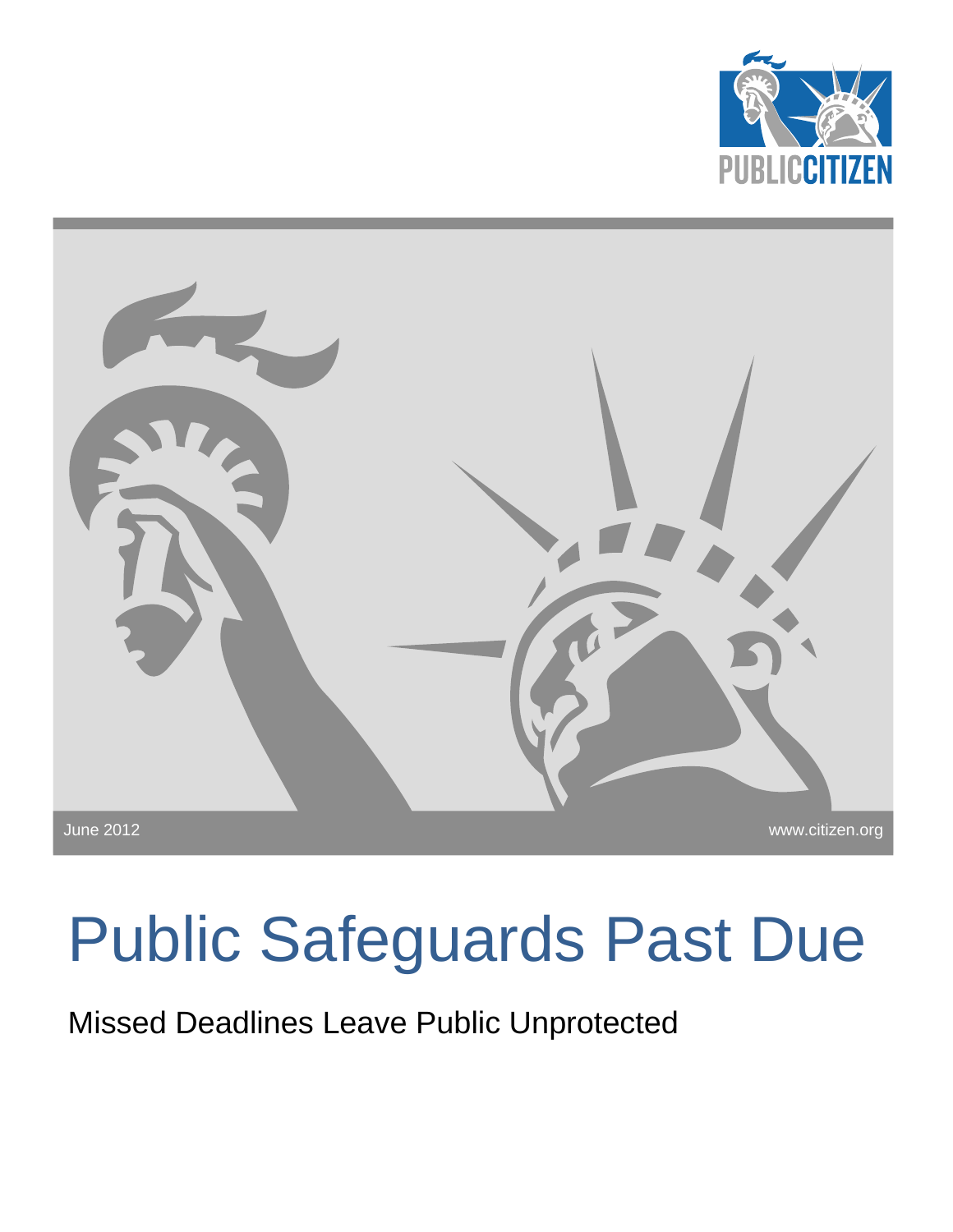#### **Acknowledgments**

This report was written by Negah Mouzoon, Researcher for Public Citizen's Congress Watch division, and edited by Congress Watch Research Director Taylor Lincoln and Congress Watch Acting Director Lisa Gilbert. Public Citizen Litigation Group Director Allison Zieve made significant editorial contributions. Amit Narang, Regulatory Policy Advocate for Congress Watch, provided expertise and advice. James Goodwin, Policy Analyst for the Center for Progressive Reform, and Tony Corbo, Senior Lobbyist at Food & Water Watch, provided expertise.

#### **About Public Citizen**

Public Citizen is a national non-profit organization with more than 300,000 members and supporters. We represent consumer interests through lobbying, litigation, administrative advocacy, research, and public education on a broad range of issues including consumer rights in the marketplace, product safety, financial regulation, safe and affordable health care, campaign finance reform and government ethics, fair trade, climate change, and corporate and government accountability.



Public Citizen's Congress Watch 215 Pennsylvania Ave. S.E. Washington, D.C. 20003 P: 202-546-4996 F: 202-547-7392 [http://www.citizen.org](http://www.citizen.org/)

© 2012 Public Citizen. All rights reserved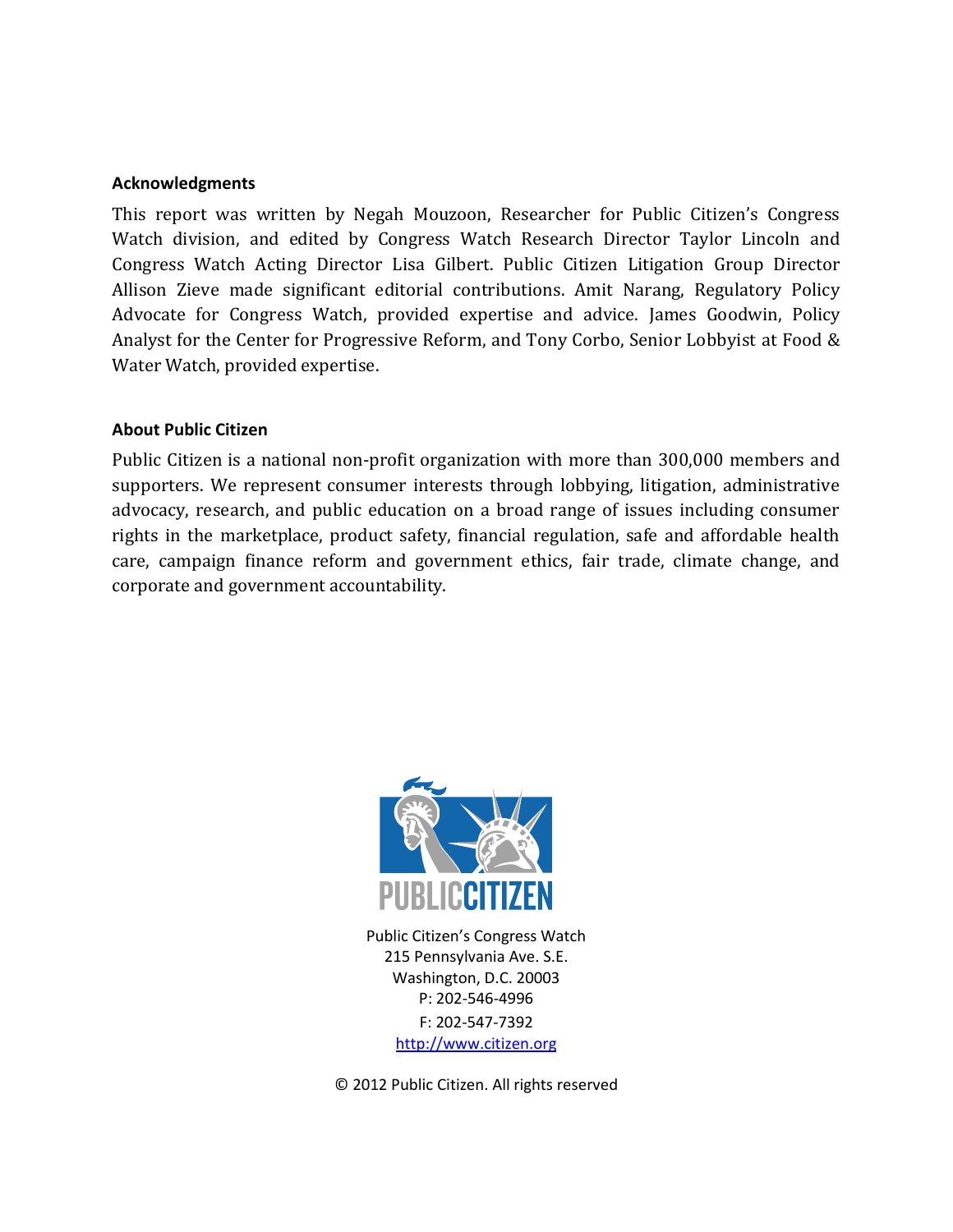# **Contents**

| Pending Food Safety Regulations Required by the Food Safety Modernization Act                                                                                                                     |
|---------------------------------------------------------------------------------------------------------------------------------------------------------------------------------------------------|
|                                                                                                                                                                                                   |
|                                                                                                                                                                                                   |
|                                                                                                                                                                                                   |
|                                                                                                                                                                                                   |
|                                                                                                                                                                                                   |
|                                                                                                                                                                                                   |
|                                                                                                                                                                                                   |
|                                                                                                                                                                                                   |
|                                                                                                                                                                                                   |
|                                                                                                                                                                                                   |
|                                                                                                                                                                                                   |
| Appendix 1: Status of Regulations Listed in Fall 2011 Issue of the Unified Agenda of Federal Regulatory<br>and Deregulatory Actions with Statutory Deadlines of June 1, 2012 or Before20          |
| Appendix 2: Office of Management and Budget's Response to Public Citizen's Query on Whether the<br>Agency Deems OIRA's Track Record on Meeting Its 120-Day Deadline to Review Rules Acceptable 33 |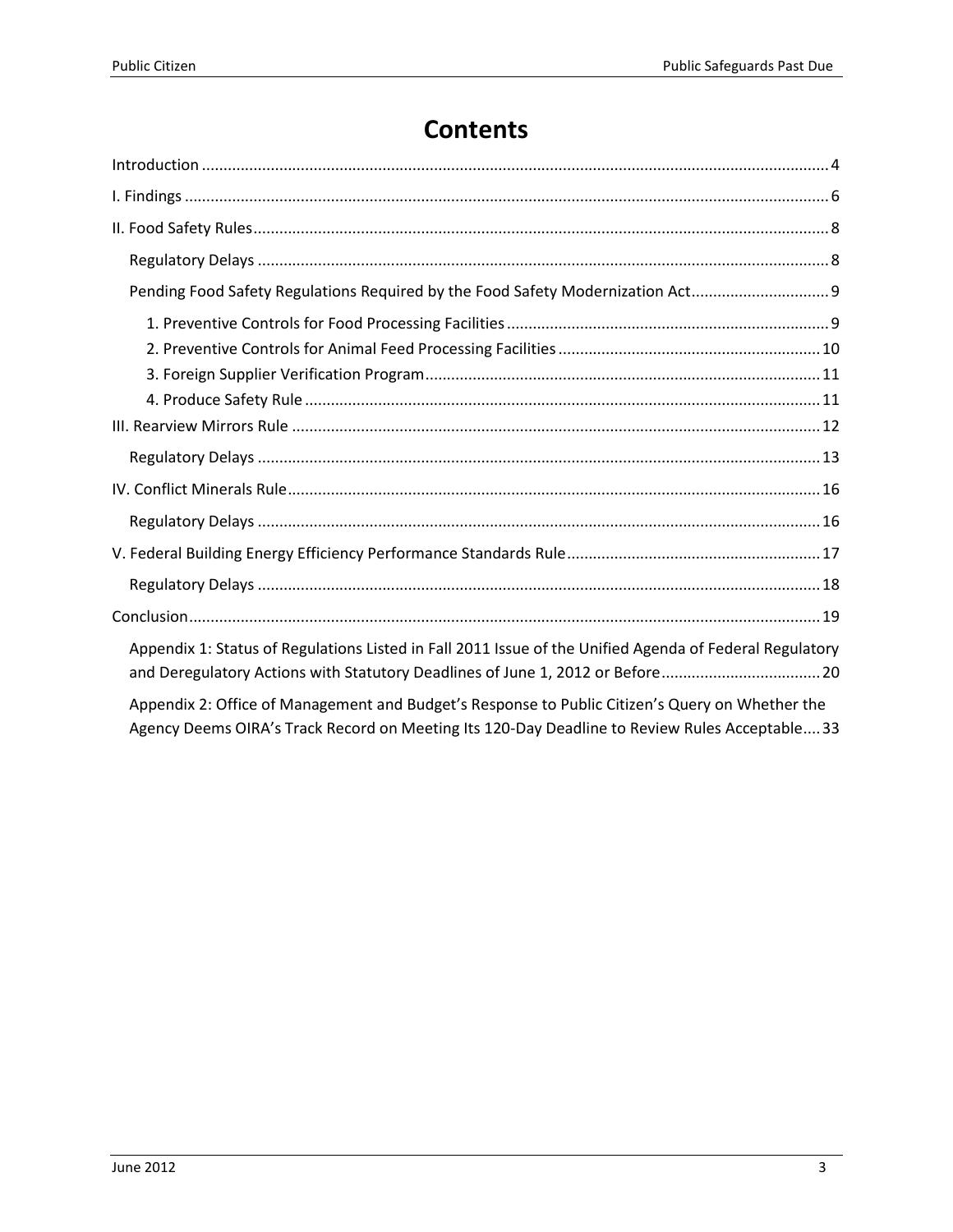# **Introduction**

<span id="page-3-0"></span>**O**ngress typically delegates to federal agencies the task of creating regulations to Congress typically delegates to federal agencies the task of creating regulations to implement the laws it passes. In many cases, especially for time-sensitive laws, Congress creates deadlines for agencies to complete the rules.<sup>1</sup> But a Public Citizen analysis of a set of public health and safety rulemakings reveals that most rules are issued after the deadlines pass, often by years.

This report reviews 159 regulations subject to statutory deadlines that were listed in the government's fall 2011 report of pending and recently completed regulations that were due no later than June of this year. Of these, 78 percent missed their congressionally established deadlines and more than half remain incomplete.<sup>2</sup>

Rules may be delayed for many reasons. Several statutes and executive orders were added to the rulemaking process in the 1980s and 1990s that created procedural obstacles for agencies to issue regulations. The changes were intended to make the process more amenable to businesses, and they added significant additional responsibilities that agencies must fulfill before rules can be finalized. Although there are many procedural requirements for agencies implementing new regulations, this report highlights four particular factors that impede agencies' ability to issue the rules that Congress mandates.

**The Regulatory Flexibility Act:** The Regulatory Flexibility Act requires agencies to conduct an intensive analysis of the potential effects of rules that pose a "significant economic impact on a substantial number of small entities." If a rule is subject to a regulatory flexibility analysis, the agency must quantify the number of small businesses that may be affected by the rule, the level of effort and expense required by small businesses to comply with the rule's standards, and possible alternatives to the rule.<sup>3</sup> Such analysis is onerous for agencies.

**Executive Order 12866:** Executive Order 12866, which was signed by President Bill Clinton in 1993, requires non-independent agencies to conduct extensive analyses of the costs and benefits of rules that are expected to have an annual cost of \$100 million or more, and to provide alternatives to the rules. The order requires agencies to issue regulations in the "most cost-effective manner," which impedes the ability of agencies to issue the most effective public health or safety rule. Economically significant rules must then be submitted to the Office of Management and Budget's Office of Information and Regulatory Affairs (OIRA) for review. The order gives OIRA authority to review the significant rulemakings of

 $\overline{\phantom{0}}$ 

<sup>1</sup> Jacob E. Gerson and Anne J. O'Connell, *Deadlines in Administrative Law*, 2 (Chicago Law Sch. Public Law and Legal Theory Working Paper, No. 196), [http://bit.ly/MsCDVn.](http://bit.ly/MsCDVn)

<sup>2</sup> The results of Public Citizen's analysis are discussed further in the next section and are included in detail in the Appendix.

<sup>3</sup> 5 U.S.C § 601 & 612, [http://bit.ly/KxvDLK.](http://bit.ly/KxvDLK)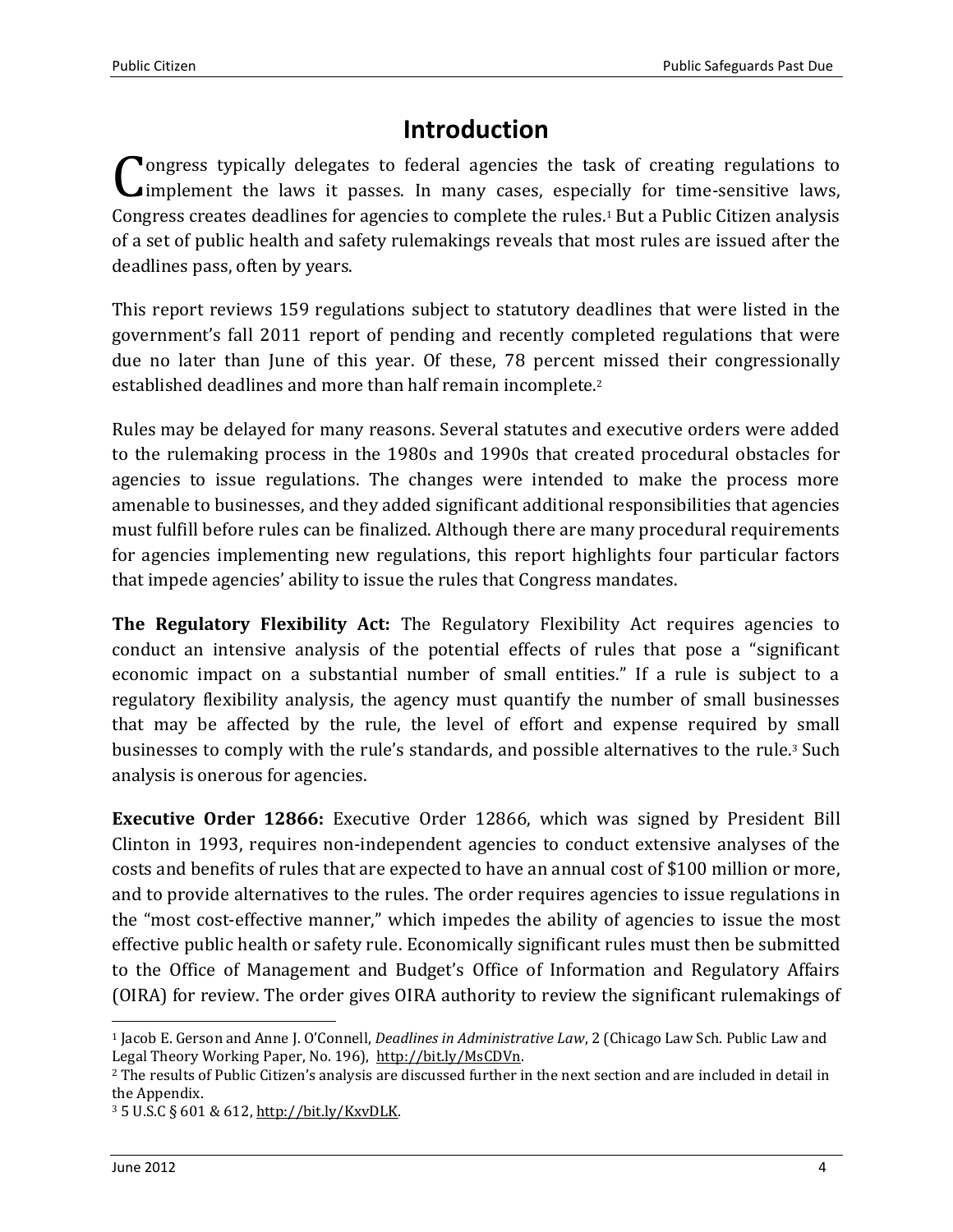all federal agencies except for independent agencies, such as the Securities and Exchange Commission (SEC), Federal Communications Commission (FCC) and Commodity Futures Trading Commission (CFTC).

**OIRA review:** Under Executive Order 12866, OIRA has 90 days to review submitted drafts of regulations, with one 30-day extension.<sup>4</sup> But the agency often does not abide by the 120 day period. <sup>5</sup> For example, all 14 of the rules included in this study that are at OIRA have been under review for more than 120 days. In total, 51 percent of the rules submitted to OIRA exceeded 120 days of review.

**Politically motivated delays:** In addition to procedural delays, politically motivated interference can hinder agencies' ability to implement laws. When the Securities and Exchange Commission (SEC) began implementing the conflict minerals provision of the Dodd–Frank Wall Street Reform and Consumer Protection Act, industry groups lobbied heavily to water down the proposal. More than 14 months after the statutory deadline for issuing a final rule, the SEC has yet to complete it.

Procedural requirements and political pressures diminish the ability of agencies to issue rules promptly, even in cases in which Congress has set out deadlines. The rulemaking process demands that agencies conduct a seemingly endless stream of analyses, convene multiple panels and provide multiple opportunities for the public, industry, and other government agencies to provide input. It also requires agencies to furnish comprehensive responses and justifications throughout.

But solely blaming requirements for the government's poor record in meeting deadlines would be overly simplistic. The agencies and OIRA also play a determinative role in pushing rules to fruition when they have the will to do so.

Consider the contrast between OIRA's record of reviewing rules in recent years with its current performance. Of the 14 rules included in this report that are under OIRA review, all have been at OIRA for longer than its allotted 120 days. Yet, among rules included in this report that previously went through OIRA, more than two-thirds were processed within 120 days. Common sense suggests that OIRA has slowed its rulemaking efforts because regulations have become such a charged political issue in this presidential election year.

l

<sup>4</sup> Exec. Ord. 12866[, http://bit.ly/Lai989.](http://bit.ly/Lai989) 

<sup>5</sup> OMB's Role in Reviews of Agencies' Draft Rules and the Transparency of Those Reviews, U.S. GENERAL ACCOUNTABILITY OFFICE (Sept. 22, 2003).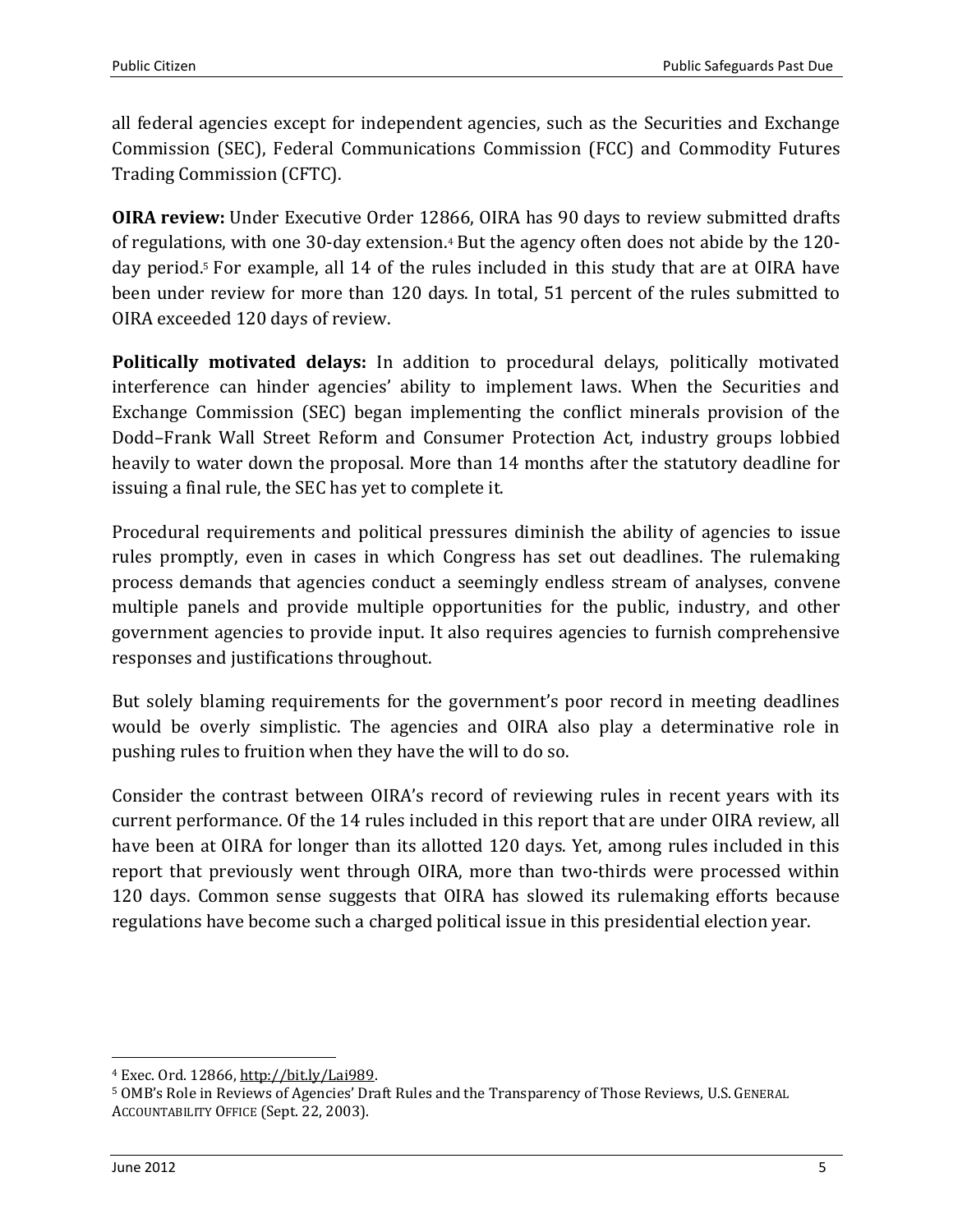# **I. Findings**

<span id="page-5-0"></span>The data set used in this analysis was limited to rules listed in the fall 2011 issue of the Unified Agenda of Federal Regulatory and Deregulatory Actions. Public Citizen assessed whether rules with statutory deadlines assigned to 12 public safety and consumer protection agencies were issued by congressionally mandated due dates.<sup>6</sup> For those rules that underwent review by OIRA, Public Citizen calculated whether OIRA's review exceeded 120 days, the maximum time allowed by Executive Order 12866, which authorizes it to review rules.<sup>7</sup>

The data set used in this study included 159 rules. Public Citizen's analysis found that nearly four-fifths of public safety and health regulations for which Congress imposed a deadline had not been issued by the deadline, and more than half of those rules whose due dates have passed remain incomplete. Specifically:

- **78 percent of the rules included in this study were not issued by the statutory deadline.** Of the 159 public health and safety rules with statutory deadlines, 125 rules missed the deadline.
- **51 percent of the rules included in this study remain incomplete.** Of the 159 rules, 81 have yet to be finalized.
- **51 percent of the rules included in the study that were reviewed by OIRA were delayed at OIRA**. Of the 49 rules that were submitted to OIRA for review, the review of 25 lasted more than 120 days—the maximum length of review time that OIRA is afforded by the executive order.

l <sup>6</sup> The agencies included in this study were the Consumer Financial Protection Bureau (CFPB), Consumer Safety Product Commission (CSPC), Commodity Futures Trading Commission (CFTC), Department of Agriculture (USDA), Department of Energy (DOE), Department of Transportation (DOT), Environmental Protection Agency (EPA), Food and Drug Administration (FDA), Securities and Exchange Commission (SEC), Federal Communications Commissions (FCC), Federal Reserve System (FRS), and Office of the Comptroller of the Currency (OCC). The data set was limited to proposed rules and final rules for which Congress set statutory deadlines of June 1, 2012, or earlier. To account for a lag between the completion of a rule and its publication in the Federal Register, only rules that remained incomplete 30 days past their statutory deadline were counted as late. In some instances, Congress has granted agencies permission to extend deadlines. For the purpose of this analysis, the deadline initially set by Congress was used to determine whether a rule missed its deadline. It has been noted by an outside reader of this analysis that the need for a few rules may be obviated by external circumstances, such as the absence of an international treaty upon which a pending rule relies. Such cases would not significantly change this study's findings.

<sup>7</sup> Executive Order 12866 allots OIRA 90 days to review a rule, with a one-time extension of 30 days. The total review time should not exceed 120 days.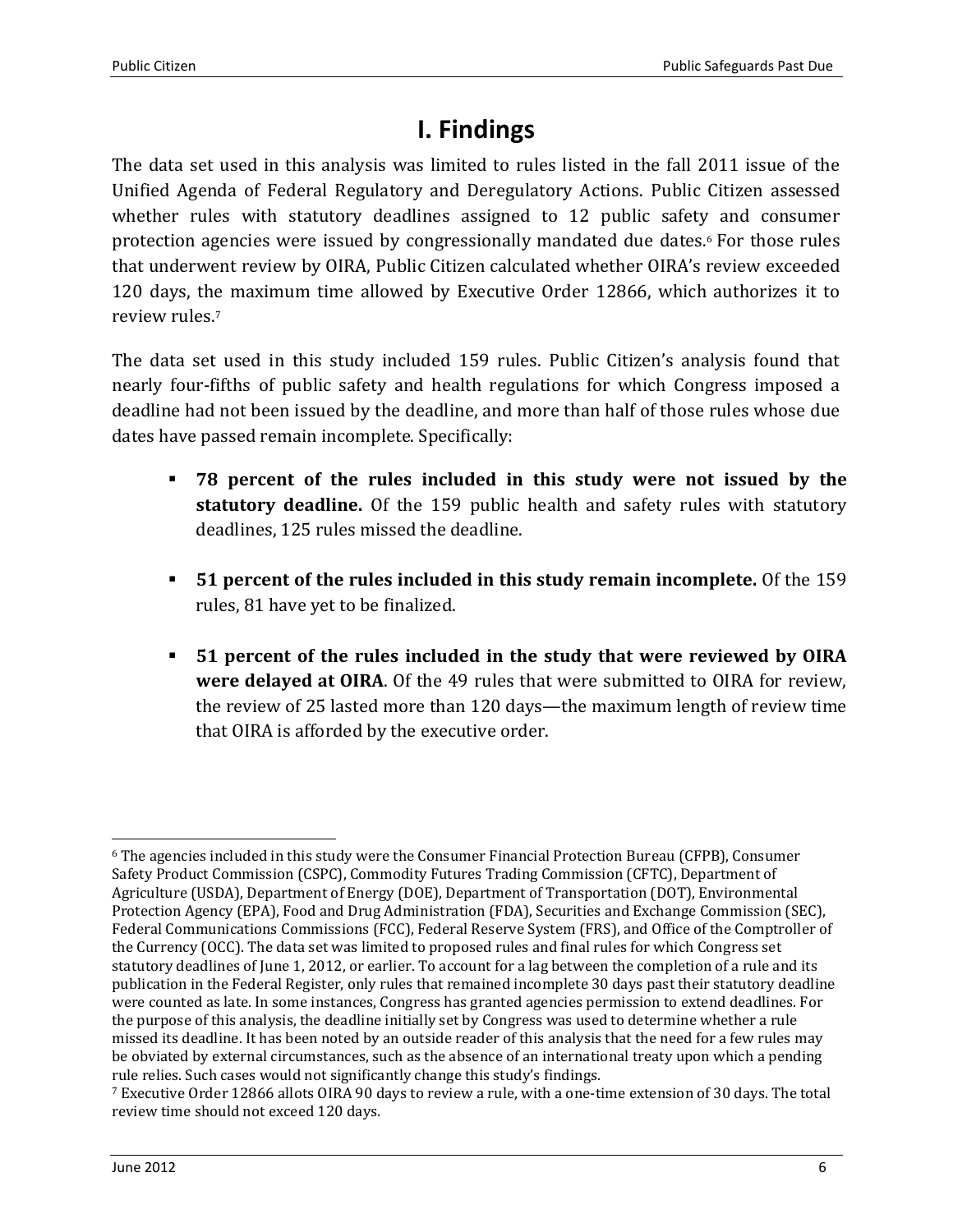**Each of the rules included in this study that are currently under review at OIRA has been under review for more than 120 days**. Of the 14 rules currently at OIRA, each has been under review for more than 120 days.

Eight of the 12 agencies included in this study missed at least 70 percent of their statutory deadlines for rules listed in the fall 2011 Unified Agenda of Federal Regulatory and Deregulatory Actions. The Environmental Protection Agency (EPA) missed deadlines for eight of nine rules under its purview. The Commodity Futures Trading Commission (CFTC) and Securities and Exchange Commission (SEC), two agencies tasked with creating rules to implement the Dodd-Frank Wall Street Reform and Consumer Protection Act, were responsible for more than one-third of the rules included in Public Citizen's analysis. Combined, these eight agencies missed 89 percent of their deadlines. [See Figure 1]

| <b>Agency</b>                               | Number of<br><b>Rules with</b><br><b>Statutory</b><br><b>Deadlines</b> | Number of<br><b>Rules that</b><br>Met<br><b>Deadline</b> | <b>Number of</b><br><b>Rules that</b><br><b>Missed</b><br><b>Deadline</b> | Percentage of<br><b>Rules Delayed</b> |
|---------------------------------------------|------------------------------------------------------------------------|----------------------------------------------------------|---------------------------------------------------------------------------|---------------------------------------|
| <b>Consumer Product Safety Commission</b>   | $\mathbf{1}$                                                           | $\mathbf 0$                                              | $\mathbf{1}$                                                              | 100.0%                                |
| <b>Commodity Futures Trading Commission</b> | 24                                                                     | 2                                                        | 22                                                                        | 91.7%                                 |
| <b>Environmental Protection Agency</b>      | 9                                                                      | $\mathbf{1}$                                             | 8                                                                         | 88.9%                                 |
| Securities and Exchange Commission          | 32                                                                     | 4                                                        | 28                                                                        | 87.5%                                 |
| Department of Energy                        | 21                                                                     | 3                                                        | 18                                                                        | 85.7%                                 |
| Department of Transportation                | 37                                                                     | 8                                                        | 29                                                                        | 78.4%                                 |
| Food and Drug Administration                | 8                                                                      | $\overline{2}$                                           | 6                                                                         | 75.0%                                 |
| Department of Agriculture                   | 11                                                                     | 3                                                        | 8                                                                         | 72.7%                                 |
| Comptroller of the Currency                 | 3                                                                      | $\mathbf{1}$                                             | $\overline{2}$                                                            | 66.7%                                 |
| <b>Federal Communications Commission</b>    | 4                                                                      | 3                                                        | 1                                                                         | 25.0%                                 |
| Federal Reserve System                      | 8                                                                      | 6                                                        | $\overline{2}$                                                            | 25.0%                                 |
| <b>Consumer Financial Protection Bureau</b> | 1                                                                      | $\mathbf{1}$                                             | 0                                                                         | 0.0%                                  |
| <b>Totals</b>                               | 159                                                                    | 34                                                       | 125                                                                       | 78.6%                                 |

**Figure 1: Agencies' Records of Completing Rules with Statutory Deadlines**

Source: Public Citizen analysis of rules with statutory deadlines listed in 2011 issue of the Unified Agenda of Federal Regulatory and Deregulatory Actions.

A full listing of the rules included in this study is in Appendix 1. Public Citizen asked the Office of Management and Budget if it believes OIRA's track record of reviewing rules within its allotted 120 days is acceptable. OMB's response is published in Appendix 2.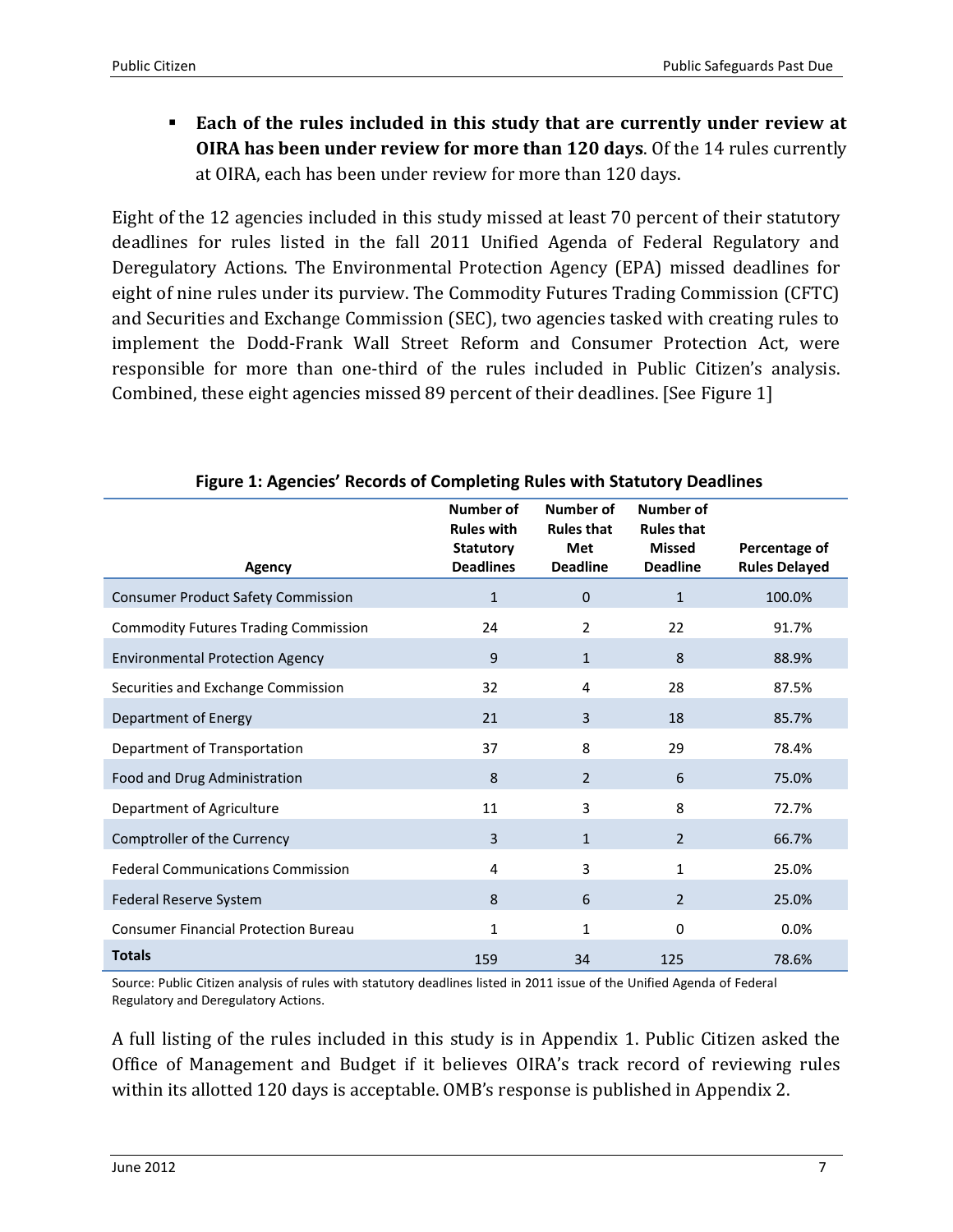# **II. Food Safety Rules**

<span id="page-7-0"></span>Last year, according to the Centers for Disease Control and Prevention (CDC), 48 million people in United States suffered from foodborne illnesses. Of these, 128,000 were hospitalized and 3,000 died.<sup>8</sup> In response, on Nov. 30, 2011, Congress passed the Food Safety Modernization Act (FSMA), the largest revision to U.S. food safety regulations in 70 years.<sup>9</sup> Although the USDA is responsible for overseeing meat, poultry, and egg products, the Food and Drug Administration (FDA) regulates most of the U.S. food supply.<sup>10</sup> FSMA provides the FDA with tools to better protect the U.S. food supply, more quickly recall tainted foods, and more effectively respond to foodborne illness outbreaks.

But these four important FSMA rules are stuck in the regulatory review process. When eventually issued, these will implement safety measures at food processing facilities and at animal feed processing facilities, create minimum requirements for the safe handling of produce, and require food importers to meet U.S. food safety standards. [See Figure 2]

| Rule                                                                   | <b>Deadline</b> | <b>Rulemaking</b><br><b>Type Required</b><br>by Deadline | Delay   | <b>Rule is</b><br><b>Currently at</b><br><b>OIRA</b> | Date OIRA<br><b>Received</b><br>Rule | <b>Rulemaking</b><br><b>Type</b><br><b>Submitted</b><br>to OIRA |
|------------------------------------------------------------------------|-----------------|----------------------------------------------------------|---------|------------------------------------------------------|--------------------------------------|-----------------------------------------------------------------|
| <b>Preventive Controls for</b><br><b>Food Processing Facilities</b>    | 7/4/2012        | Final rule                                               | Likely* | Yes                                                  | 11/22/2011                           | Proposed rule                                                   |
| Preventive Controls for<br>Animal Feed Processing<br><b>Facilities</b> | 9/27/2009**     | Final rule                                               | Yes     | Yes                                                  | 12/5/2011                            | Proposed rule                                                   |
| Foreign Supplier<br><b>Verification Program</b>                        | 1/4/2012        | Final rule                                               | Yes     | Yes                                                  | 11/28/2011                           | Proposed rule                                                   |
| Produce Safety<br>Regulation                                           | 1/4/2012        | Proposed rule                                            | Yes     | Yes                                                  | 12/9/2011                            | Proposed rule                                                   |

**Figure 2: Pending Food Safety Rules with Statutory Deadlines Required by FSMA**

Source: Public Citizen analysis of OIRA Regulatory Dashboard provided by the Office of Management and Budget [\(http://www.reginfo.gov](http://www.reginfo.gov/public/jsp/EO/eoDashboard.jsp) ).

\*The FDA is still awaiting for OIRA's approval of the proposed rule and has yet to draft the final rule.

\*\*The Food and Drug Amendments of 2007 set a statutory deadline for animal feed safety that has yet to be fulfilled. FSMA included a substantially similar requirement.

#### **Regulatory Delays**

<span id="page-7-1"></span>Because the four new rules are considered to pose significant costs and have a significant economic impact on small entities, the FDA must complete a variety of analyses before finalizing the rules. For example, it must conduct comprehensive cost-benefit and Regulatory Flexibility Act analyses.

 $\overline{\phantom{0}}$ <sup>8</sup> *2011 Estimates of Foodborne Illness in the United States*, CENTERS FOR DISEASE CONTROL AND PREVENTION (April 15, 2011)[, http://1.usa.gov/LGWNzb.](http://1.usa.gov/LGWNzb) 

<sup>9</sup> *The New FDA Food Safety Modernization Act (FSMA)*, U.S. FOOD AND DRUG ADMINISTRATION (May 31, 2012), [http://1.usa.gov/jXR8YK.](http://1.usa.gov/jXR8YK) 

<sup>&</sup>lt;sup>10</sup> About the FDA, Food and Drug Administration, http://1.usa.gov/LCFMTH.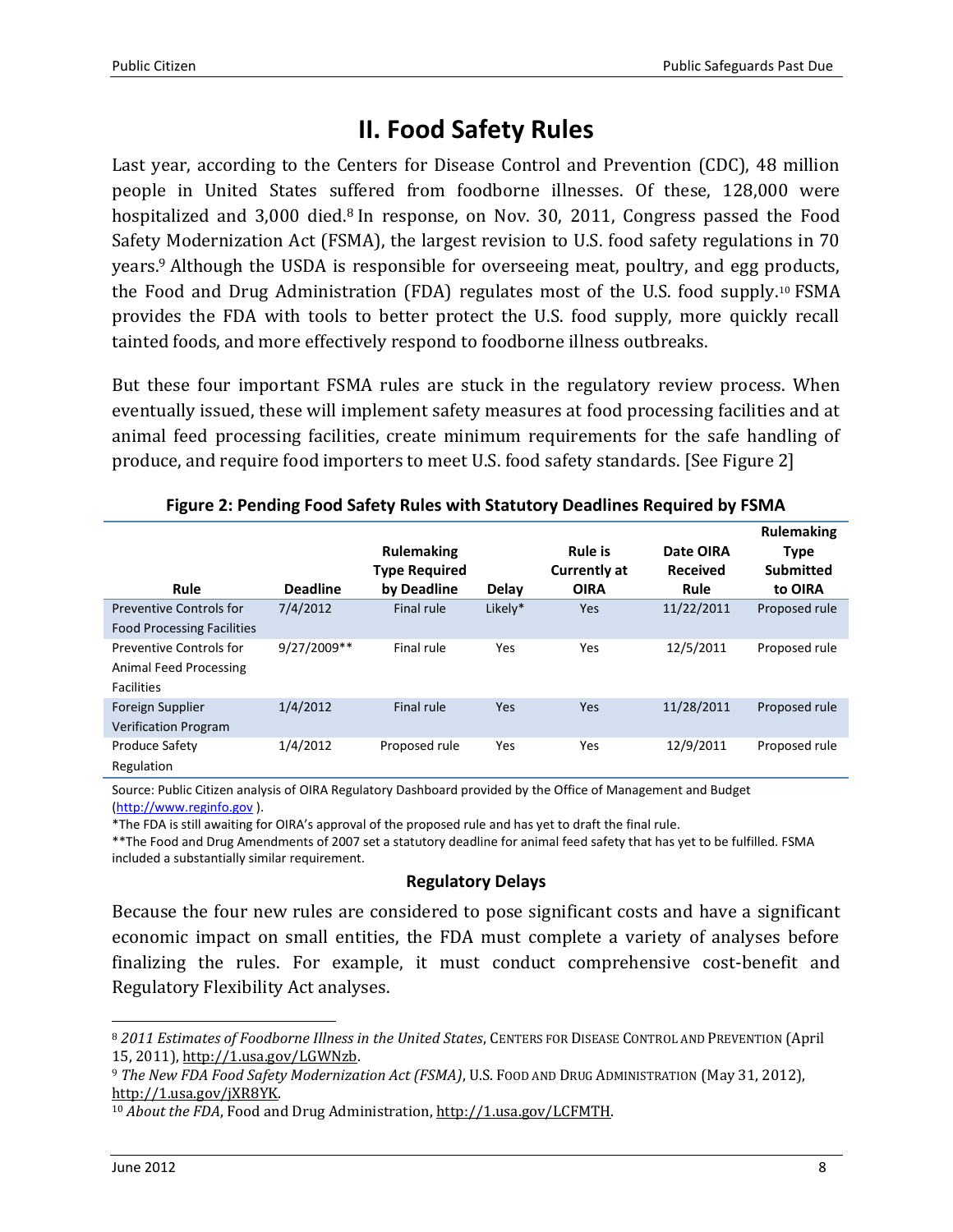"[There is a] logistical challenge of getting this volume of rulemaking done and out the door at the same time," Michael Taylor, deputy commissioner for foods at the FDA, told *Food Safety News* in January.<sup>11</sup>

The FDA drafted proposed versions of the four rules within the last year and submitted them to OIRA. These drafts remain at OIRA.

OIRA has had each of the proposals under review for the past six months, which exceeds the maximum number of days (120) allowed by Executive Order 12866 for OIRA review. Three of the four rules have already missed statutory deadlines, and the fourth inevitably will, as well, because it is due in July and the rulemaking is still in the proposed stage.

The delay at the OIRA "baffles consumer advocates and industry groups," which in rare agreement joined forces to lobby for passage of the legislation and press for its funding, <sup>12</sup> *The Washington Post* reported in May. Both consumer and industry representatives are uncertain about why OIRA is delaying the release of the proposed rules.

Even after OIRA completes its review, critical steps remain before the FDA can issue final regulations: The agency must officially release the proposed versions to the public, conduct public comment periods (typically lasting 60 days or more) and, after having considered all public comments, prepare final rules. The agency must then send the final rules to OIRA for review before they can be issued.

## <span id="page-8-0"></span>**Pending Food Safety Regulations Required by the Food Safety Modernization Act**

## *1. Preventive Controls for Food Processing Facilities*

<span id="page-8-1"></span>This pending regulation would improve manufacturing, processing, packing, and distribution of food at processing facilities. <sup>13</sup> FSMA requires companies to develop written food safety plans that identify hazards at food processing facilities and aim to prevent food contamination. <sup>14</sup> Safety plans can address issues surrounding environmental pathogens, food allergens, mandatory employee training, and sanitation of food contact surfaces.<sup>15</sup> Before the passage of FSMA, FDA had not updated standards for good manufacturing

<sup>14</sup> *Hazard Analysis and Risk-Based Preventive Controls*, Office of Management and Budget (2011), [http://bit.ly/KF8HH1.](http://bit.ly/KF8HH1)

<sup>15</sup> *Id.*

l

<sup>11</sup> Helena Bottemiller, *Key FSMA Rules Continue to Languish at OMB, Months After Deadline*, FOOD SAFETY NEWS (April 23, 2012), [http://bit.ly/Jl3XF6.](http://bit.ly/Jl3XF6) 

<sup>12</sup> Dina ElBoghdady, *Food-safety rules in limbo at Office of Management and Budget*, WASHINGTON POST (May 2, 2012), [http://wapo.st/Kvw0By.](http://wapo.st/Kvw0By) 

<sup>&</sup>lt;sup>13</sup> This rule is officially called "Hazard Analysis and Risk-Based Preventive Controls."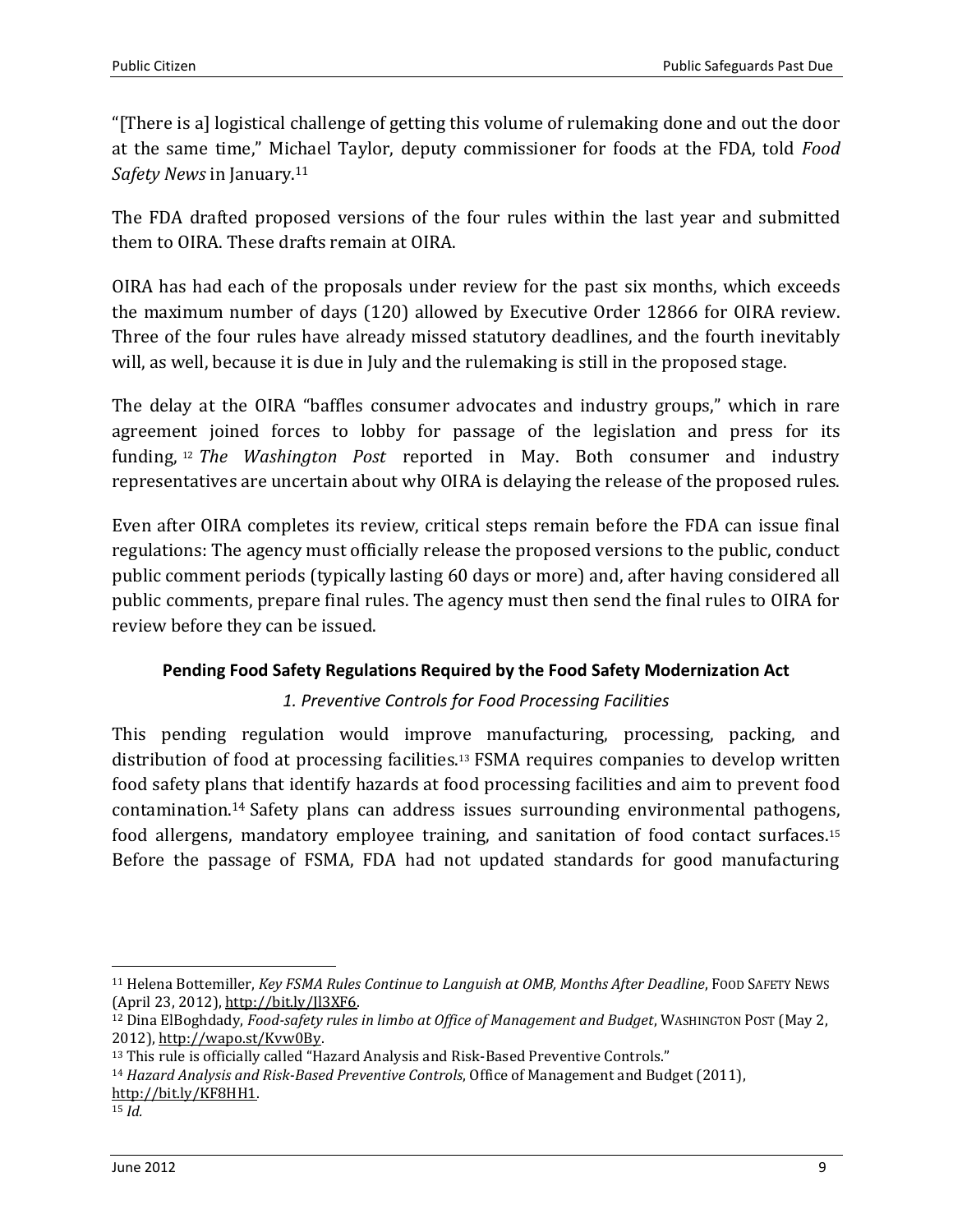practices since 1986.<sup>16</sup> The FDA is to inspect the safety plans, and confirm that they are effective and properly followed by food processors.

FSMA's preventive measures at food processing plants are designed to address common causes of contaminations, like those that led to one of the deadliest listeria outbreaks in 2011. Jensen Farms, a Colorado farm, was responsible for the outbreak that infected 146 people and caused 32 fatalities.<sup>17</sup> Details later revealed that there was bacteria on the equipment that processed cantaloupes. The cantaloupes also were not washed with antimicrobial solutions or cooled before storage, as proper care would require.<sup>18</sup> Shortly after the outbreak, Jensen Farms filed for bankruptcy.<sup>19</sup>

## *2. Preventive Controls for Animal Feed Processing Facilities*

<span id="page-9-0"></span>Section 103 of FSMA proposes similar regulations to Section 1002(a) of the Food and Drug Administration Amendments of 2007. Both laws direct the FDA to establish processing standards for pet food. The 2007 measure proposed a September 2009 deadline, requiring the FDA to establish ingredient standards, processing standards and labeling standards for pet food.<sup>20</sup> FSMA's provision included a July 2012 deadline and emphasized prevention, inspection, compliance, and response, as well as import safety, for all animal feed.<sup>21</sup>

The rule, "Current Good Manufacturing Practice and Hazard Analysis and Risk-Benefit Preventive Controls for Food for Animals," would require companies to develop written food safety plans that identify and aim to prevent food safety hazards in their animal feed processing facilities, similar to the preventive controls being implemented within processing facilities for food intended for human consumption. <sup>22</sup> These preventive measures would reduce the number of recalls of contaminated animal food products that can harm people who handle the feed, as well as the animals who consume it. From 2006 to 2008, nearly 80 people, including 32 children under the age of two, were infected as a result of coming into contact with contaminated dog or cat food.<sup>23</sup> The rule would prevent pet food contamination similar to several outbreaks that occurred in the past two years

l

<sup>16</sup> *Id.*

<sup>17</sup> *Jensen Farms, Cantaloupe Farm Traced to Listeria Outbreak, Files For Bankruptcy*, ASSOCIATED PRESS (May 25, 2012), [http://huff.to/Ksknhd.](http://huff.to/Ksknhd)

<sup>18</sup> Dan Flynn, *Probe Finds Many to Blame for Listeria Cantaloupe Outbreak,* FOOD SAFETY NEWS (Jan. 11, 2012), [http://bit.ly/xEkdeL.](http://bit.ly/xEkdeL)

<sup>19</sup> *Jensen Farms, Cantaloupe Farm Traced to Listeria Outbreak, Files For Bankruptcy*, ASSOCIATED PRESS (May 25, 2012), [http://huff.to/Ksknhd.](http://huff.to/Ksknhd)

<sup>20</sup> Food and Drug Administration Amendments Act of 2007, [http://1.usa.gov/Kzr3ws.](http://1.usa.gov/Kzr3ws) 

<sup>21</sup> *Animal & Veterinary*, Food and Drug Administration[, http://1.usa.gov/yUM0Ds.](http://1.usa.gov/yUM0Ds)  <sup>22</sup> *Id.*

<sup>23</sup> Tara Parker-Pope, *Salmonella Lurks in Pet Foods Too*, THE NEW YORK TIMES (Aug. 11, 2011), [http://nyti.ms/L84MFx.](http://nyti.ms/L84MFx)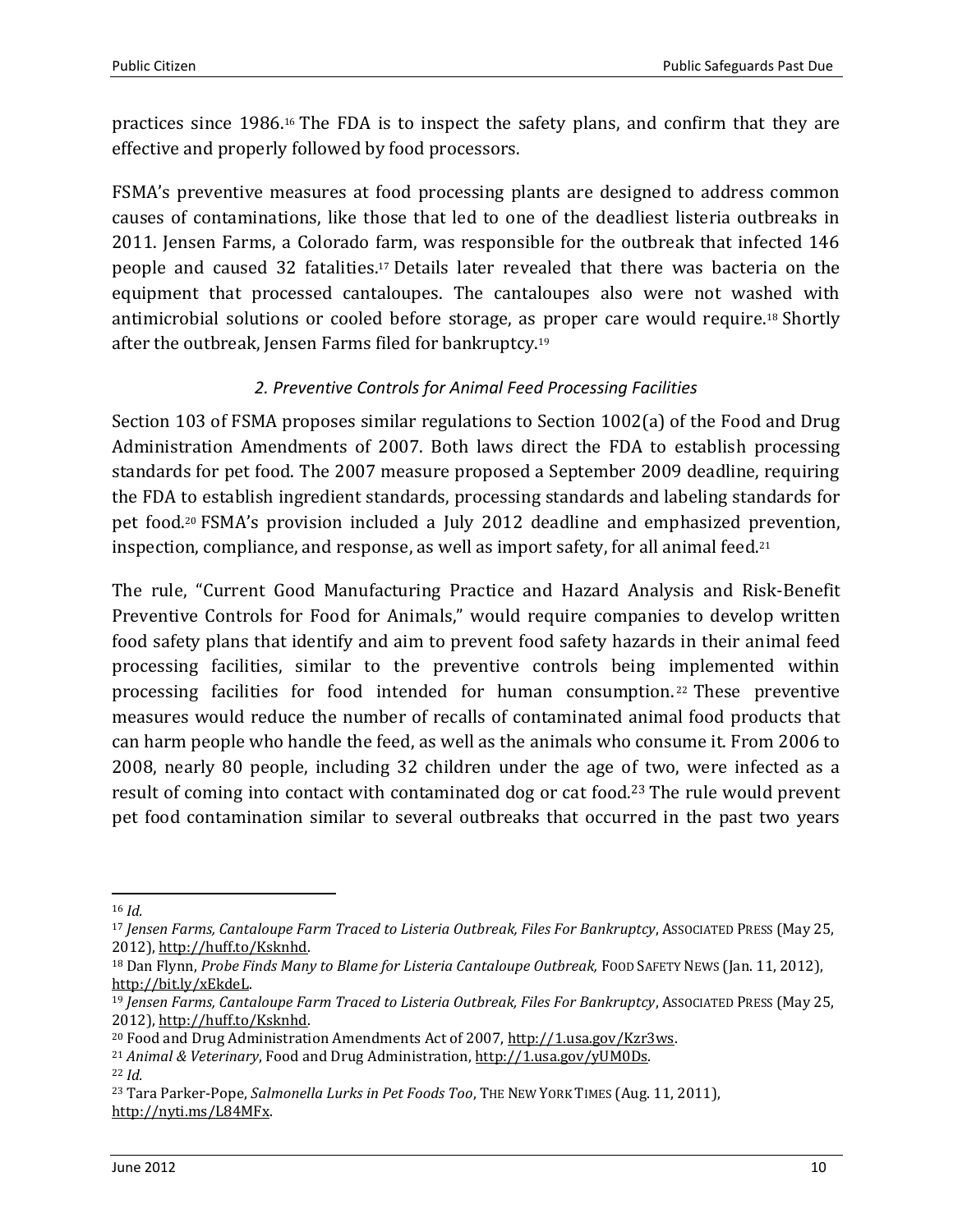involving salmonella-contaminated pet food. An outbreak this year has sickened at least 14 people in nine states.<sup>24</sup>

## *3. Foreign Supplier Verification Program*

<span id="page-10-0"></span>The foreign supplier verification program stems from the need to prevent future outbreaks similar to recent outbreaks from Salmonella-contaminated yellowfin tuna from India, which infected more than 160 people, or the outbreak from Salmonella-contaminated pet treats imported from China, which resulted in the FDA receiving 350 reports of pet illnesses. <sup>25</sup>

To address the 15 percent of the U.S. food supply that is imported, FSMA increases FDA's tools and authorities to verify that imported food is produced in compliance with U.S. requirements. <sup>26</sup> The foreign supplier verification program will require foreign food processing facilities to adhere to the same standards as the preventive controls measures to be implemented domestically.<sup>27</sup> In addition to the foreign supplier verification program, FSMA requires the FDA to conduct inspections of 600 facilities worldwide within the first year of the program's enactment and double those inspections every year for the next five years.<sup>28</sup> In fiscal year 2011, the FDA inspected 438 foreign food facilities.<sup>29</sup> FSMA proposes to increase inspections by at least 37 percent during its first year of implementation.

# *4. Produce Safety Rule*

<span id="page-10-1"></span>According to the Center for Science in the Public Interest (CSPI), produce is one of the 10 riskiest FDA-regulated foods.<sup>30</sup> Leafy greens alone—such as iceberg lettuce, baby leaf lettuce, and spinach—have caused 363 outbreaks that resulted in 13,568 reported cases of illness since 1990.<sup>31</sup> A cause of 64 percent of outbreaks is a pathogen called Norovirus, which spreads from unwashed hands handling produce.<sup>32</sup> In some cases, a more deadly strain of bacteria, such as E. coli can cause an outbreak. Earlier this year, 58 people from

l <sup>24</sup> JoNel Aleccia, *Recalled Dog Food Tied to Salmonella Outbreak*, MSNBC (May 4, 2012), [http://on.msnbc.com/IOYI1Z.](http://on.msnbc.com/IOYI1Z)

<sup>25</sup> Mary Rothschild, *Sushi Salmonella Outbreak Total Rises to 160 Confirmed Cases*, FOOD SAFETY NEWS (April 21, 2012) [http://bit.ly/JufC3z,](http://bit.ly/JufC3z) & 158 CONG. REC. S379 (2012).

<sup>26</sup> *Foreign Supplier Verification Program*, Office of Management and Budget (2011), [http://bit.ly/KFeZq5.](http://bit.ly/KFeZq5)  <sup>27</sup> *Id.*

<sup>28</sup> *Inspection & Compliance,* U.S. FOOD AND DRUG ADMINISTRATION[, \(June 14, 2012\), http://1.usa.gov/t0kp0J.](http://1.usa.gov/t0kp0J) 

<sup>29</sup> *FSMA to Increase the Likelihood of FDA Inspections of Foreign Food Facilities*, U.S. FOOD AND DRUG ADMINISTRATION (June 14, 2012) [http://bit.ly/M8Q3aY.](http://bit.ly/M8Q3aY)

<sup>30</sup> Sarah Klein, Jacqlyn Witmer, Amanda Tian, and Caroline DeWaal, *The Ten Riskiest Foods Regulated by the Regulated by the U.S. Food and Drug Administratio*n, CENTER FOR SCIENCE IN THE PUBLIC INTEREST, [http://bit.ly/tQdzt.](http://bit.ly/tQdzt) 

<sup>31</sup> *Id.*

<sup>32</sup> *Id.*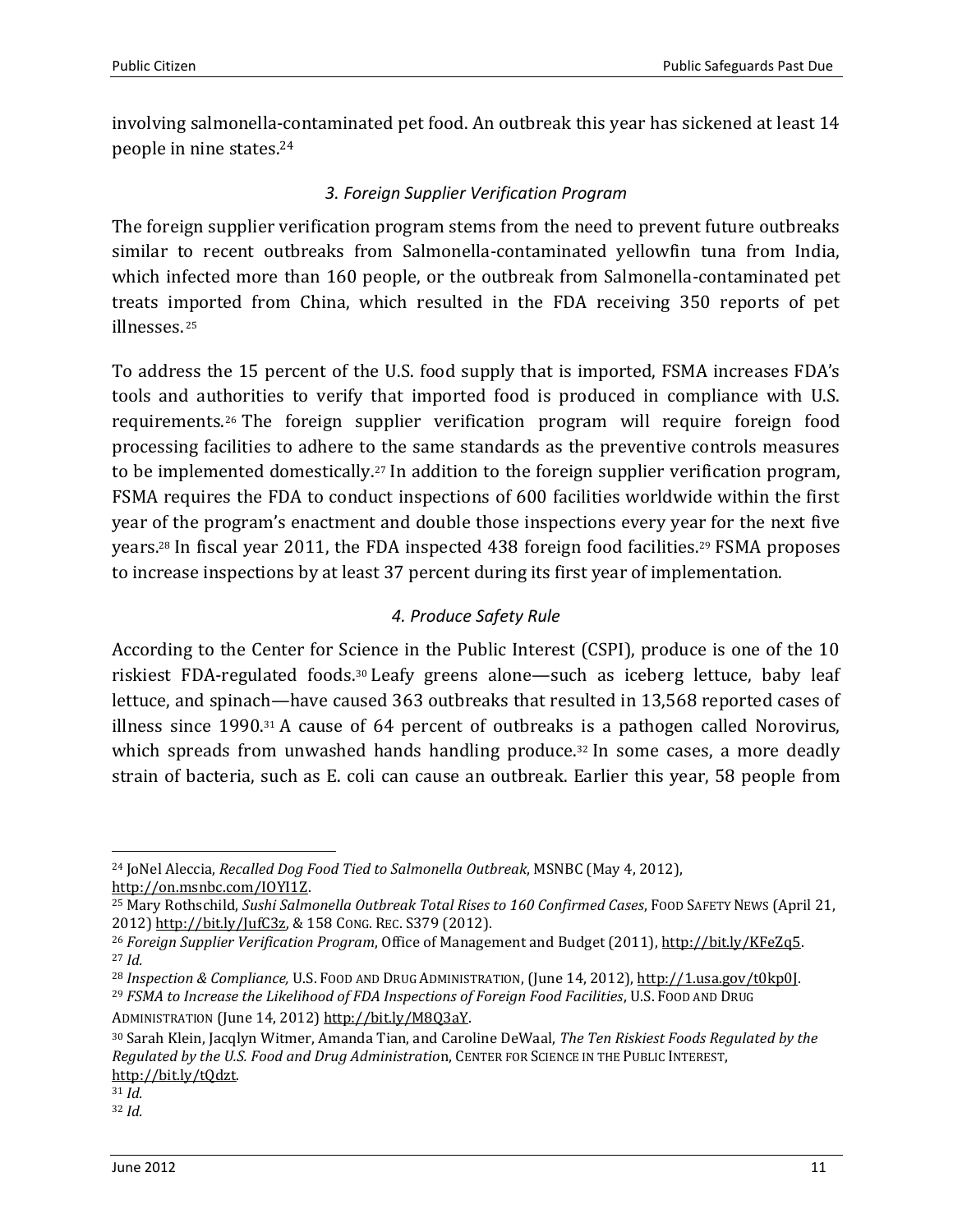nine states were infected with E. coli as a result of coming into contact with a brand of romaine lettuce.<sup>33</sup>

The produce safety rule sets much-needed minimum standards for safe growing and harvesting of fresh fruits and vegetables. The rule is currently under review by OIRA, but once released, the FDA has requested a 120-day comment period to allow growers to respond during spring planting season.<sup>34</sup>

# **III. Rearview Mirrors Rule**

<span id="page-11-0"></span>In 2008, President George W. Bush signed the Cameron Gulbransen Kids Transportation Safety Act. The law included several mandates aimed at reducing fatalities and injuries to children in non-traffic auto accidents.<sup>35</sup> Among its requirements, the law called on the National Highway Traffic Safety Administration (NHTSA) to improve its standard on motor vehicles' rearview mirrors to enable drivers to detect the presence of people immediately behind a vehicle. <sup>36</sup> But a year past the deadline Congress set for NHTSA to issue the rule, it remains incomplete.

The act was named after two-year old Cameron Gulbransen, who was killed when his father accidentally backed over him in the family's driveway. The intent of the requirement for a new rearview mirror rule was to avoid such tragedies by expanding the field of view of a motor vehicle driver to minimize blind spots—areas in which drivers cannot see either by turning around or using their vehicles' mirrors—directly behind the vehicle. <sup>37</sup> By implementing the rule, NHTSA concluded that annual fatalities would be reduced by 95 to 112 and that 7,072 to 8,374 injuries would be avoided. 38

On average, 292 fatalities and 18,000 injuries result from backover crashes every year.<sup>39</sup> Of those, 228 fatalities and 17,000 injuries involve light vehicles, such as passenger cars.<sup>40</sup> These types of crashes most often occur in areas off public roads, such as on driveways or in parking lots, because drivers cannot see a person standing directly behind the vehicle as

 $\overline{a}$ 

<sup>33</sup> *Investigation Update: Multistate Outbreak of E. coli O157:H7 Infections Linked to Romaine Lettuce*, CENTERS FOR DISEASE CONTROL AND PREVENTION (March 23, 2012),<http://1.usa.gov/GSMtmR>

<sup>34</sup> *FDA to Publish New Produce Rule with 120 Days for Comments*, FOOD SAFETY NEWS (April 27, 2012), <http://bit.ly/It3P5G>

<sup>35</sup> *See, e.g.,* Press Release, Public Citizen, "VICTORY: Important Child Safety Bill Becomes Law" (Feb. 29, 2008) and Advocates for Highway & Auto Safety, "Cameron Gulbransen Kids Transportation Safety Act of 2008," [http://bit.ly/NrN9B5.](http://bit.ly/NrN9B5) 

<sup>36</sup> The official title of this rule is "Federal Motor Vehicle Safety Standard No. 111, Rearview Mirrors." <sup>37</sup> Federal Motor Vehicle Safety Standard, Rearview Mirrors; Federal Motor Vehicle Safety Standard, Low-Speed Vehicles Phase-In Reporting Requirements, 75 FED. REG. 76186 (proposed Dec. 7, 2010) (to be codified at 49 CFR pt. 571 & 585), [http://1.usa.gov/Le7rgT.](http://1.usa.gov/Le7rgT)

<sup>38</sup> *Id.* at 76189.

<sup>39</sup> *Id.* at 76187.

<sup>40</sup> *Id.*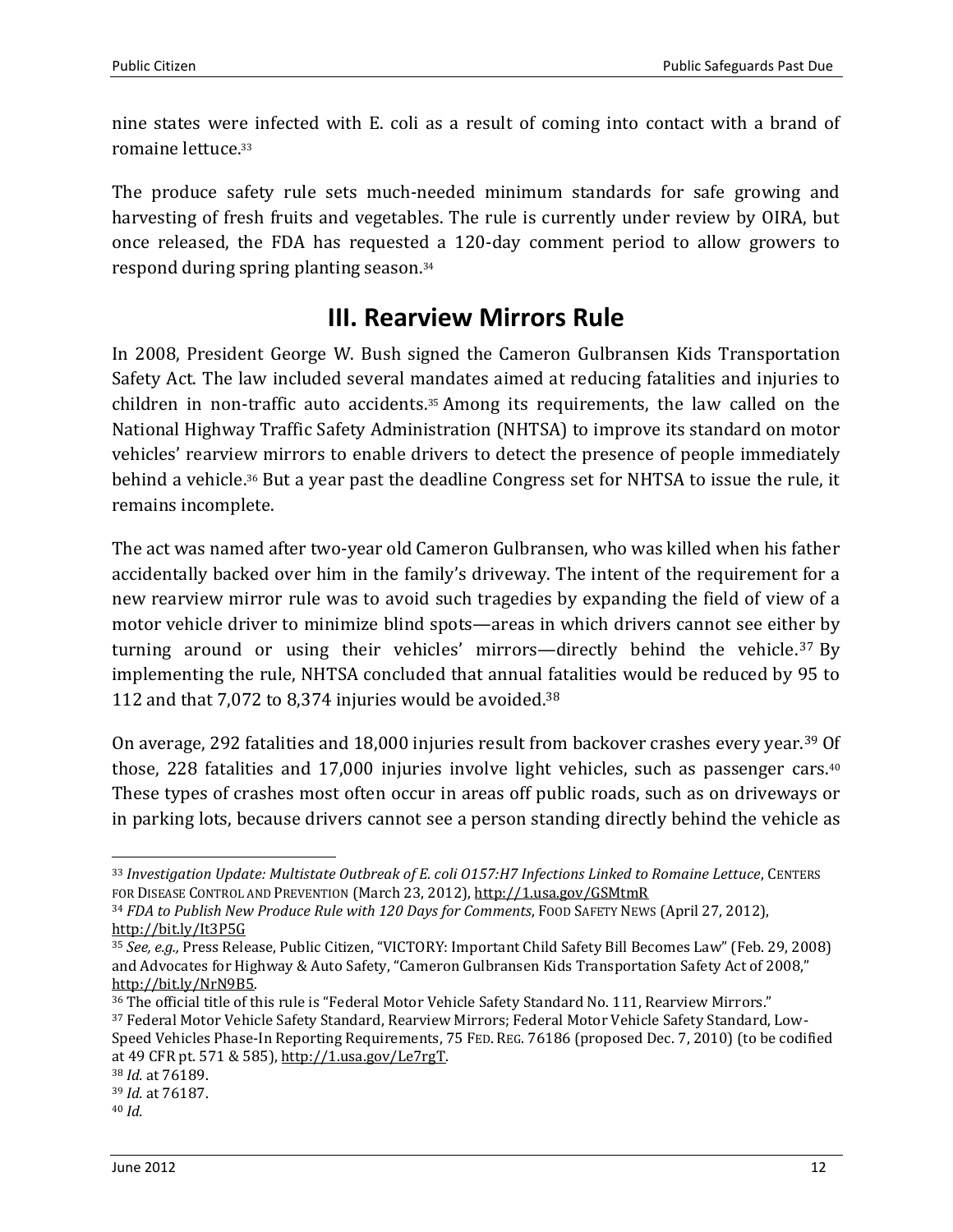they back up.<sup>41</sup> NHTSA, in its proposed rule, elaborated on the disproportionate risk backover crashes pose to children and older individuals. "When restricted to backover fatalities involving passenger vehicles," the proposed rule states, "children under 5 years old account for 44 percent of the fatalities, and adults 70 years of age and older account for 33 percent."<sup>42</sup>

The law permitted the improved rearview mirror safety standard to be met with additional mirrors, sensors, cameras or other technology.<sup>43</sup> However, NHTSA concluded that camerabased systems were the only effective type of technology currently available to avoid backover crashes. <sup>44</sup> Adding cameras to new vehicles would cost \$159 to \$203 per vehicle, NHTSA calculated.<sup>45</sup> In anticipation of the rule, some automakers, such as Honda, have been designing some new models with camera-based systems as standard equipment. 46 According to *The New York Times*, 45 percent of all 2012 vehicle models include a rearview camera as a standard feature and 23 percent include it as an option, so only about half of all car buyers would be affected by the rule, and that share is dropping.<sup>47</sup>

The law requires the new safety standard to take effect by September 2014.<sup>48</sup>

## **Regulatory Delays**

<span id="page-12-0"></span>The law set a Feb. 28, 2011, deadline to finalize a new rearview mirror safety rule. But Congress afforded the secretary of the Department of Transportation the authority to extend the deadline. Transportation Secretary Ray LaHood has subsequently extended the deadline twice,<sup>49</sup> most recently to Dec. 31, 2012.<sup>50</sup>

 $\overline{\phantom{0}}$ 

[http://1.usa.gov/Mz5PO7.](http://1.usa.gov/Mz5PO7)

<sup>41</sup> *Id.* at 76196.

<sup>42</sup> *Id.* at 76193.

<sup>43</sup> Cameron Gulbransen Kids Transportation Safety Act of 2007, Pub. L. No. 110-189, [http://1.usa.gov/Mz5PO7.](http://1.usa.gov/Mz5PO7) 

<sup>44</sup> Federal Motor Vehicle Safety Standard, Rearview Mirrors; Federal Motor Vehicle Safety Standard, Low-Speed Vehicles Phase-In Reporting Requirements, 75 FED. REG. 76239 (proposed Dec. 7, 2010) (to be codified at 49 CFR pt. 571 & 585), [http://1.usa.gov/Le7rgT.](http://1.usa.gov/Le7rgT)

<sup>45</sup> *Id*. at 76189.

<sup>46</sup> Nick Bunkley, *U.S. Rule Set for Cameras at Cars' Rear*, NEW YORK TIMES (Feb. 27, 2012), [http://nyti.ms/L5Q7we.](http://nyti.ms/L5Q7we)

<sup>47</sup> *Id.*

<sup>48</sup> Cameron Gulbransen Kids Transportation Safety Act of 2007, Pub. L. No. 110-189,

<sup>49</sup> Nick Bunkley, *U.S. Delays Rule on Rearview Car Cameras*, NEW YORK TIMES (Feb. 28, 2012), [http://nyti.ms/AqNNt5.](http://nyti.ms/AqNNt5) 

<sup>50</sup> *Id.*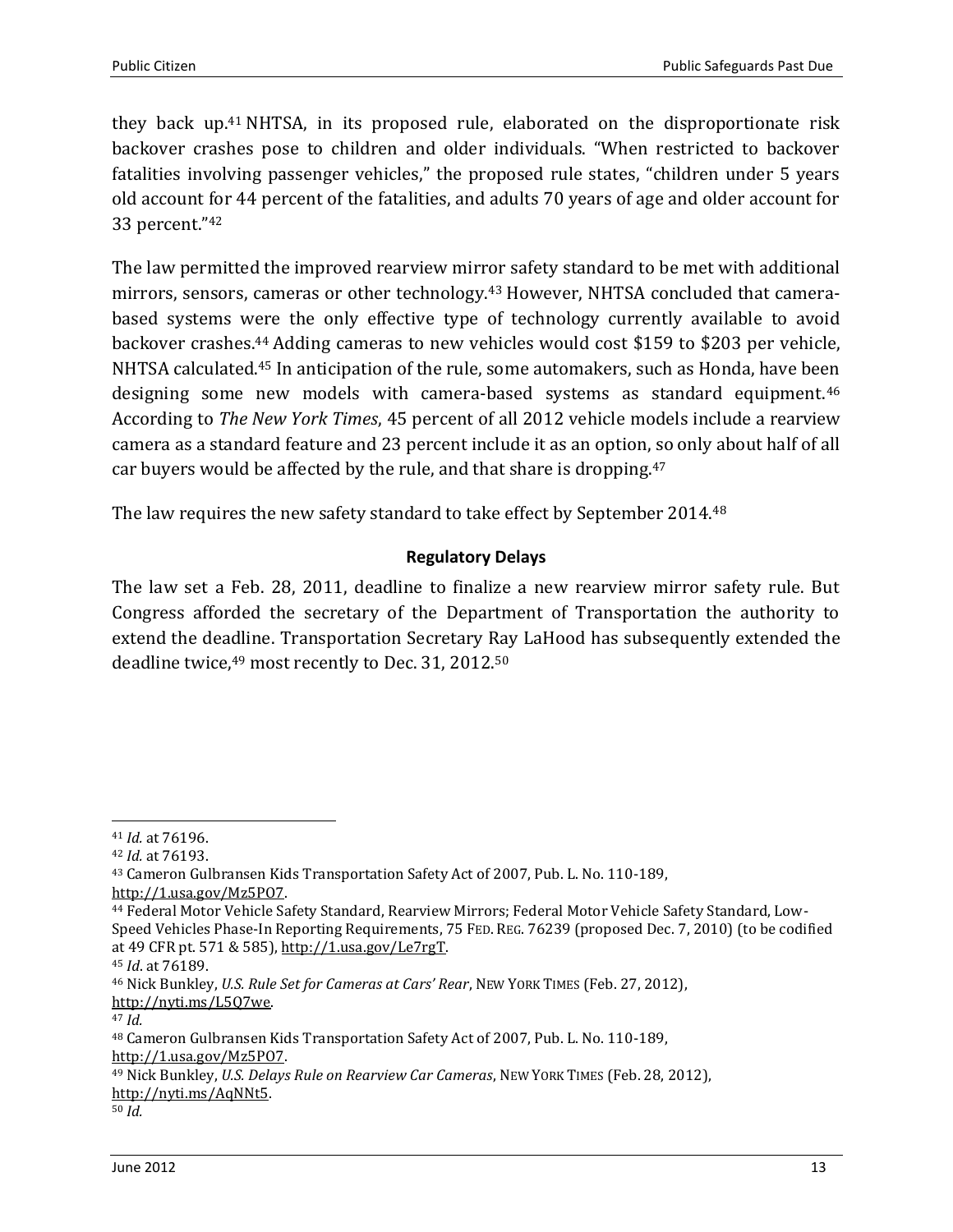NHTSA released an advanced notice of proposed rulemaking in March 2009 and a proposed version of the rule in December 2010.<sup>51</sup> Each draft had to be submitted to OIRA for review.<sup>52</sup>

The agency submitted its draft of the final rulemaking to OIRA on November 16, 2011.<sup>53</sup> This draft—the third version to be sent to OIRA—has been on OIRA's desk for seven months, three months more than the 120 days OIRA is allotted for review. <sup>54</sup> NHTSA is now waiting for OIRA to release the final version of the rule.

There is little transparency into OIRA's decision-making process.<sup>55</sup> Observers have put forth various reasons for the delay. Some suggest political concerns are slowing the rule's finalization because it is one of the five most expensive pending regulations.<sup>56</sup> The delay comes amid the presidential election campaign, in which public health and safety regulations are a major point of debate. 57

Others have focused on cost-benefit analysis as the reason for delay.<sup>58</sup> If it saved 112 lives a year, the rule would cost \$11.8 million per life saved. <sup>59</sup> NHTSA has generally deemed the \$6.1 million as the value of a "statistical life." 60

But such considerations fail to take several factors into account. Among them, 44 percent of victims of backover crashes are "under 5 years of age with nearly their entire lives ahead of them," NHSTA wrote in the proposed rule, suggesting that the generic "value" of a human life should not apply in this instance even if one accepts the rationale of justifying rules solely on the basis of cost-benefit formulations. Also, NHTSA noted, the horrific pain of a parent causing his or her child's death belies a cost calculation in dollars and cents. The

 $\overline{\phantom{0}}$ <sup>51</sup> Federal Motor Vehicle Safety Standard; Rearview Mirrors, 74 FED. REG. 9478 (proposed March 4, 2009) (to be codified at 49 CFR Pt. 571),<http://1.usa.gov/NHLuZ0> and Federal Motor Vehicle Safety Standard, Rearview Mirrors; Federal Motor Vehicle Safety Standard, Low-Speed Vehicles Phase-In Reporting Requirements, 75 FED. REG. 76239 (proposed Dec. 7, 2010) (to be codified at 49 CFR pt. 571 & 585), [http://1.usa.gov/Le7rgT.](http://1.usa.gov/Le7rgT)

<sup>52</sup> *OIRA Conclusion of EO 12866 Regulatory Review*, Office of Management and Budget,(February 19, 2009), [http://bit.ly/MdwlN8,](http://bit.ly/MdwlN8) & *OIRA Conclusion of EO 12866 Regulatory Review*, Office of Management and Budget, (August 17, 2010)[, http://bit.ly/Mz8yqZ.](http://bit.ly/Mz8yqZ)

<sup>53</sup> *Pending EO 12866 Regulatory Review*, Office of Management and Budget (Nov. 16, 2011), [http://bit.ly/LeaWE5.](http://bit.ly/LeaWE5) 

<sup>54</sup> Exec. Ord. 12866, [http://bit.ly/Lai989.](http://bit.ly/Lai989)

<sup>55</sup> *See* e.g. OMB's Role in Reviews of Agencies' Draft Rules and the Transparency of Those Reviews, U.S. GENERAL ACCOUNTABILITY OFFICE (Sept. 22, 2003).

<sup>56</sup> Andrew Zajac, *Obama Punt on Cameras Robs GOP of Issue*, BLOOMBERG, (March 2, 2012), [http://bloom.bg/xejP6l.](http://bloom.bg/xejP6l)

<sup>57</sup> *Id.*

<sup>58</sup> Arden Rowell, *Valuing the Rear-view Camera Rule*, REGBLOG, (May 30, 2012), [http://bit.ly/KXhjq1.](http://bit.ly/KXhjq1)  <sup>59</sup> *Id.*

<sup>60</sup> Federal Motor Vehicle Safety Standard, Rearview Mirrors; Federal Motor Vehicle Safety Standard, Low-Speed Vehicles Phase-In Reporting Requirements, 75 FED. REG. 76237 (proposed Dec. 7, 2010) (to be codified at 49 CFR pt. 571 & 585), [http://1.usa.gov/Le7rgT.](http://1.usa.gov/Le7rgT)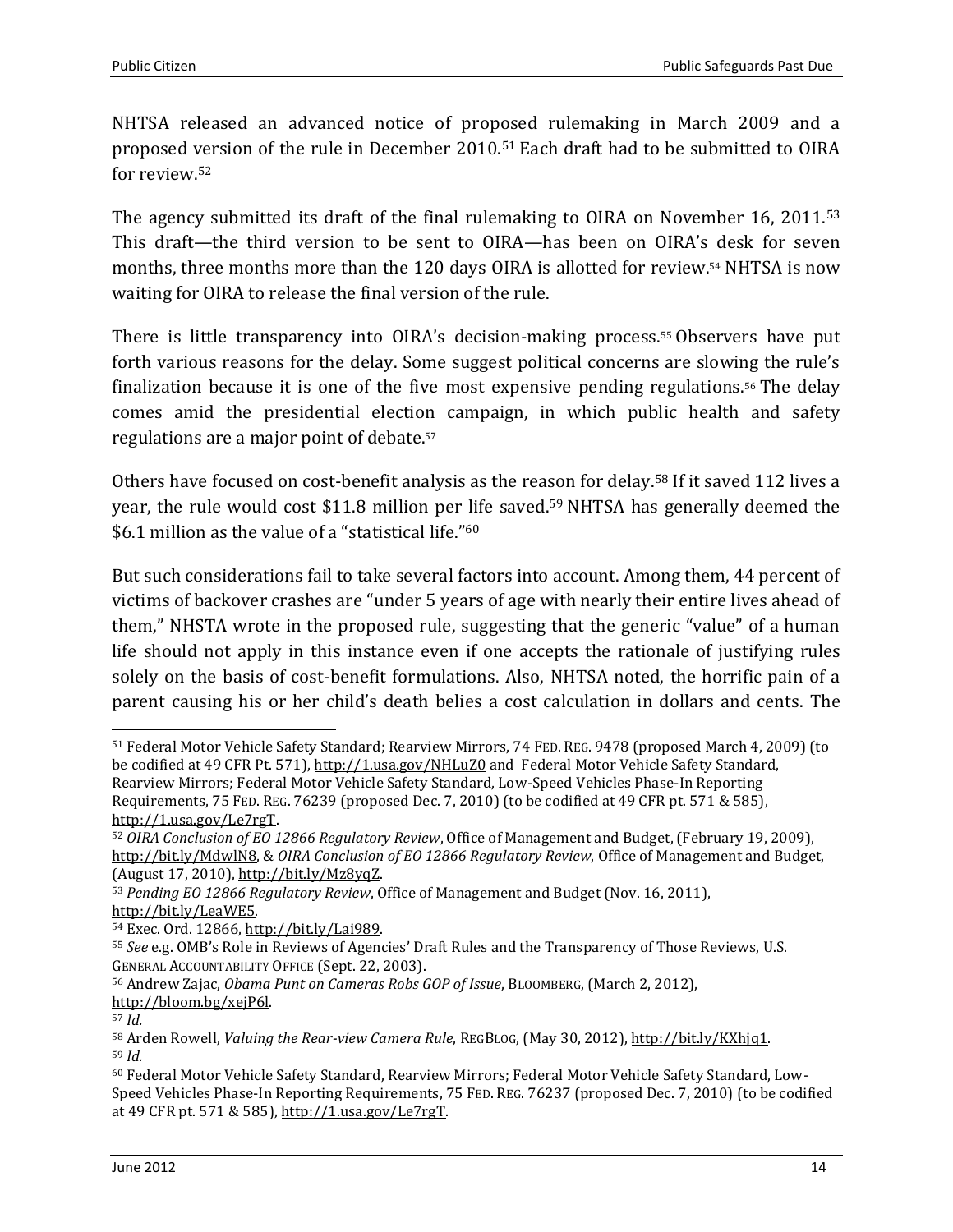cost-benefit calculation on lives saved also fails to place a value on avoiding 7,072 to 8,374 injuries in backover accidents.<sup>61</sup> There are further unquantifiable benefits that would accrue from universal inclusion of cameras in vehicles, NHTSA noted, such as the "increased ease and convenience of driving, and especially parking," as well as the value that society places on the protection of children. 62

Finally, the costs are probably greatly overstated. NHTSA forecasts that "the costs are likely to be substantially less when actually installed in future model years" because of technological innovation. But NHTSA was not permitted to factor this judgment into its calculations because the guidelines that govern cost-benefit analyses prohibited the agency from doing so.<sup>63</sup>

But evaluating the rule purely on a cost-benefit basis, even with attempts to account for factors for which dollar values are elusive, misses a more fundamental point: an unobtrusive technological solution exists to save about 112 lives a year. The solution is so reasonably priced that much of the marketplace is already willing to pay for it.

<span id="page-14-0"></span>At present, the rule could be implemented for less than the cost of three full tanks of gas for a minivan, hardly a major expenditure in relation to the price of a new car. But about four people a week are dying unnecessarily while OIRA mulls over formulas to determine whether saving those lives is worth the effort. This unnecessary delay illustrates how politically motivated and procedural detours can slow the rulemaking process in ways that belie common sense.

l <sup>61</sup> *Id.*

<sup>62</sup> *Id.*, at 76239. <sup>63</sup> *Id.*, at 76238.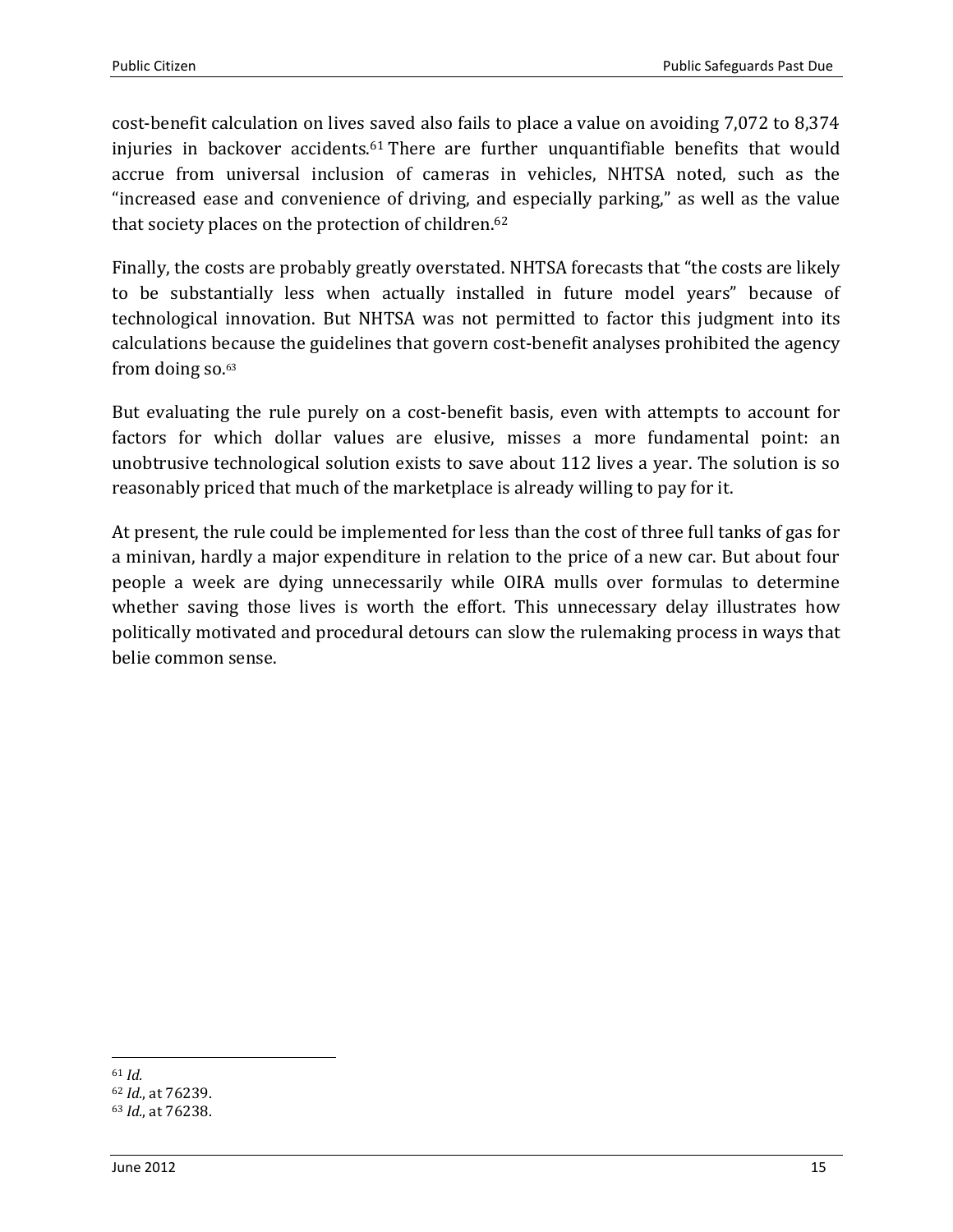# **IV. Conflict Minerals Rule**

Many provisions of the Dodd*–*Frank Wall Street Reform and Consumer Protection Act were enacted to protect U.S. consumers. In contrast, the purpose of Section 1502 is primarily to reduce the purchase of "conflict minerals"—five minerals whose sale by combatants in the Democratic Republic of Congo (DRC) is known to perpetrate human rights abuses on people in the DRC. Section 1502 requires the Securities and Exchange Commission (SEC) to issue a rule directing publicly held companies to disclose whether any of four metals—gold, tantalum, tungsten and tin—that are present in their products came from central Africa, where trade in these commodities has funded years of civil war.<sup>64</sup>

"It is the sense of Congress," the act states, "that the exploitation and trade of conflict minerals originating in the Democratic Republic of the Congo (DRC) is helping to finance conflict characterized by extreme levels of violence… particularly sexual- and gender-based violence and contributing to an emergency humanitarian situation therein." 65

Section 1502 requires public companies to "exercise due diligence" in tracking the supply chain of the minerals to their origin.<sup>66</sup> Companies must contract with independent auditors to assess the composition of their products and to disclose the findings in their annual reports to the SEC. The provision also allows companies to label their products "DRC conflict free" if they qualify. 67

The statute required the SEC to promulgate the rule by April 15, 2011.<sup>68</sup> The agency issued a proposed rule in December 2010. More than a year later, the agency has yet to issue a final rule.

## **Regulatory Delays**

<span id="page-15-0"></span>After the April 2011 deadline passed, the SEC said that the rule would be out by December. Then it said by June. In March 2012, nearly a full year after a final rule was due, the SEC reported to Congress that the agency will need yet another "couple of months" to complete the rule.<sup>69</sup> Numerous industry groups have likely contributed to the delay by heavily

 $\overline{\phantom{0}}$ <sup>64</sup> Conflict Minerals, 75 FED. REG. 80948 (proposed Dec. 23, 2010) (to be codified at 17 CFR Pt. 229 & 249), [http://1.usa.gov/LnNtS7.](http://1.usa.gov/LnNtS7)

<sup>65</sup> 156 CONG. REC. H4977 (2010), [http://1.usa.gov/MH9ndY.](http://1.usa.gov/MH9ndY)

<sup>66</sup> Dodd-Frank Wall Street Reform and Consumer Protection Act, Pub. L. No. 111–203 § 1502, [http://1.usa.gov/eEIZxs.](http://1.usa.gov/eEIZxs)

<sup>67</sup> *Id.* § 1502 (b)(p)(1)(A)(ii)

<sup>68</sup> *Id.*

<sup>69</sup> Jesse Hamilton, *SEC Conflict Mineral Rule May Miss Deadline by More Than a Year*, BLOOMBERG (March 6, 2012), [http://bloom.bg/zDHAvS.](http://bloom.bg/zDHAvS)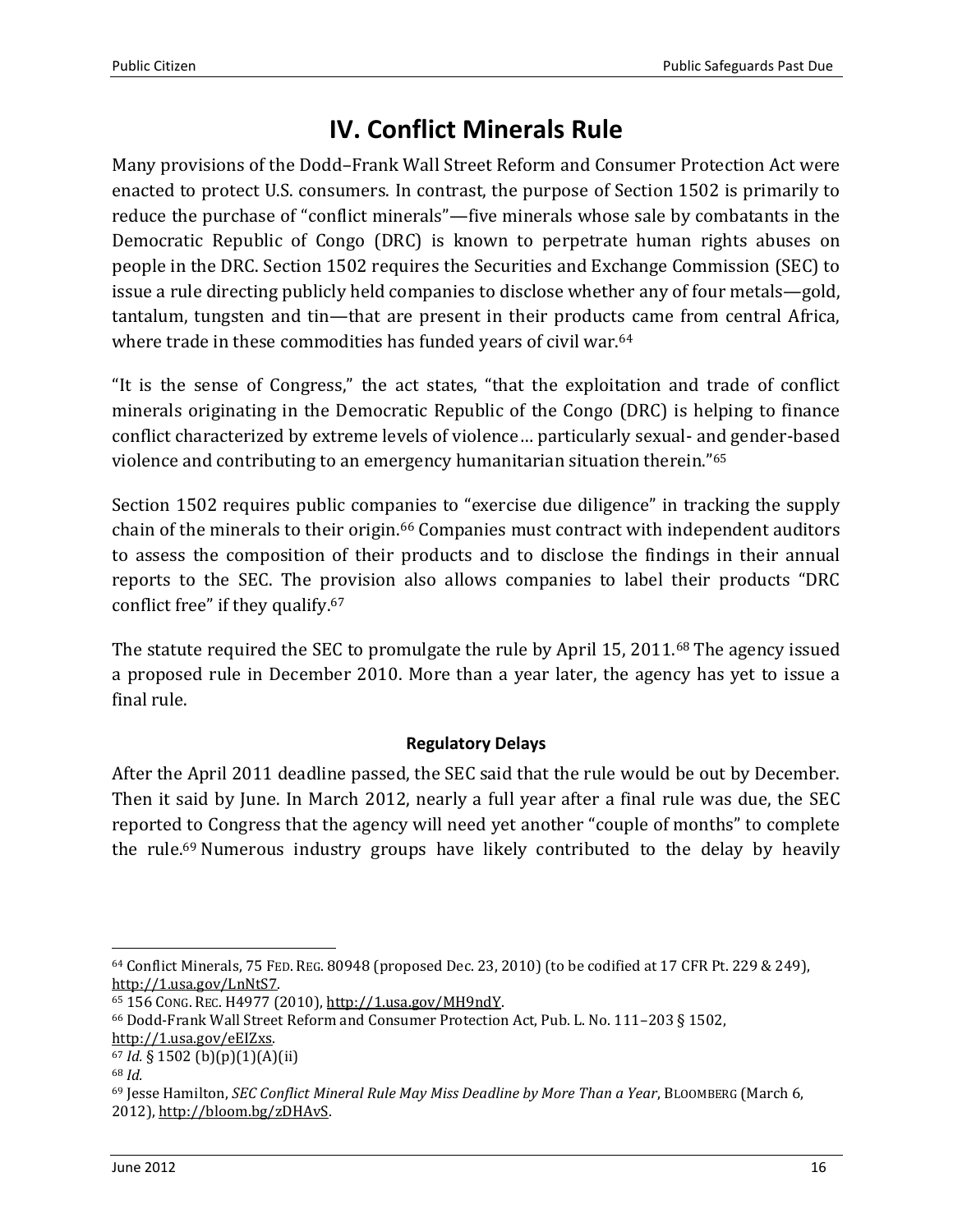lobbying the SEC to scale back the proposed rule and to establish a phase-in period to delay its effective date. <sup>70</sup> [Figure 3 lists 15 organizations that have lobbied the SEC on the rule.]



## **Figure 3: Selected Organizations That Have Lobbied the SEC on the Conflict Mineral Rule, 2011-2012**

Database [\(http://www.senate.gov](http://www.senate.gov/) ).

Human rights groups and faith-based groups have countered by urging the SEC to issue a strong rule.<sup>71</sup>

# <span id="page-16-0"></span>**V. Federal Building Energy Efficiency Performance Standards Rule**

In December 2007, President George W. Bush signed the Energy Independence and Security Act. Section 433 of the act requires the Department of Energy (DOE) to gradually achieve carbon-neutrality in new and renovated federal buildings' energy consumption by 2030.<sup>72</sup> The act directed the DOE to revise building energy efficiency performance standards by December 2008.<sup>73</sup> Three-and-a-half years later, the rule has yet to be completed.

The rule, designed to be a national model for carbon-neutral construction, will phase out the use of energy generated from fossil fuels—coal, oil, natural gas, kerosene, and liquefied

 $\overline{a}$ 

<sup>70</sup> Sarah N. Lynch, *SEC to Have Phase-in on Conflict Minerals Rule*, REUTERS (March 6, 2012), [http://reut.rs/AzN9gR.](http://reut.rs/AzN9gR) 

<sup>71</sup> Tim Mak, *Clash on Dodd-Frank 'Conflict Minerals,'* POLITICO (Jan. 26, 2012), [http://politi.co/MiiLq0.](http://politi.co/MiiLq0)  <sup>72</sup> Fossil Fuel-Generated Energy Consumption Reduction for New Federal Buildings and Major Renovations of Federal Buildings, 75 FED. REG. 63404 (proposed Oct. 15, 2010) (to be codified at 10 C.F.R. pt. 433 & 435).

<sup>73</sup> Energy Independence and Security Act of 2007, Pub. L. No. 110-140, [http://1.usa.gov/erxMKj.](http://1.usa.gov/erxMKj)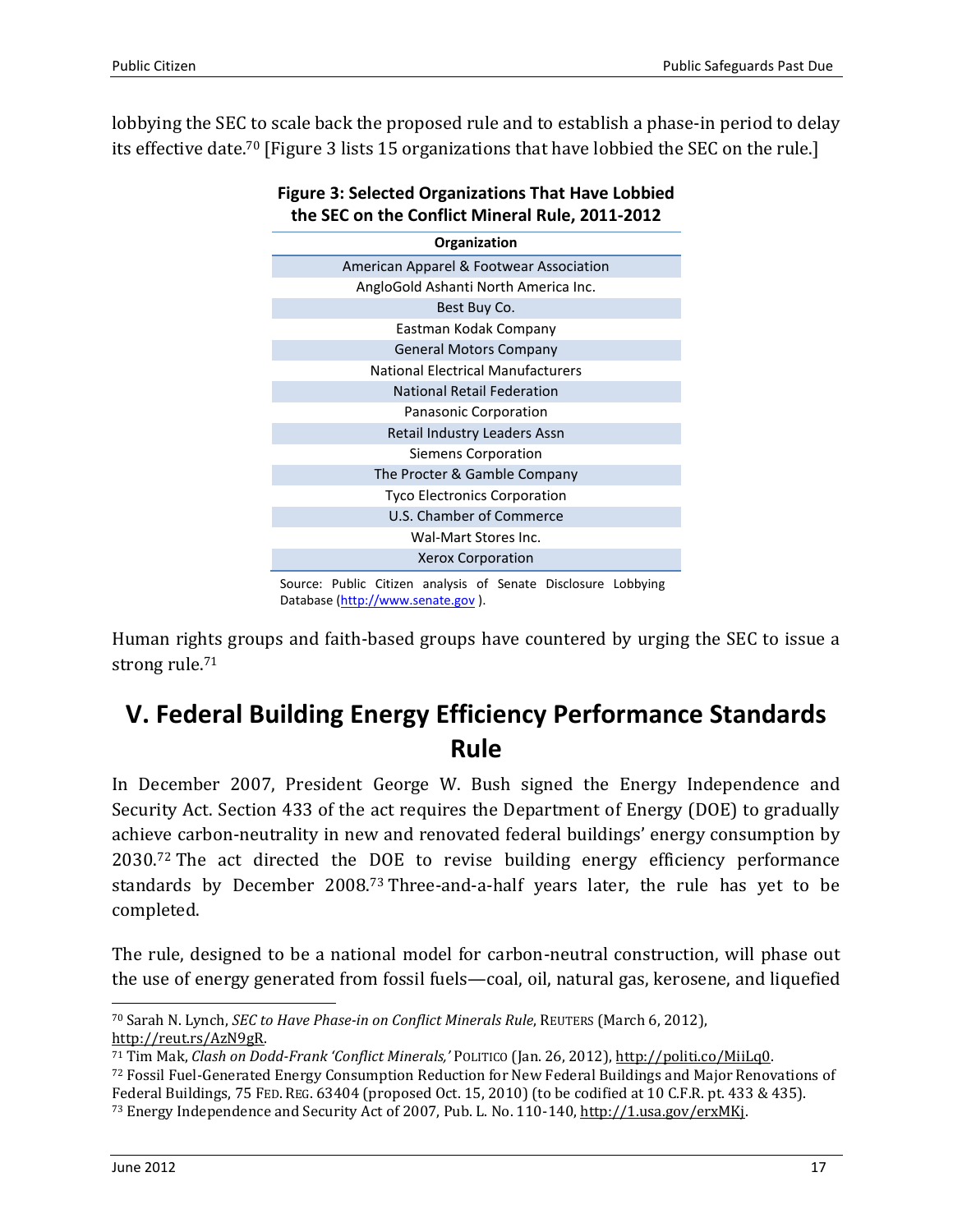petroleum—in new federal buildings by 2030. The gradual elimination of fossil fuels was set to begin with a 55 percent reduction in 2010, a 65 percent reduction in 2015, an 80 percent reduction in 2020, a 90 percent reduction in 2025, and a complete reduction in fossil fuel use by 2030.<sup>74</sup> The rule also would apply to any building set to undergo renovation with constructions costs of more than \$2.5 million.<sup>75</sup>

The federal government spends more than \$7 billion annually to operate 502,000 buildings.<sup>76</sup> In fiscal year 2007, the latest year for which data is available, federal buildings accounted for 2.2 percent of all U.S. building energy consumption.<sup>77</sup>

## <span id="page-17-0"></span>**Regulatory Delays**

For the past 10 months, the rule has been under review by OIRA, which signed off on a proposed draft in 2010. 78

On April 12, 2012, eight months into OIRA's second review of the rule, representatives of OIRA, the DOE and the White House Council on Environmental Quality met with representatives from the American Gas Association (AGA) and the Federal Performance Contracting Coalition in a closed-door meeting.<sup>79</sup> During the meeting, the AGA shared that it would be calling on Congress to eliminate or substantially change the rule.<sup>80</sup> Since 2010, the AGA has spent \$1.9 million on lobbying and has given about \$700,000 to congressional members and candidates.<sup>81</sup>

An amendment was inserted in the fiscal year 2013 Energy and Water Appropriations Bill to prohibit funding of the rule, which the House Appropriations Committee approved in April. <sup>82</sup> The author of the amendment, Rep. Rodney Alexander (R-La.), member of the

 $\overline{\phantom{0}}$ 

<sup>79</sup> *Meeting Record Regarding: Fossil Fuel Energy Consumption Reduction for New Construction and Major Renovations of Federal Buildings*, Office of Management and Budget (April 12, 2012), [http://1.usa.gov/MjH1G9.](http://1.usa.gov/MjH1G9) 

<sup>74</sup> Fossil Fuel-Generated Energy Consumption Reduction for New Federal Buildings and Major Renovations of Federal Buildings, 75 FED. REG. 63406 (proposed October 15, 2010) (to be codified at 10 C.F.R. pt. 433 & pt. 435).

<sup>75</sup> *Id.* at 63405

<sup>76</sup> Maria Gallucci, *Gas Industry Aims to Block 2030 Zero-Carbon Building Goal*, INSIDE CLIMATE NEWS (May 21, 2012), [http://bit.ly/JZtaVm.](http://bit.ly/JZtaVm) 

<sup>77</sup> Buildings Energy Data Book: Chapter 4, U.S. DEPARTMENT OF ENERGY, [http://bit.ly/Osffen.](http://bit.ly/Osffen) 

<sup>78</sup> *OIRA Conclusion of EO 12866 Regulatory Review*, Office of Management and Budget,<http://bit.ly/KqtpPp> and *Pending EO 12866 Regulatory Review*, Office of Management and Budget, [http://bit.ly/KqtPWe.](http://bit.ly/KqtPWe)

<sup>80</sup> Fossil Fuel Elimination Rule Issue Brief, [http://1.usa.gov/LesHTI.](http://1.usa.gov/LesHTI) 

<sup>81</sup> Maria Gallucci, *Gas Industry Aims to Block 2030 Zero-Carbon Building Goal*, INSIDE CLIMATE NEWS (May 21, 2012), [http://bit.ly/JZtaVm.](http://bit.ly/JZtaVm) 

*<sup>82</sup>* Press Release, *Fiscal Year 2013 Energy and Water Appropriations Bill Approved by Appropriations Committee*, THE U.S. HOUSE OF REPRESENTATIVES (April 25, 2012), [http://1.usa.gov/NI4k2m.](http://1.usa.gov/NI4k2m)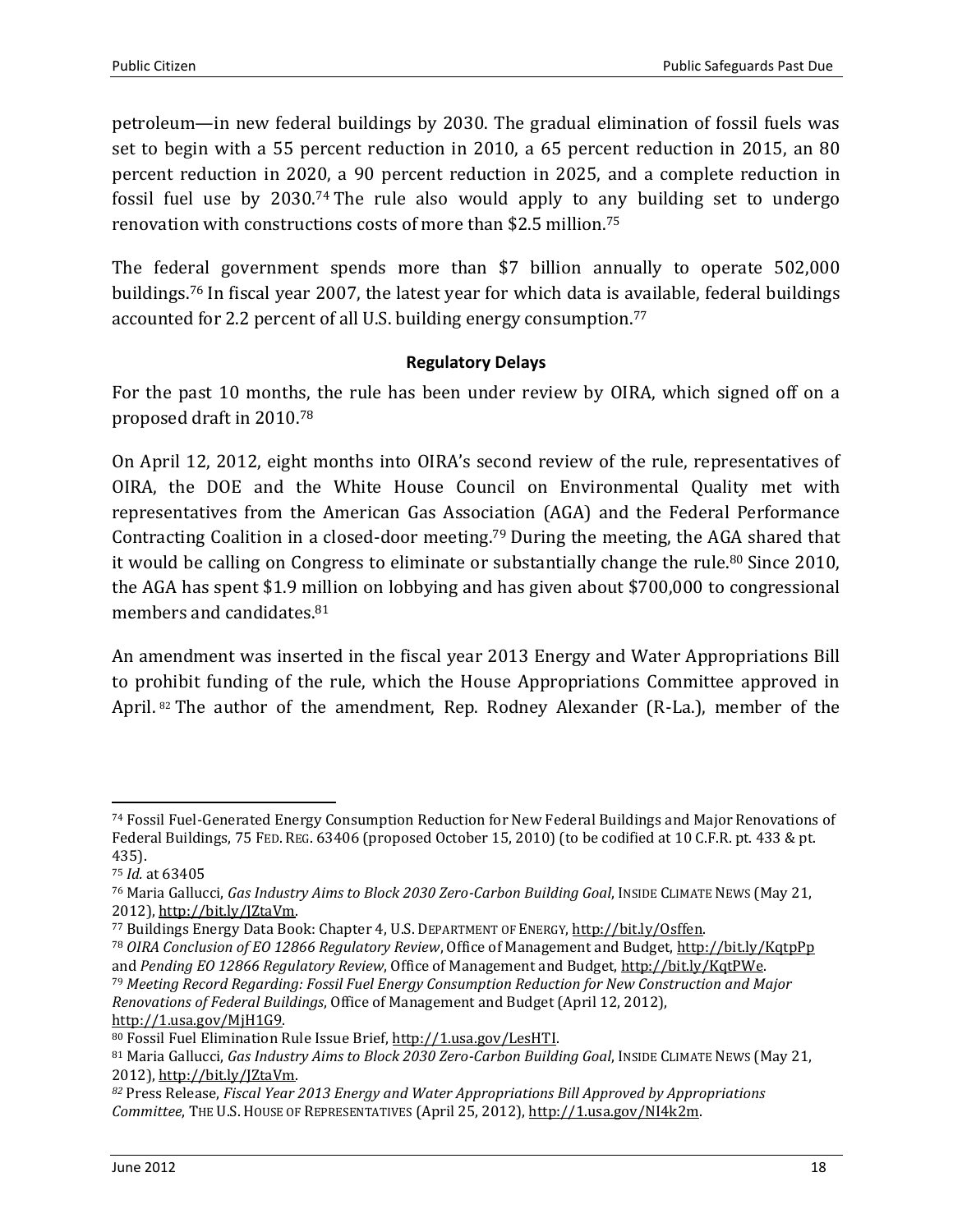House Appropriations Committee, said that implementing the rule would be harmful to the gas industry.<sup>83</sup> The rule now languishes at OIRA and faces an uncertain funding future.

# **Conclusion**

<span id="page-18-0"></span>As this report outlines, agencies often miss statutory deadlines for issuance of rules needed to implement new laws.

Currently, Congress is proposing several measures that would reduce agencies' ability to meet these deadlines. Members of both houses of Congress have proposed bills that threaten to further hamper the already cumbersome and lengthy rulemaking process. These bills, such as the Regulatory Accountability Act (H.R. 3010, S. 1606) and the Regulatory Freeze for Jobs Act (H.R. 4078), would further politicize rulemakings and exacerbate the delay of critical rules.

The rulemaking process is already bottled up due to requirements that agencies conduct dense analyses and reviews. Even when Congress sets a deadline to prioritize a rulemaking, agencies are missing nearly four-fifths of those deadlines. Congress should be looking for ways to make the rulemaking process more efficient, not proposing hurdles to slow it down.

 $\overline{\phantom{0}}$ 

<sup>83</sup> Maria Gallucci, *Gas Industry Aims to Block 2030 Zero-Carbon Building Goal*, INSIDE CLIMATE NEWS (May 21, 2012), [http://bit.ly/JZtaVm.](http://bit.ly/JZtaVm)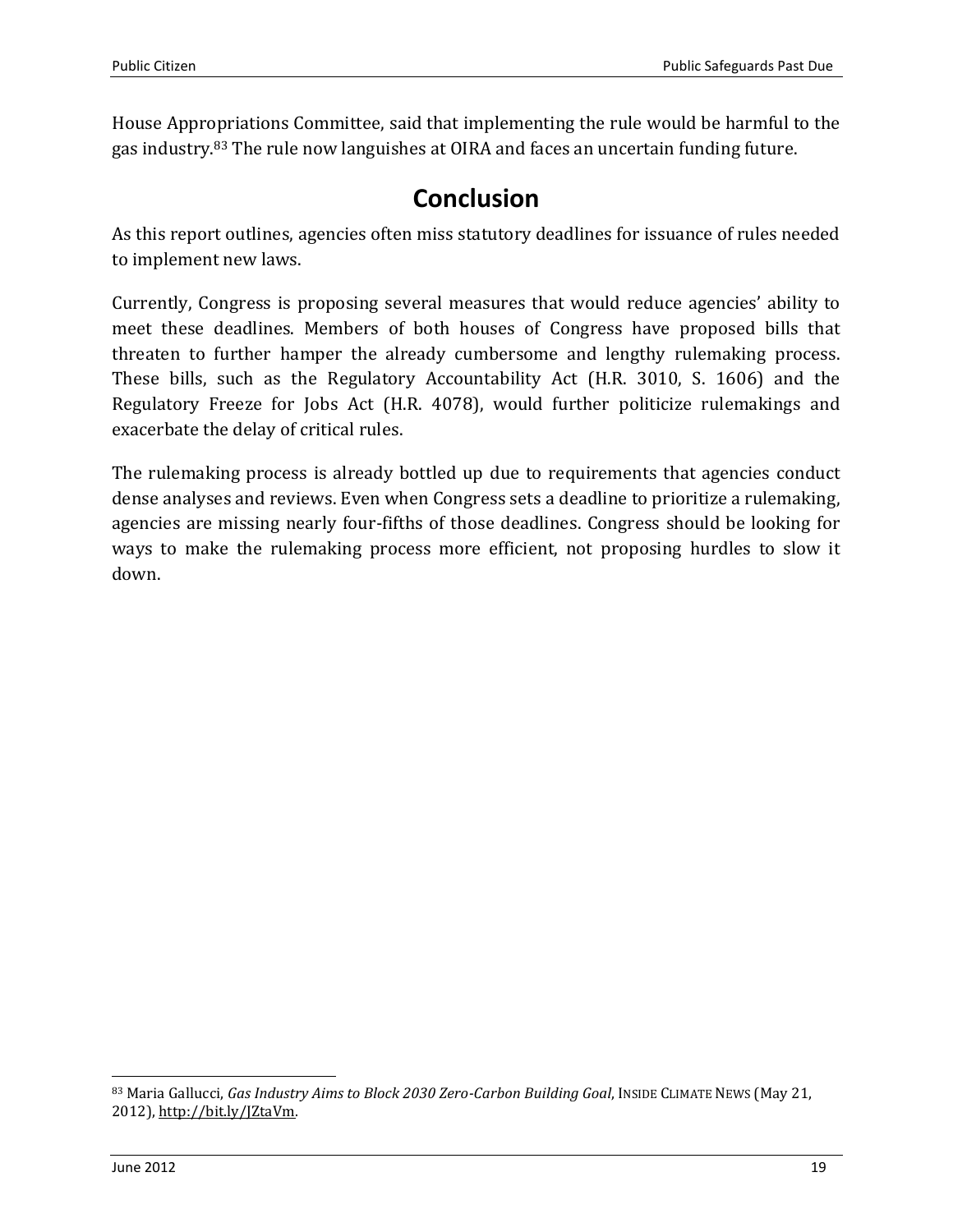# <span id="page-19-0"></span>**Appendix 1: Status of Regulations Listed in Fall 2011 Issue of the Unified Agenda of Federal Regulatory and Deregulatory Actions with Statutory Deadlines of June 1, 2012 or Before**

|                |                                                   |                                                                                                                                                                                                           | Was<br><b>Deadline</b> | Is Rule  | Date Rule<br>Was<br><b>Submitted</b> | Date OIRA<br>Completed | <b>OIRA</b><br><b>Review</b><br><b>Exceeded</b> | <b>Is Rule</b><br>Currently |
|----------------|---------------------------------------------------|-----------------------------------------------------------------------------------------------------------------------------------------------------------------------------------------------------------|------------------------|----------|--------------------------------------|------------------------|-------------------------------------------------|-----------------------------|
|                | Agency                                            | Rule                                                                                                                                                                                                      | Missed*                | Complete | to OIRA**                            | Review?                | 120 Days                                        | at OIRA                     |
| $\mathbf{1}$   | Commodity<br><b>Futures Trading</b><br>Commission | Governance and Possible<br>Limits on Ownership and<br>Control (DCOs, SEFs, and<br>DCMs): Requirements for<br>DCOs, DCMs, & SEFs<br>Regarding the Mitigation of<br><b>Conflicts of Interest</b>            | y                      | n.       | n/a                                  | n/a                    | n/a                                             | n/a                         |
| $\overline{2}$ | Commodity<br><b>Futures Trading</b><br>Commission | Part 40, Rule Certification<br>and Approval Procedures                                                                                                                                                    | n                      | у        | n/a                                  | n/a                    | n/a                                             | n/a                         |
| 3              | Commodity<br><b>Futures Trading</b><br>Commission | Margin Requirements for<br>Uncleared Swaps for Swap<br>Dealers and Major Swap<br>Participants                                                                                                             | y                      | n        | n/a                                  | n/a                    | n/a                                             | n/a                         |
| 4              | Commodity<br><b>Futures Trading</b><br>Commission | Segregation & Bankruptcy:<br>Protection of Cleared Swaps<br><b>Customer Contracts and</b><br><b>Collateral Conforming</b><br>Amendments to the<br><b>Commodity Broker</b><br><b>Bankruptcy Provisions</b> | y                      | y        | n/a                                  | n/a                    | n/a                                             | n/a                         |
| 5              | Commodity<br><b>Futures Trading</b><br>Commission | Further Definitions of Swap<br>Dealer, Major Swap<br>Participant, and Eligible<br><b>Contract Participant</b>                                                                                             | y                      | y        | n/a                                  | n/a                    | n/a                                             | n/a                         |
| 6              | Commodity<br><b>Futures Trading</b><br>Commission | <b>Real Time Public Reporting</b><br>of Swaps Transactions                                                                                                                                                | y                      | y        | n/a                                  | n/a                    | n/a                                             | n/a                         |
| 7              | Commodity<br><b>Futures Trading</b><br>Commission | Core Principles and Other<br>Requirements for<br>Designated Contract<br><b>Markets</b>                                                                                                                    | y                      | n        | n/a                                  | n/a                    | n/a                                             | n/a                         |
| 8              | Commodity<br><b>Futures Trading</b><br>Commission | Swap Data Recordkeeping<br>and Reporting Requirements                                                                                                                                                     | y                      | у        | n/a                                  | n/a                    | n/a                                             | n/a                         |
| 9              | Commodity<br><b>Futures Trading</b><br>Commission | To Establish Timeframe for<br><b>Reporting Pre-Enactment</b><br>Unexpired Swaps to a Swap<br>Data Repository                                                                                              | n                      | y        | n/a                                  | n/a                    | n/a                                             | n/a                         |
| 10             | Commodity<br><b>Futures Trading</b><br>Commission | <b>Business Conduct Standards-</b><br>-Internal: Regulations<br><b>Establishing and Governing</b><br>the Duties of Swap Dealers<br>and Major Swap Participants                                            | y                      | y        | n/a                                  | n/a                    | n/a                                             | n/a                         |
| 11             | Commodity<br><b>Futures Trading</b><br>Commission | Governance Requirements<br>for DCOs, DCMs, & SEFs;<br><b>Additional Requirements</b><br>Regarding the Mitigation of<br>Conflicts of Interest                                                              | y                      | n        | n/a                                  | n/a                    | n/a                                             | n/a                         |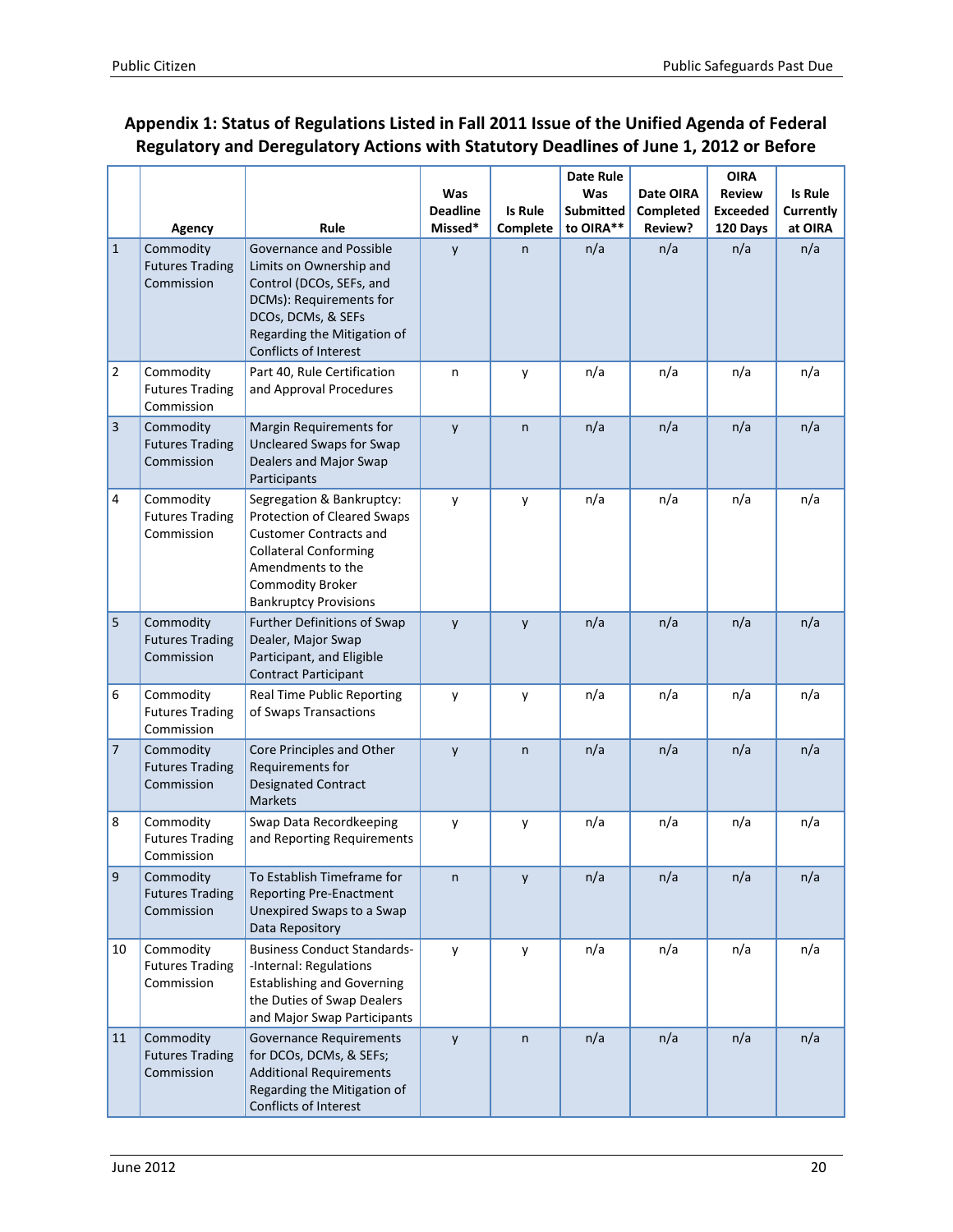|    | Agency                                            | Rule                                                                                                                                                                                                      | Was<br><b>Deadline</b><br>Missed* | Is Rule<br>Complete | <b>Date Rule</b><br>Was<br><b>Submitted</b><br>to OIRA** | Date OIRA<br>Completed<br>Review? | <b>OIRA</b><br><b>Review</b><br><b>Exceeded</b><br>120 Days | <b>Is Rule</b><br>Currently<br>at OIRA |
|----|---------------------------------------------------|-----------------------------------------------------------------------------------------------------------------------------------------------------------------------------------------------------------|-----------------------------------|---------------------|----------------------------------------------------------|-----------------------------------|-------------------------------------------------------------|----------------------------------------|
| 12 | Commodity<br><b>Futures Trading</b><br>Commission | Swap Data Repositories                                                                                                                                                                                    | у                                 | y                   | n/a                                                      | n/a                               | n/a                                                         | n/a                                    |
| 13 | Commodity<br><b>Futures Trading</b><br>Commission | <b>Business Conduct Standards-</b><br>-Internal: Designation of a<br>Chief Compliance Officer;<br><b>Required Compliance</b><br>Policies; and Annual Report<br>of a FCM, SD or MSP                        | y                                 | y                   | n/a                                                      | n/a                               | n/a                                                         | n/a                                    |
| 14 | Commodity<br><b>Futures Trading</b><br>Commission | <b>Business Conduct Standards-</b><br>-Internal: Implementation of<br><b>Conflicts of Interest Policies</b><br>and Procedures by Futures<br><b>Commission Merchants and</b><br><b>Introducing Brokers</b> | y                                 | y                   | n/a                                                      | n/a                               | n/a                                                         | n/a                                    |
| 15 | Commodity<br><b>Futures Trading</b><br>Commission | <b>Business Conduct Standards-</b><br>-Internal: Implementation of<br><b>Conflicts of Interest Policies</b><br>and Procedures by Swap<br>Dealers and Major Swap<br>Participants                           | y                                 | y                   | n/a                                                      | n/a                               | n/a                                                         | n/a                                    |
| 16 | Commodity<br><b>Futures Trading</b><br>Commission | <b>Business Conduct Standards-</b><br>-Internal: Orderly Liquidation<br><b>Termination Provision in</b><br>Swap Trading Relationship<br>Documentation for Swap<br>Dealers and Major Swap<br>Participants  | y                                 | n                   | n/a                                                      | n/a                               | n/a                                                         | n/a                                    |
| 17 | Commodity<br><b>Futures Trading</b><br>Commission | <b>Business Conduct Standards-</b><br>-Internal: Confirmation,<br>Portfolio Reconciliation, and<br>Portfolio Compression<br><b>Requirements for Swap</b><br>Dealers and Major Swap<br>Participants        | y                                 | $\mathsf{y}$        | n/a                                                      | n/a                               | n/a                                                         | n/a                                    |
| 18 | Commodity<br><b>Futures Trading</b><br>Commission | <b>Business Conduct Standards-</b><br>-Internal: Reporting,<br>Recordkeeping, and Daily<br><b>Trading Records</b><br>Requirements for Swap<br>Dealers and Major Swap<br>Participants                      | у                                 | у                   | n/a                                                      | n/a                               | n/a                                                         | n/a                                    |
| 19 | Commodity<br><b>Futures Trading</b><br>Commission | <b>Business Conduct Standards-</b><br>-Internal: Swap Trading<br>Relationship Documentation<br><b>Requirements for Swap</b><br>Dealers and Major Swap<br>Participants                                     | y                                 | y                   | n/a                                                      | n/a                               | n/a                                                         | n/a                                    |
| 20 | Commodity<br><b>Futures Trading</b><br>Commission | <b>Product Definitions Relating</b><br>to Swaps and Security Based<br>Swaps                                                                                                                               | y                                 | n                   | n/a                                                      | n/a                               | n/a                                                         | n/a                                    |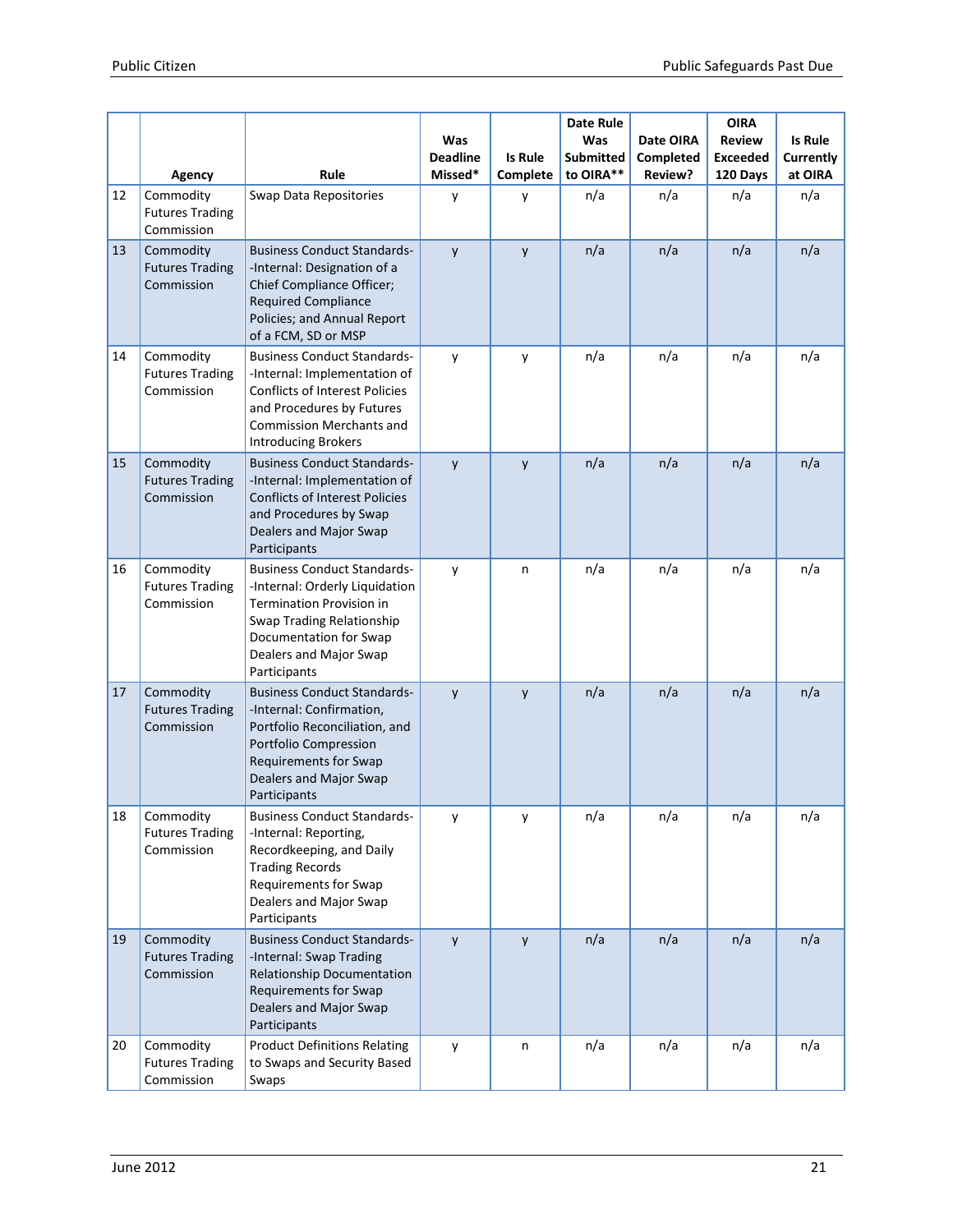|    |                                                      |                                                                                                                                                                                                                                 | Was                        |                     | <b>Date Rule</b><br>Was       | Date OIRA            | <b>OIRA</b><br><b>Review</b> | <b>Is Rule</b>       |
|----|------------------------------------------------------|---------------------------------------------------------------------------------------------------------------------------------------------------------------------------------------------------------------------------------|----------------------------|---------------------|-------------------------------|----------------------|------------------------------|----------------------|
|    | Agency                                               | Rule                                                                                                                                                                                                                            | <b>Deadline</b><br>Missed* | Is Rule<br>Complete | <b>Submitted</b><br>to OIRA** | Completed<br>Review? | <b>Exceeded</b><br>120 Days  | Currently<br>at OIRA |
| 21 | Commodity<br><b>Futures Trading</b><br>Commission    | Segregation & Bankruptcy:<br>Protection of Collateral for<br><b>Uncleared Swaps; Treatment</b><br>of Securities in a Portfolio<br>Margining Account in a<br><b>Commodity Broker</b><br>Bankruptcy                               | y                          | n                   | n/a                           | n/a                  | n/a                          | n/a                  |
| 22 | Commodity<br><b>Futures Trading</b><br>Commission    | <b>End-User Clearing Exception</b>                                                                                                                                                                                              | y                          | n                   | n/a                           | n/a                  | n/a                          | n/a                  |
| 23 | Commodity<br><b>Futures Trading</b><br>Commission    | Position Limits for<br>Derivatives;                                                                                                                                                                                             | y                          | $\mathsf{n}$        | n/a                           | n/a                  | n/a                          | n/a                  |
| 24 | Commodity<br><b>Futures Trading</b><br>Commission    | Core Principles and Other<br><b>Requirements for Swap</b><br><b>Execution Facilities</b>                                                                                                                                        | y                          | n                   | n/a                           | n/a                  | n/a                          | n/a                  |
| 25 | Comptroller of<br>the Currency                       | Off-Exchange Retail Foreign<br><b>Exchange Transactions</b>                                                                                                                                                                     | n                          | y                   | n/a                           | n/a                  | n/a                          | n/a                  |
| 26 | Comptroller of<br>the Currency                       | Alternatives to the Use of<br><b>External Credit Ratings in the</b><br><b>Regulatory Capital</b><br>Guidelines of the Federal<br><b>Banking Agencies</b>                                                                        | y                          | n                   | n/a                           | n/a                  | n/a                          | n/a                  |
| 27 | Comptroller of<br>the Currency                       | Alternatives to the Use of<br><b>External Credit Ratings in the</b><br>Regulations of the OTS                                                                                                                                   | y                          | $\mathsf{n}$        | n/a                           | n/a                  | n/a                          | n/a                  |
| 28 | Consumer<br>Financial<br>Protection<br><b>Bureau</b> | Disclosure Rules for<br><b>Remittance Transactions</b><br>(Regulation E)                                                                                                                                                        | n                          | у                   | n/a                           | n/a                  | n/a                          | n/a                  |
| 29 | Consumer<br><b>Product Safety</b><br>Commission      | Testing, Certification, and<br>Labeling of Certain<br><b>Consumer Products</b>                                                                                                                                                  | y                          | y                   | n/a                           | n/a                  | n/a                          | n/a                  |
| 30 | Department of<br>Agriculture                         | Implementation of Regs.<br>Required by the 2008 Farm<br><b>Bill; Swine and Poultry</b><br>Sample Contracts,<br>Suspension of Delivery of<br>Birds, Add'l Capital<br>Investment Criteria, Breach<br>of Contract, and Arbitration | y                          | y                   | 03-Nov-11                     | 05-Dec-11            | n                            | n                    |
| 31 | Department of<br>Agriculture                         | <b>Wholesale Pork Reporting</b><br>Program                                                                                                                                                                                      | y                          | n                   | 19-Dec-11                     | 06-Mar-12            | n                            | n                    |
| 32 | Department of<br>Agriculture                         | <b>Supplemental Nutrition</b><br>Assistance Program:<br>Nutrition Education and<br><b>Obesity Prevention Grant</b>                                                                                                              | у                          | n                   | 16-Feb-12                     | n/a                  | y                            | y                    |
| 33 | Department of<br>Agriculture                         | Commodity Incentive<br>Payments; Wheat and<br><b>Oilseed Programs</b>                                                                                                                                                           | y                          | y                   | n/a                           | n/a                  | n/a                          | n/a                  |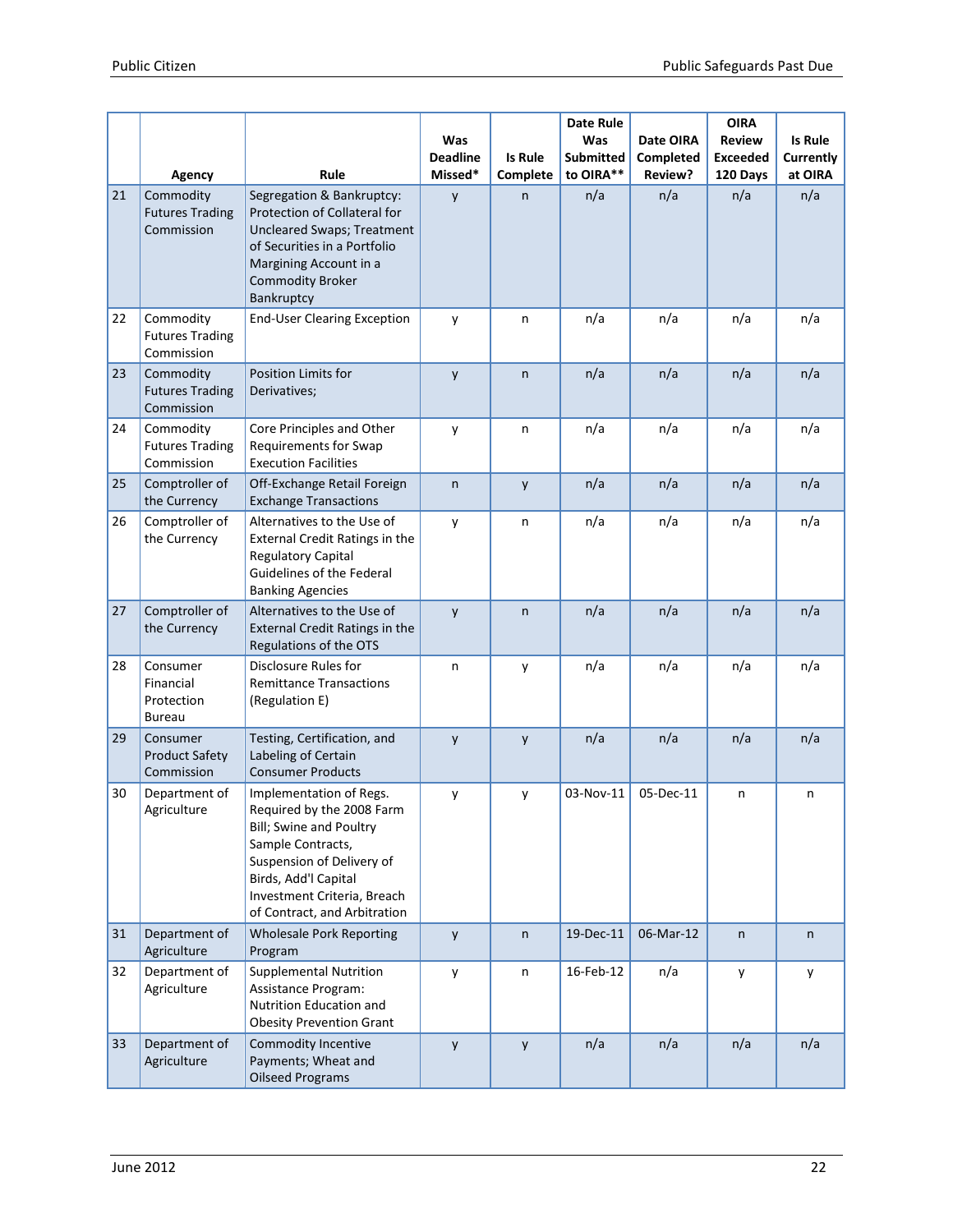|    | Agency                       | Rule                                                                                                                     | Was<br><b>Deadline</b><br>Missed* | <b>Is Rule</b><br>Complete | <b>Date Rule</b><br>Was<br><b>Submitted</b><br>to OIRA** | Date OIRA<br>Completed<br>Review?           | <b>OIRA</b><br><b>Review</b><br><b>Exceeded</b><br>120 Days | <b>Is Rule</b><br>Currently<br>at OIRA |
|----|------------------------------|--------------------------------------------------------------------------------------------------------------------------|-----------------------------------|----------------------------|----------------------------------------------------------|---------------------------------------------|-------------------------------------------------------------|----------------------------------------|
| 34 | Department of<br>Agriculture | <b>Resource Agency Procedures</b><br>for Conditions and<br>Prescriptions in Hydropower<br>Licenses                       | n                                 | y                          | 04-Nov-05                                                | 08-Nov-05                                   | n                                                           | n                                      |
| 35 | Department of<br>Agriculture | Wetlands Reserve Program                                                                                                 | y                                 | y                          | n/a                                                      | n/a                                         | n/a                                                         | n/a                                    |
| 36 | Department of<br>Agriculture | <b>Cotton Crop Classification</b><br>Services to Growers, 2011<br>Crop, CN-10-0111                                       | n                                 | y                          | n/a                                                      | n/a                                         | n/a                                                         | n/a                                    |
| 37 | Department of<br>Agriculture | Federal-State Interstate<br><b>Shipment Cooperative</b><br><b>Inspection Program</b>                                     | y                                 | $\mathsf{y}$               | 07-Jan-11<br>Final<br>04-Jun-09<br>Proposed              | 30-Mar-11<br>Final<br>31-Aug-09<br>Proposed | n                                                           | n                                      |
| 38 | Department of<br>Agriculture | Implementation of the<br>Nondiscretionary General<br>WIC Provisions in the<br>Healthy, Hunger-Free Kids<br>Act of 2010   | n                                 | y                          | n/a                                                      | n/a                                         | n/a                                                         | n/a                                    |
| 39 | Department of<br>Agriculture | Mandatory Inspection of<br><b>Catfish and Catfish Products</b>                                                           | y                                 | $\mathsf{n}$               | 13-Nov-09                                                | 03-Feb-11                                   | y                                                           | n/a                                    |
| 40 | Department of<br>Agriculture | Convention on<br>Supplementary<br><b>Compensation for Nuclear</b><br>Damage Contingent Cost<br>Allocation                | y                                 | n                          | 18-Oct-11                                                | n/a                                         | y                                                           | у                                      |
| 41 | Department of<br>Energy      | <b>Inclusion of Electric Drive</b><br>Vehicles in the Alternative<br><b>Fuel Transportation Program</b>                  | y                                 | $\mathsf{n}$               | n/a                                                      | n/a                                         | n/a                                                         | n/a                                    |
| 42 | Department of<br>Energy      | <b>Energy Efficiency Standards</b><br>for Metal Halide Lamp<br><b>Fixtures</b>                                           | y                                 | n                          | 17-Feb-12                                                | n/a                                         | у                                                           | у                                      |
| 43 | Department of<br>Energy      | Test Procedures for High-<br><b>Intensity Discharge Lamps</b>                                                            | y                                 | $\mathsf{n}$               | n/a                                                      | n/a                                         | n/a                                                         | n/a                                    |
| 44 | Department of<br>Energy      | <b>Energy Conservation</b><br><b>Standards for Residential</b><br><b>Clothes Washers</b>                                 | у                                 | n                          | 23-Sep-11                                                | 26-Apr-12                                   | y                                                           | n                                      |
| 45 | Department of<br>Energy      | <b>Determination Regarding</b><br><b>Energy Efficiency</b><br>Improvements in<br>ANSI/ASHRAE/IESNA<br>Standard 90.1-2010 | n                                 | y                          | 22-Feb-11                                                | 23-Jun-11                                   | y                                                           | n                                      |
| 46 | Department of<br>Energy      | Fleet Petroleum and<br>Alternative Fuel<br><b>Consumption Reduction</b><br>Requirements for Federal<br>Agencies          | y                                 | n                          | 10-Mar-11                                                | 20-Oct-11                                   | y                                                           | n                                      |
| 47 | Department of<br>Energy      | <b>Federal Building Standards</b><br><b>Update Rulemaking</b>                                                            | y                                 | y                          | 13-Apr-11                                                | $01$ -Jul-11                                | n                                                           | n                                      |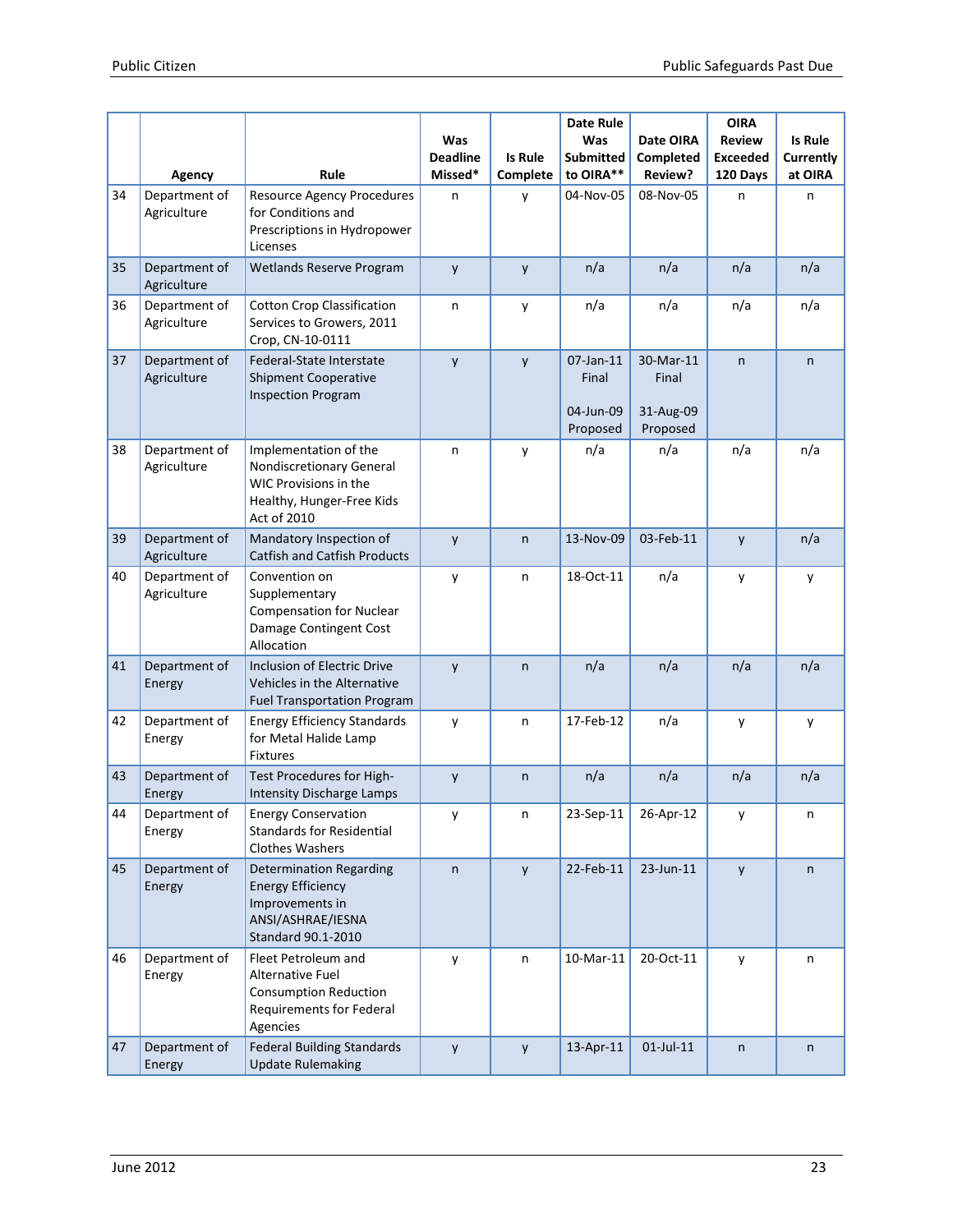|    |                         |                                                                                                                                                      | Was<br><b>Deadline</b> | <b>Is Rule</b> | <b>Date Rule</b><br>Was<br><b>Submitted</b> | Date OIRA<br>Completed | <b>OIRA</b><br><b>Review</b><br><b>Exceeded</b> | <b>Is Rule</b><br>Currently |
|----|-------------------------|------------------------------------------------------------------------------------------------------------------------------------------------------|------------------------|----------------|---------------------------------------------|------------------------|-------------------------------------------------|-----------------------------|
|    | Agency                  | Rule                                                                                                                                                 | Missed*                | Complete       | to OIRA**                                   | Review?                | 120 Days                                        | at OIRA                     |
| 48 | Department of<br>Energy | <b>Test Procedures for</b><br>Microwave Ovens (Standby<br>and Off Mode)                                                                              | n                      | y              | n/a                                         | n/a                    | n/a                                             | n/a                         |
| 49 | Department of<br>Energy | <b>Test Procedures for</b><br>Residential Dishwashers,<br>Dehumidifiers, and<br><b>Conventional Cooking</b><br>Products--Standby and Off<br>Mode     | y                      | $\mathsf{n}$   | n/a                                         | n/a                    | n/a                                             | n/a                         |
| 50 | Department of<br>Energy | <b>Energy Efficiency Standards</b><br>for Battery Chargers and<br><b>External Power Supplies</b>                                                     | y                      | у              | 19-Jul-11                                   | 05-Mar-12              | y                                               | n                           |
| 51 | Department of<br>Energy | <b>Energy Conservation</b><br><b>Standards for Walk-In</b><br><b>Coolers and Walk-In Freezers</b>                                                    | y                      | $\mathsf{n}$   | 23-Sep-11                                   | n/a                    | y                                               | y                           |
| 52 | Department of<br>Energy | <b>Energy Efficiency Standards</b><br>for Manufactured Housing                                                                                       | y                      | n              | 21-Dec-11                                   | n/a                    | y                                               | y                           |
| 53 | Department of<br>Energy | <b>Energy Priorities and</b><br><b>Allocation System</b>                                                                                             | y                      | y              | 14-Jan-11<br>Final                          | 04-Apr-11<br>Final     | n                                               | n                           |
|    |                         |                                                                                                                                                      |                        |                | 22-Apr-10<br>Proposed                       | 25-May-10<br>Proposed  |                                                 |                             |
| 54 | Department of<br>Energy | <b>Federal Building Standards</b><br>Rule--Update--90.1-2010                                                                                         | y                      | n              | 19-Dec-11                                   | n/a                    | у                                               | y                           |
| 55 | Department of<br>Energy | <b>Test Procedures for</b><br>Residential Clothes Washers,<br>Active, Standby, and Off<br>Mode                                                       | y                      | y              | n/a                                         | n/a                    | n/a                                             | n/a                         |
| 56 | Department of<br>Energy | <b>Fossil Fuel Energy</b><br>Consumption Reduction for<br>New Construction and Major<br><b>Renovations of Federal</b><br><b>Buildings</b>            | у                      | n              | 31-Aug-11                                   | n/a                    | у                                               | y                           |
| 57 | Department of<br>Energy | <b>Test Procedures for General</b><br>Service Incandescent Lamps,<br><b>General Service Fluorescent</b><br>Lamps and Incandescent<br>Reflector Lamps | y                      | y              | n/a                                         | n/a                    | n/a                                             | n/a                         |
| 58 | Department of<br>Energy | <b>Test Procedures for</b><br>Residential Water Heaters,<br>Direct Heating Equipment,<br>and Pool Heaters                                            | у                      | n              | n/a                                         | n/a                    | n/a                                             | n/a                         |
| 59 | Department of<br>Energy | Energy Efficiency and<br>Sustainable Design<br><b>Standards for New Federal</b><br><b>Buildings</b>                                                  | y                      | $\mathsf{n}$   | 18-Aug-11                                   | n/a                    | y                                               | Y                           |
| 60 | Department of<br>Energy | <b>Advanced Technology</b><br><b>Vehicles Manufacturing</b><br>Incentive Program                                                                     | n                      | y              | 05-Nov-08                                   | 05-Nov-08              | n                                               |                             |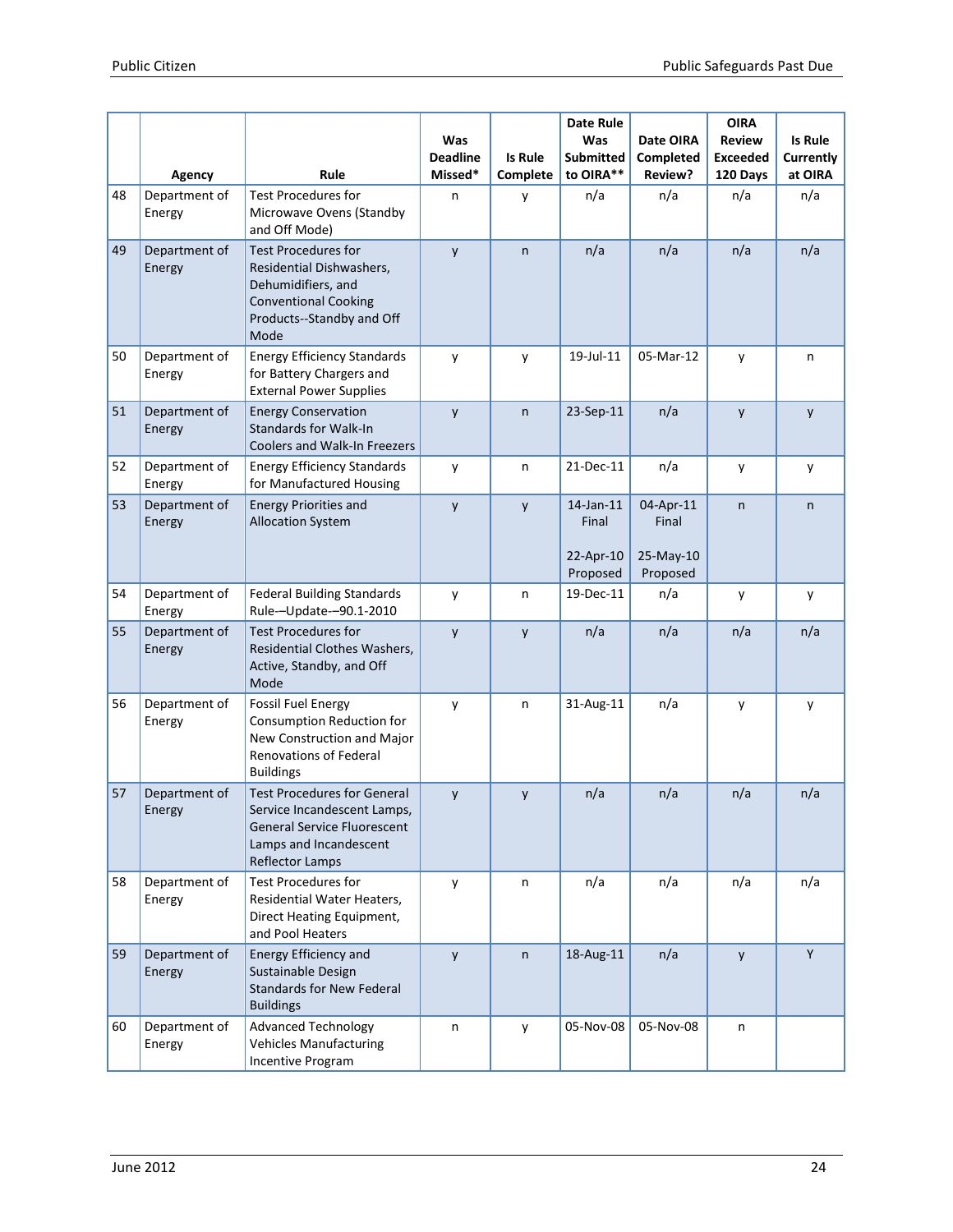|    |                                   |                                                                                                                                                   | Was                        |                | Date Rule<br>Was                                | Date OIRA                                      | <b>OIRA</b><br><b>Review</b> | <b>Is Rule</b>       |
|----|-----------------------------------|---------------------------------------------------------------------------------------------------------------------------------------------------|----------------------------|----------------|-------------------------------------------------|------------------------------------------------|------------------------------|----------------------|
|    |                                   | Rule                                                                                                                                              | <b>Deadline</b><br>Missed* | <b>Is Rule</b> | <b>Submitted</b><br>to OIRA**                   | <b>Completed</b><br>Review?                    | <b>Exceeded</b>              | Currently<br>at OIRA |
| 61 | Agency<br>Department of<br>Energy | <b>Energy Efficiency Standards</b><br>for Residential Refrigerators,<br>Refrigerator-Freezers, and<br><b>Freezers</b>                             | y                          | Complete<br>y  | 22-Apr-11                                       | 25-Aug-11                                      | 120 Days<br>y                | n                    |
| 62 | Department of<br>Transportation   | Damage Tolerance and<br><b>Fatigue Evaluation of</b><br>Composite Rotorcraft<br><b>Structures</b>                                                 | n                          | y              | n/a                                             | n/a                                            | n/a                          | n/a                  |
| 63 | Department of<br>Transportation   | National Registry of Certified<br><b>Medical Examiners</b>                                                                                        | y                          | y              | 28-Sep-11<br>Final<br>21-Aug-08<br><b>PR</b>    | 04-Apr-12<br>Final<br>19-Nov-08<br>PR          | y                            | n                    |
| 64 | Department of<br>Transportation   | <b>Pilot Certification and</b><br><b>Qualification Requirements</b><br>(Formerly First Officer<br><b>Qualification Requirements)</b><br>(HR 5900) | y                          | y              | 27-Jun-11<br>Proposed<br>01-Feb-10<br>Final     | 22-Feb-12<br>Proposed<br>03-Feb-10<br>Final    | y                            | n                    |
| 65 | Department of<br>Transportation   | <b>Flight Crewmember</b><br>Mentoring, Leadership and<br>Professional Development<br>(HR 5900)                                                    | y                          | $\mathsf{n}$   | $19-May-$<br>11                                 | n/a                                            | y                            | Y                    |
| 66 | Department of<br>Transportation   | Landing Gear Mechanism<br>and Pilot Compartment View                                                                                              | n                          | y              |                                                 |                                                |                              |                      |
| 67 | Department of<br>Transportation   | <b>Certification of Safety</b><br>Auditors, Safety<br>Investigators, and Safety<br>Inspectors                                                     | y                          | y              | 15-Jan-02                                       | 01-Mar-02                                      | n                            | n                    |
| 68 | Department of<br>Transportation   | <b>Function and Reliability</b><br>Testing for Turbine-powered<br>Airplanes Less than 6,000<br>Pounds                                             | n                          | y              | n/a                                             | n/a                                            | n/a                          | n/a                  |
| 69 | Department of<br>Transportation   | Major Capital Investment<br>Projects (RRR)                                                                                                        | y                          | $\mathsf{n}$   | 03-Oct-11<br>Proposed<br>29-Apr-10<br>Pre Rule  | 27-Dec-11<br>Proposed<br>28-May-10<br>Pre Rule | n                            | n                    |
| 70 | Department of<br>Transportation   | Flight and Duty Time<br><b>Limitations and Rest</b><br>Requirements                                                                               | y                          | y              | 17-Aug-11<br>Final<br>31-Aug-10<br>Proposed     | 20-Dec-11<br>Final<br>03-Sep-10<br>Proposed    | у                            | n                    |
| 71 | Department of<br>Transportation   | Rotor Overspeed<br>Requirements                                                                                                                   | n                          | y              | n/a                                             | n/a                                            | n/a                          | n/a                  |
| 72 | Department of<br>Transportation   | Vehicle Labeling--Fuel<br>Economy, Greenhouse Gas<br>and Other Emissions                                                                          | n                          | y              | 19-May-<br>11<br>Final<br>29-Jul-10<br>Proposed | 24-May-11<br>Final<br>27-Aug-10<br>Proposed    | n                            | n                    |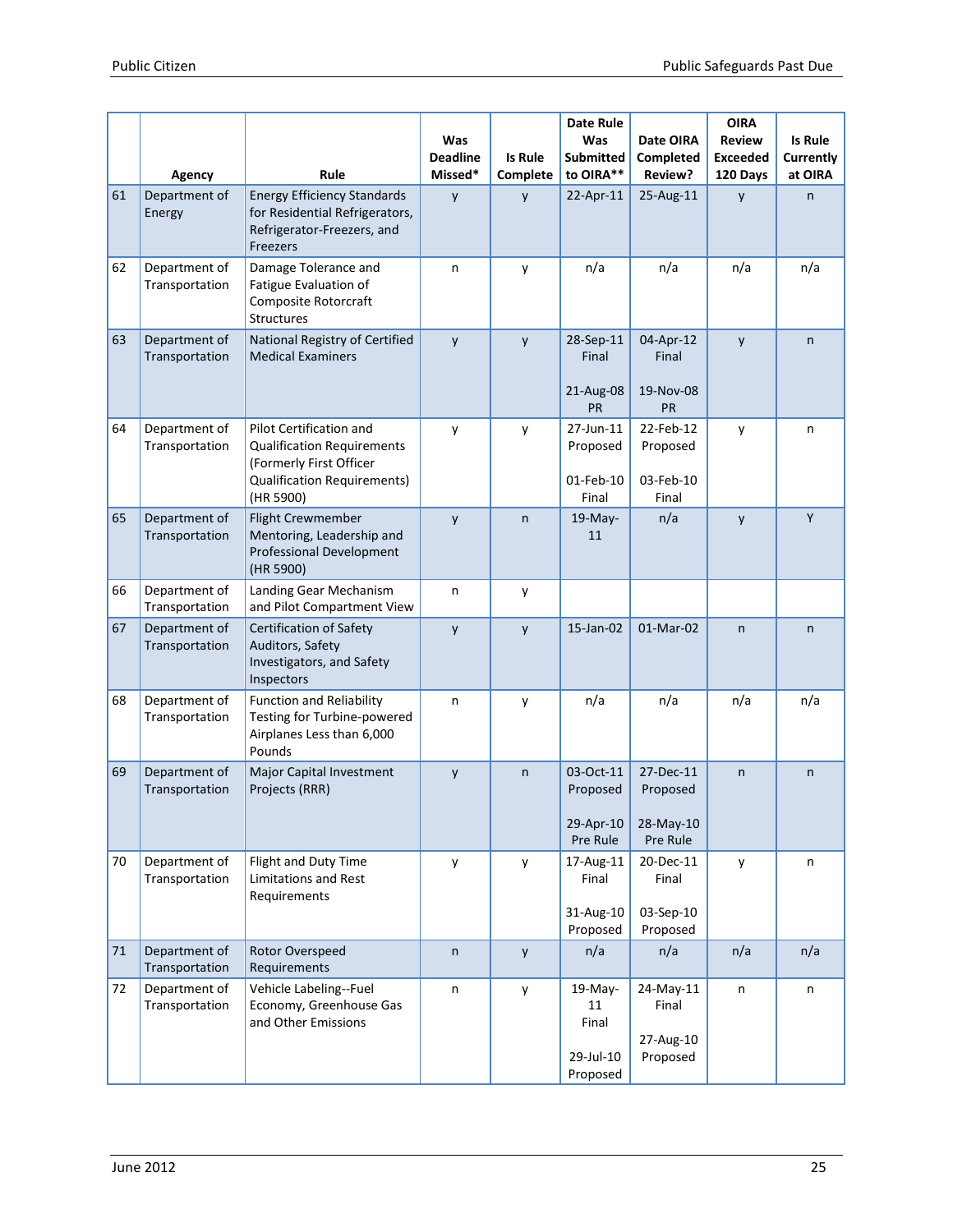|    |                                 |                                                                                                                                                          | Was<br><b>Deadline</b> | <b>Is Rule</b> | <b>Date Rule</b><br>Was<br><b>Submitted</b> | Date OIRA<br>Completed                      | <b>OIRA</b><br><b>Review</b><br><b>Exceeded</b> | <b>Is Rule</b><br>Currently |
|----|---------------------------------|----------------------------------------------------------------------------------------------------------------------------------------------------------|------------------------|----------------|---------------------------------------------|---------------------------------------------|-------------------------------------------------|-----------------------------|
|    | Agency                          | Rule                                                                                                                                                     | Missed*                | Complete       | to OIRA**                                   | Review?                                     | 120 Days                                        | at OIRA                     |
| 73 | Department of<br>Transportation | Commercial Medium- and<br>Heavy-Duty On-Highway<br><b>Vehicles and Work Truck</b><br><b>Fuel Efficiency Standards</b>                                    | y                      | y              | 04-Jul-11<br>Final<br>13-Aug-10<br>Proposed | 08-Aug-11<br>Final<br>22-Oct-11<br>Proposed | n                                               | n                           |
| 74 | Department of<br>Transportation | Damage Tolerance and<br><b>Fatigue Evaluation for</b><br><b>Metallic Structures</b>                                                                      | n                      | y              | 30-Nov-09                                   | 25-Feb-10                                   | n                                               | n                           |
| 75 | Department of<br>Transportation | <b>Activation of Ice Protection</b>                                                                                                                      | y                      | y              | 21-Apr-11<br>Final<br>17-Sep-09<br>Proposed | 20-Jul-11<br>Final<br>10-Nov-09<br>Proposed | n.                                              | n.                          |
| 76 | Department of<br>Transportation | Alternative Fuel Vehicle<br><b>Badging and Fuel</b><br>Compartment Labels on<br>Alternative Fuel Usage                                                   | y                      | n              | n/a                                         | n/a                                         | n/a                                             | n/a                         |
| 77 | Department of<br>Transportation | <b>Track Safety Standards:</b><br>Defective Rails, Inspection of<br>Rail, Inspection Records,<br>Qualified Operator, Joint Bar<br><b>Fracture Report</b> | y                      | n              | n/a                                         | n/a                                         | n/a                                             | n/a                         |
| 78 | Department of<br>Transportation | Unified Registration System                                                                                                                              | y                      | n              | 08-Jul-11<br>PR<br>04-Feb-05<br>PR          | 06-Oct-11<br>PR<br>05-May-05<br><b>PR</b>   | n                                               | n                           |
| 79 | Department of<br>Transportation | Hours of Service: Passenger<br><b>Train Employees</b>                                                                                                    | $\mathsf{n}$           | y              | 29-Jun-11<br>Final<br>14-Jan-11<br>Proposed | 02-Aug-11<br>Final<br>14-Mar-11<br>Proposed | n                                               | n                           |
| 80 | Department of<br>Transportation | <b>Camp Car Sleeping Quarters</b>                                                                                                                        | у                      | у              | n/a                                         | n/a                                         | n/a                                             | n/a                         |
| 81 | Department of<br>Transportation | Conductor Certification                                                                                                                                  | y                      | у              | n/a                                         | n/a                                         | n/a                                             | n/a                         |
| 82 | Department of<br>Transportation | Alternate Passenger Rail<br>Service Pilot Program                                                                                                        | y                      | у              | n/a                                         | n/a                                         | n/a                                             | n/a                         |
| 83 | Department of<br>Transportation | Qualifications of Drivers;<br>Diabetes Standard                                                                                                          | y                      | n              | 16-Feb-06                                   | 28-Feb-06                                   | n                                               | n                           |
| 84 | Department of<br>Transportation | Grade Crossing--Telephone<br>Services                                                                                                                    | y                      | n              | n/a                                         | n/a                                         | n/a                                             | n/a                         |
| 85 | Department of<br>Transportation | <b>Electrical and Electronic</b><br>System Lightning Protection                                                                                          | $\sf n$                | y              | n/a                                         | n/a                                         | n/a                                             | n/a                         |
| 86 | Department of<br>Transportation | High-Speed Rail Corridor<br>Development and Capital<br><b>Investment Grants to</b><br>Support Intercity Passenger<br>Rail Service                        | y                      | n              | n/a                                         | n/a                                         | n/a                                             | n/a                         |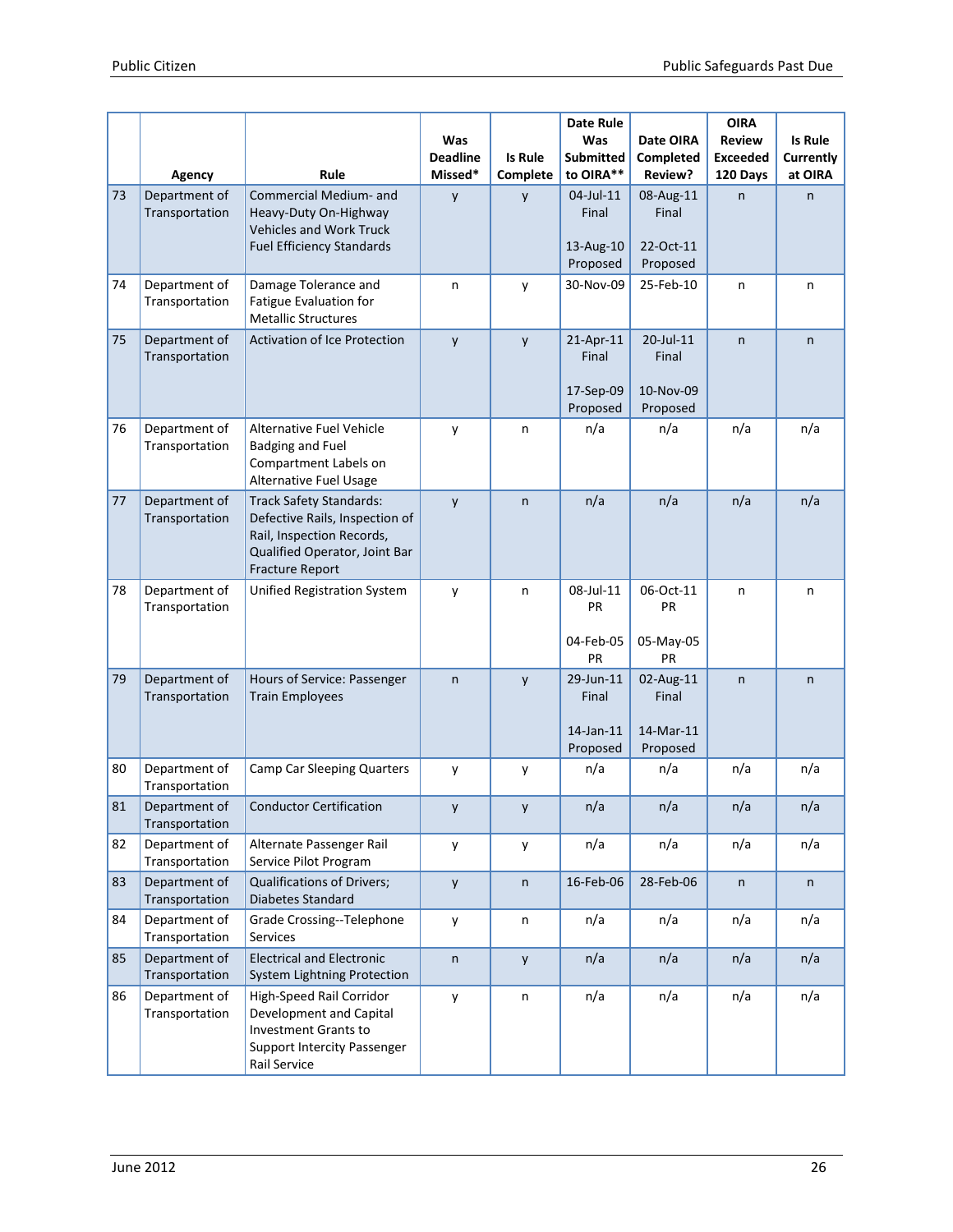|    |                                 |                                                                                                                                          |                                   |                            | <b>Date Rule</b>                                |                                             | <b>OIRA</b>                                  |                                        |
|----|---------------------------------|------------------------------------------------------------------------------------------------------------------------------------------|-----------------------------------|----------------------------|-------------------------------------------------|---------------------------------------------|----------------------------------------------|----------------------------------------|
|    | Agency                          | Rule                                                                                                                                     | Was<br><b>Deadline</b><br>Missed* | <b>Is Rule</b><br>Complete | Was<br><b>Submitted</b><br>to OIRA**            | Date OIRA<br>Completed<br>Review?           | <b>Review</b><br><b>Exceeded</b><br>120 Days | <b>Is Rule</b><br>Currently<br>at OIRA |
| 87 | Department of<br>Transportation | <b>Alcohol and Controlled</b><br><b>Substance Testing for</b><br>Maintenance-of-Way<br>Employees                                         | y                                 | n                          | n/a                                             | n/a                                         | n/a                                          | n/a                                    |
| 88 | Department of<br>Transportation | Development and Use of Rail<br>Safety Technology: Dark<br>Territory                                                                      | y                                 | n                          | n/a                                             | n/a                                         | n/a                                          | n/a                                    |
| 89 | Department of<br>Transportation | Federal Motor Vehicle Safety<br>Standard No. 111, Rearview<br><b>Mirrors</b>                                                             | y                                 | $\mathsf{n}$               | 16-Nov-11<br>Final<br>17-Aug-10<br>Proposed     | n/a<br>30-Nov-10<br>Proposed                | y                                            | y                                      |
| 90 | Department of<br>Transportation | <b>Training Standards for</b><br><b>Railroad Employees</b>                                                                               | y                                 | n                          | 11-Oct-11                                       | $10$ -Jan- $12$                             | n                                            |                                        |
| 91 | Department of<br>Transportation | Prioritization and Allocation<br>Authority Exercised By the<br>Secretary of Transportation<br>Under the Defense<br><b>Production Act</b> | y                                 | n                          | 18-Nov-11<br>Final<br>06-Oct-10<br>Proposed     | n/a<br>04-Jan-11<br>Proposed                | y                                            | y                                      |
| 92 | Department of<br>Transportation | <b>Emergency Escape Breathing</b><br>Apparatus                                                                                           | y                                 | n                          | n/a                                             | n/a                                         | n/a                                          | n                                      |
| 93 | Department of<br>Transportation | <b>Hours of Service</b>                                                                                                                  | y                                 | y                          | 01-Nov-11<br>Final<br>26-Jul-10<br>Proposed     | 20-Dec-11<br>Final<br>17-Dec-10<br>Proposed | y                                            | n                                      |
| 94 | Department of<br>Transportation | Certification of Turbofan<br>Powered Airplanes and<br><b>Miscellaneous Amendments</b>                                                    | y                                 | у                          | 12-Jul-11<br>Final<br>05-May-<br>09<br>Proposed | 13-Oct-11<br>Final<br>31-Jul-09<br>Proposed | n                                            | n                                      |
| 95 | Department of<br>Transportation | <b>Restrictions on Operators</b><br><b>Employing Former Flight</b><br>Standards Service Aviation<br>Safety Inspectors                    | y                                 | y                          | 21-Apr-11<br>Final<br>31-Jul-09<br>Proposed     | 20-Jul-11<br>Final<br>28-Oct-09<br>Proposed | n                                            | n                                      |
| 96 | Department of<br>Transportation | Highway-Rail Grade Crossing<br>Safety                                                                                                    | y                                 | n                          | n/a                                             | n/a                                         | n/a                                          | n/a                                    |
| 97 | Department of<br>Transportation | FMVSS No. 124, Accelerator<br>Control Systems Upgrade                                                                                    | y                                 | y                          | n/a                                             | n/a                                         | n/a                                          | n/a                                    |
| 98 | Department of<br>Transportation | Pilot-in-Command<br>Proficiency Check and Other<br>Changes to the Pilot and<br><b>Pilot School Certification</b><br>Rules                | y                                 | y                          | 21-Apr-11<br>Final<br>05-May-<br>09<br>Proposed | 20-Jul-11<br>Final<br>20-Jul-09<br>Proposed | n                                            | n                                      |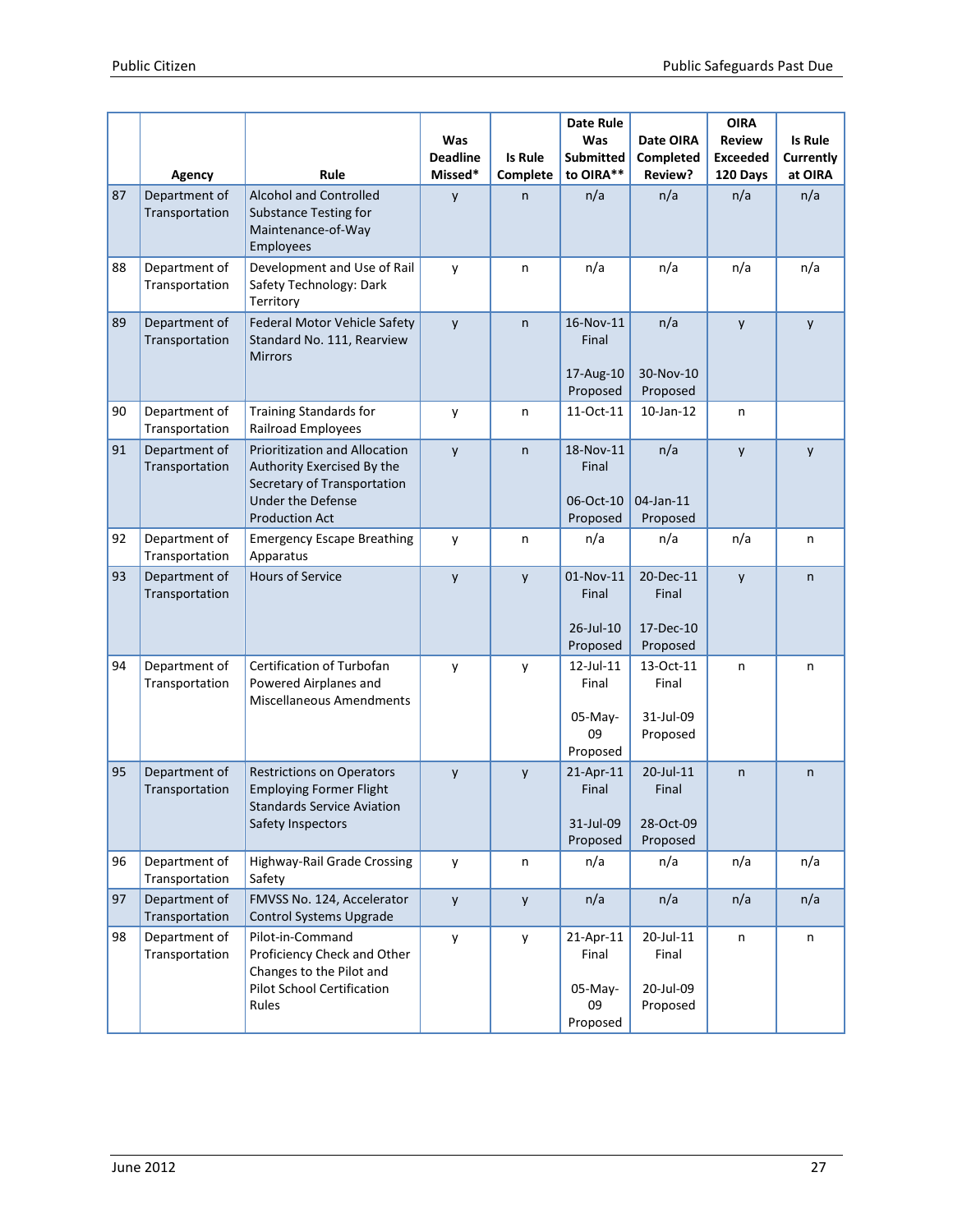|     |                                                 | Rule                                                                                                                                                                                                 | Was<br><b>Deadline</b><br>Missed* | Is Rule<br>Complete | <b>Date Rule</b><br>Was<br><b>Submitted</b><br>to OIRA** | Date OIRA<br>Completed<br>Review?           | <b>OIRA</b><br><b>Review</b><br><b>Exceeded</b><br>120 Days | <b>Is Rule</b><br>Currently<br>at OIRA |
|-----|-------------------------------------------------|------------------------------------------------------------------------------------------------------------------------------------------------------------------------------------------------------|-----------------------------------|---------------------|----------------------------------------------------------|---------------------------------------------|-------------------------------------------------------------|----------------------------------------|
| 99  | Agency<br>Environmental<br>Protection<br>Agency | <b>Federal Plan Requirements</b><br>for<br>Hospital/Medical/Infectious<br><b>Waste Incinerators</b><br>Constructed On or Before<br>December 1, 2008                                                  | y                                 | $\mathsf{n}$        | n/a                                                      | n/a                                         | n/a                                                         | n/a                                    |
| 100 | Environmental<br>Protection<br>Agency           | Air Quality Designations for<br>the 2008 Lead National<br>Ambient Air Quality<br><b>Standards: Second Round</b>                                                                                      | y                                 | y                   | n/a                                                      | n/a                                         | n/a                                                         | n/a                                    |
| 101 | Environmental<br>Protection<br>Agency           | Development of Best<br><b>Management Practices for</b><br><b>Recreational Boats Under</b><br>Section 312(o) of the Clean<br><b>Water Act</b>                                                         | y                                 | $\mathsf{n}$        | n/a                                                      | n/a                                         | n/a                                                         | n/a                                    |
| 102 | Environmental<br>Protection<br>Agency           | 2010 Effluent Guidelines<br>Program Plan                                                                                                                                                             | y                                 | n                   | 30-Nov-09<br>Notice<br>24-Jan-11<br>Notice               | 15-Dec-09<br>Notice<br>23-Sep-11<br>Notice  | y                                                           | n                                      |
| 103 | Environmental<br>Protection<br>Agency           | <b>Revision of New Source</b><br>Performance Standards for<br><b>New Residential Wood</b><br><b>Heaters</b>                                                                                          | y                                 | $\mathsf{n}$        | n/a                                                      | n/a                                         | n/a                                                         | n/a                                    |
| 104 | Environmental<br>Protection<br>Agency           | Air Quality Designations for<br>the 2010 Nitrogen Dioxide<br>National Ambient Air Quality<br>Standards                                                                                               | y                                 | y                   | n/a                                                      | n/a                                         | n/a                                                         | n/a                                    |
| 105 | Environmental<br>Protection<br>Agency           | Uniform National Discharge<br>Standards for Vessels of the<br>Armed Forces--Phase II                                                                                                                 | y                                 | $\mathsf{n}$        | n/a                                                      | n/a                                         | n/a                                                         | n/a                                    |
| 106 | Environmental<br>Protection<br>Agency           | Reasonable Further Progress<br>Requirements for the 1997<br>8-Hour Ozone National<br>Ambient Air Quality<br>Standard                                                                                 | n                                 | y                   | n/a                                                      | n/a                                         | n/a                                                         | n/a                                    |
| 107 | Environmental<br>Protection<br>Agency           | Revisions to the Unregulated<br><b>Contaminant Monitoring</b><br>Regulation (UCMR 3) for<br>Public Water Systems                                                                                     | y                                 | y                   | 08-Dec-11<br>Final<br>30-Sep-10<br>Proposed              | 27-Mar-12<br>Final<br>28-Dec-10<br>Proposed | n                                                           | n                                      |
| 108 | Federal<br>Communications<br>Commission         | Implementation of the<br><b>Twenty-First Century</b><br>Communications and Video<br>Accessibility Act of 2010,<br>Section 105, Relay Services<br>for Deaf-Blind Individuals;<br>CG Docket No. 10-210 | n                                 | y                   | n/a                                                      | n/a                                         | n/a                                                         | n/a                                    |
| 109 | Federal<br>Communications<br>Commission         | <b>Rules and Regulations</b><br>Implementing the Truth in<br>Caller ID Act of 2009                                                                                                                   | $\mathsf{n}$                      | y                   | n/a                                                      | n/a                                         | n/a                                                         | n/a                                    |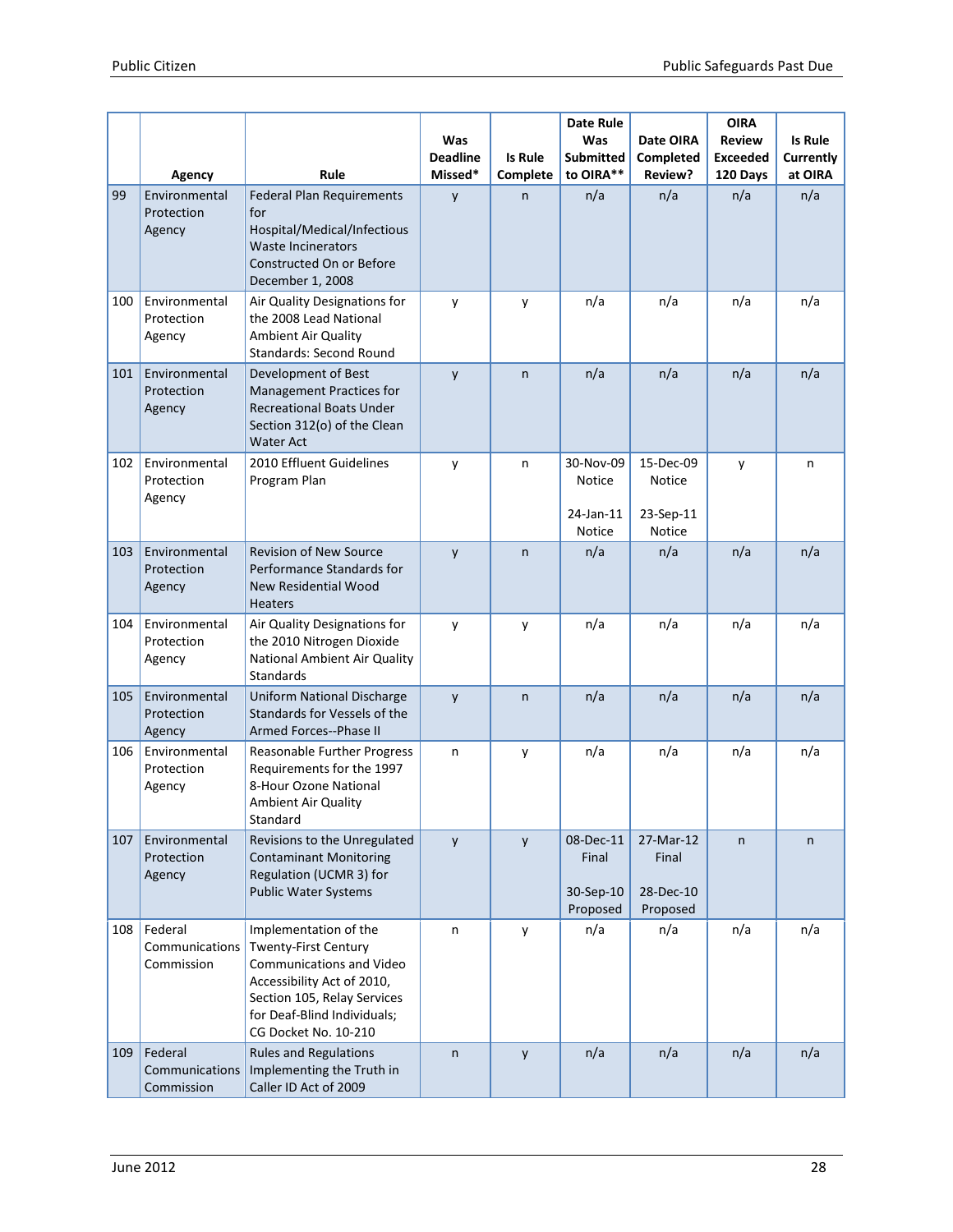|     | Agency                                  | Rule                                                                                                                                                                                                             | Was<br><b>Deadline</b><br>Missed* | <b>Is Rule</b><br>Complete | <b>Date Rule</b><br>Was<br><b>Submitted</b><br>to OIRA** | Date OIRA<br>Completed<br>Review?           | <b>OIRA</b><br><b>Review</b><br><b>Exceeded</b><br>120 Days | <b>Is Rule</b><br>Currently<br>at OIRA |
|-----|-----------------------------------------|------------------------------------------------------------------------------------------------------------------------------------------------------------------------------------------------------------------|-----------------------------------|----------------------------|----------------------------------------------------------|---------------------------------------------|-------------------------------------------------------------|----------------------------------------|
| 110 | Federal<br>Communications<br>Commission | Contributions to the<br><b>Telecommunications Relay</b><br>Services Fund; CG Docket<br>No. 11-47                                                                                                                 | n                                 | y                          | n/a                                                      | n/a                                         | n/a                                                         | n/a                                    |
| 111 | Federal<br>Communications<br>Commission | Implementation of the<br>Universal Service Portions of<br>the 1996<br><b>Telecommunications Act</b>                                                                                                              | y                                 | $\mathsf{n}$               | n/a                                                      | n/a                                         | n/a                                                         | n/a                                    |
| 112 | <b>Federal Reserve</b><br>System        | Regulation D, Q, and DD--<br><b>Prohibition Against Payment</b><br>of Interest on Demand<br>Deposits (Docket No. R-<br>1413)                                                                                     | n                                 | y                          | n/a                                                      | n/a                                         | n/a                                                         | n/a                                    |
| 113 | <b>Federal Reserve</b><br>System        | Regulations H and Y-Risk-<br><b>Based Capital Standards:</b><br><b>Advanced Capital Adequacy</b><br>Framework--Basel II;<br><b>Establishment of a Risk-</b><br><b>Based Capital Floor (Docket</b><br>No. R-1402) | n                                 | y                          | n/a                                                      | n/a                                         | n/a                                                         | n/a                                    |
| 114 | <b>Federal Reserve</b><br>System        | <b>Regulation Y--Capital Plans</b><br>(Docket No. R-1425)                                                                                                                                                        | n                                 | y                          | n/a                                                      | n/a                                         | n/a                                                         | n/a                                    |
| 115 | <b>Federal Reserve</b><br>System        | Regulation Z--Truth in<br>Lending (Docket No. R-1399)                                                                                                                                                            | n                                 | y                          | n/a                                                      | n/a                                         | n/a                                                         | n/a                                    |
| 116 | <b>Federal Reserve</b><br>System        | Regulation JJ--Incentive-<br>based Compensation<br>Arrangements (Docket No.<br>$R-1410$                                                                                                                          | у                                 | n                          | n/a                                                      | n/a                                         | n/a                                                         | n/a                                    |
| 117 | <b>Federal Reserve</b><br>System        | <b>Regulation E--Electronic</b><br>Fund Transfers (Docket No:<br>R-1419)                                                                                                                                         | y                                 | $\mathsf{n}$               | n/a                                                      | n/a                                         | n/a                                                         | n/a                                    |
| 118 | <b>Federal Reserve</b><br>System        | <b>Regulation Y--Resolution</b><br>Plans and Credit Exposure<br>Reports Require (Docket No.<br>R-1414)                                                                                                           | n                                 | y                          | n/a                                                      | n/a                                         | n/a                                                         | n/a                                    |
| 119 | <b>Federal Reserve</b><br>System        | <b>Regulation II--Debit Card</b><br>Interchange Fees and<br>Routing (Docket No. R-1404)                                                                                                                          | n                                 | y                          | n/a                                                      | n/a                                         | n/a                                                         | n/a                                    |
| 120 | Food and Drug<br>Administration         | Pet Food Labeling<br>Requirements                                                                                                                                                                                | у                                 | n                          | n/a                                                      | n/a                                         | n/a                                                         | n/a                                    |
| 121 | Food and Drug<br>Administration         | Foreign Supplier Verification<br>Program                                                                                                                                                                         | y                                 | $\sf n$                    | 28-Nov-11                                                | n/a                                         | y                                                           | y                                      |
| 122 | Food and Drug<br>Administration         | Food Labeling; Gluten-Free<br>Labeling of Foods                                                                                                                                                                  | y                                 | y                          |                                                          |                                             |                                                             |                                        |
| 123 | Food and Drug<br>Administration         | <b>Tobacco Product Substantial</b><br><b>Equivalence Exemptions</b>                                                                                                                                              | n                                 | $\mathsf{y}$               | 20-Jun-11<br>Final<br>19-Nov-10<br>Proposed              | 29-Jun-11<br>Final<br>23-Dec-10<br>Proposed | n                                                           | n                                      |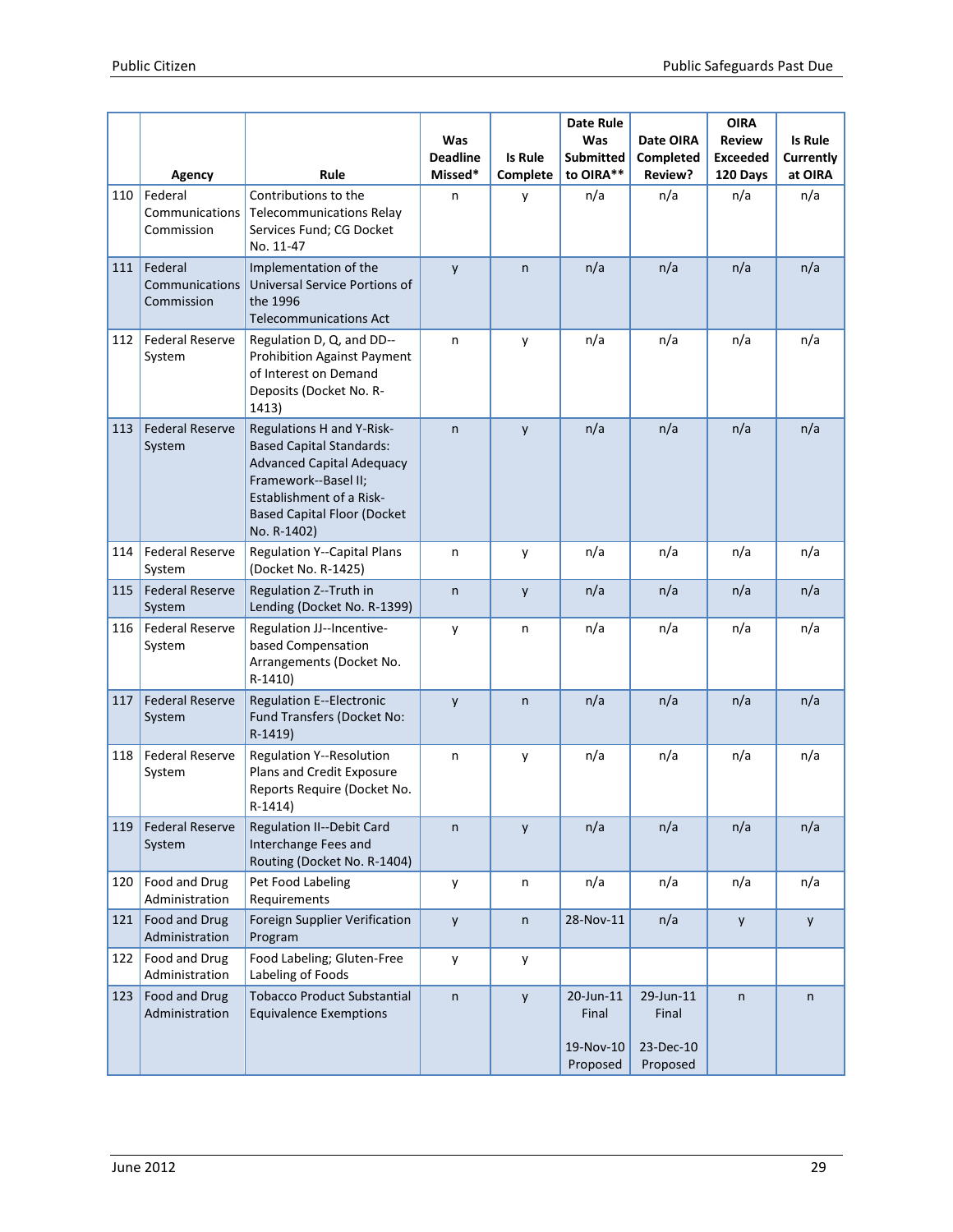|     |                                              |                                                                                                                                                                   |                        |              | <b>Date Rule</b>                                |                                             | <b>OIRA</b>                      |                             |
|-----|----------------------------------------------|-------------------------------------------------------------------------------------------------------------------------------------------------------------------|------------------------|--------------|-------------------------------------------------|---------------------------------------------|----------------------------------|-----------------------------|
|     |                                              |                                                                                                                                                                   | Was<br><b>Deadline</b> | Is Rule      | Was<br><b>Submitted</b>                         | Date OIRA<br>Completed                      | <b>Review</b><br><b>Exceeded</b> | <b>Is Rule</b><br>Currently |
|     | Agency                                       | Rule                                                                                                                                                              | Missed*                | Complete     | to OIRA**                                       | Review?                                     | 120 Days                         | at OIRA                     |
| 124 | Food and Drug<br>Administration              | Cigarette Warning Label<br><b>Statements</b>                                                                                                                      | n                      | y            | 09-May-<br>11<br>Final<br>22-Sep-10<br>Proposed | 09-Jun-11<br>Final<br>02-Nov-10<br>Proposed | n                                | n                           |
| 125 | Food and Drug<br>Administration              | Non-Face-to-Face Sale and<br>Distribution of Tobacco<br>Products and Advertising,<br>Promotion, and Marketing of<br><b>Tobacco Products</b>                       | y                      | n            | 04-Aug-11                                       | 31-Aug-11                                   | n                                | n                           |
| 126 | Food and Drug<br>Administration              | <b>Current Good Manufacturing</b><br>Practice and Hazard Analysis<br>and Risk-Benefit Preventive<br>Controls for Food for<br>Animals                              | y                      | n            | 05-Dec-11                                       | n/a                                         | y                                | y                           |
| 127 | Food and Drug<br>Administration              | Produce Safety Regulation                                                                                                                                         | y                      | $\mathsf{n}$ | 09-Dec-11                                       | n/a                                         | y                                | y                           |
| 128 | Securities and<br>Exchange<br>Commission     | <b>Prohibitions and Restrictions</b><br>on Proprietary Trading and<br>Certain Interests in, and<br>Relationships With, Hedge<br>Funds and Private Equity<br>Funds | у                      | n            | n/a                                             | n/a                                         | n/a                              | n/a                         |
| 129 | Securities and<br>Exchange<br>Commission     | Registration of Security-<br><b>Based Swap Dealers and</b><br>Major Security-Based Swap<br>Participants                                                           | y                      | $\mathsf{n}$ | n/a                                             | n/a                                         | n/a                              | n/a                         |
| 130 | Securities and<br>Exchange<br>Commission     | <b>Prohibition Against Conflicts</b><br>of Interest Relating to<br><b>Certain Securitizations</b>                                                                 | y                      | n            | n/a                                             | n/a                                         | n/a                              | n/a                         |
| 131 | Securities and<br>Exchange<br>Commission     | <b>Treatment of Asset-Backed</b><br><b>Issuers Under the</b><br><b>Investment Company Act</b>                                                                     | y                      | n            | n/a                                             | n/a                                         | n/a                              | n/a                         |
|     | 132 Securities and<br>Exchange<br>Commission | Interim Rule for Reporting<br>Pre-Enactment Security-<br><b>Based Swap Transactions</b>                                                                           | n                      | у            | n/a                                             | n/a                                         | n/a                              | n/a                         |
| 133 | Securities and<br>Exchange<br>Commission     | Reporting by Investment<br><b>Advisers to Private Funds</b><br>and Certain Commodity Pool<br><b>Operators and Commodity</b><br>Trading Advisors on Form PF        | y                      | y            | n/a                                             | n/a                                         | n/a                              | n/a                         |
| 134 | Securities and<br>Exchange<br>Commission     | Definitions Contained in Title<br>VII of the Dodd-Frank Wall<br><b>Street Reform and Consumer</b><br><b>Protection Act</b>                                        | у                      | n            | n/a                                             | n/a                                         | n/a                              | n/a                         |
| 135 | Securities and<br>Exchange<br>Commission     | References to Credit Ratings<br>in Certain Investment<br>Company Act Rules and<br>Forms                                                                           | y                      | $\sf n$      | n/a                                             | n/a                                         | n/a                              | n/a                         |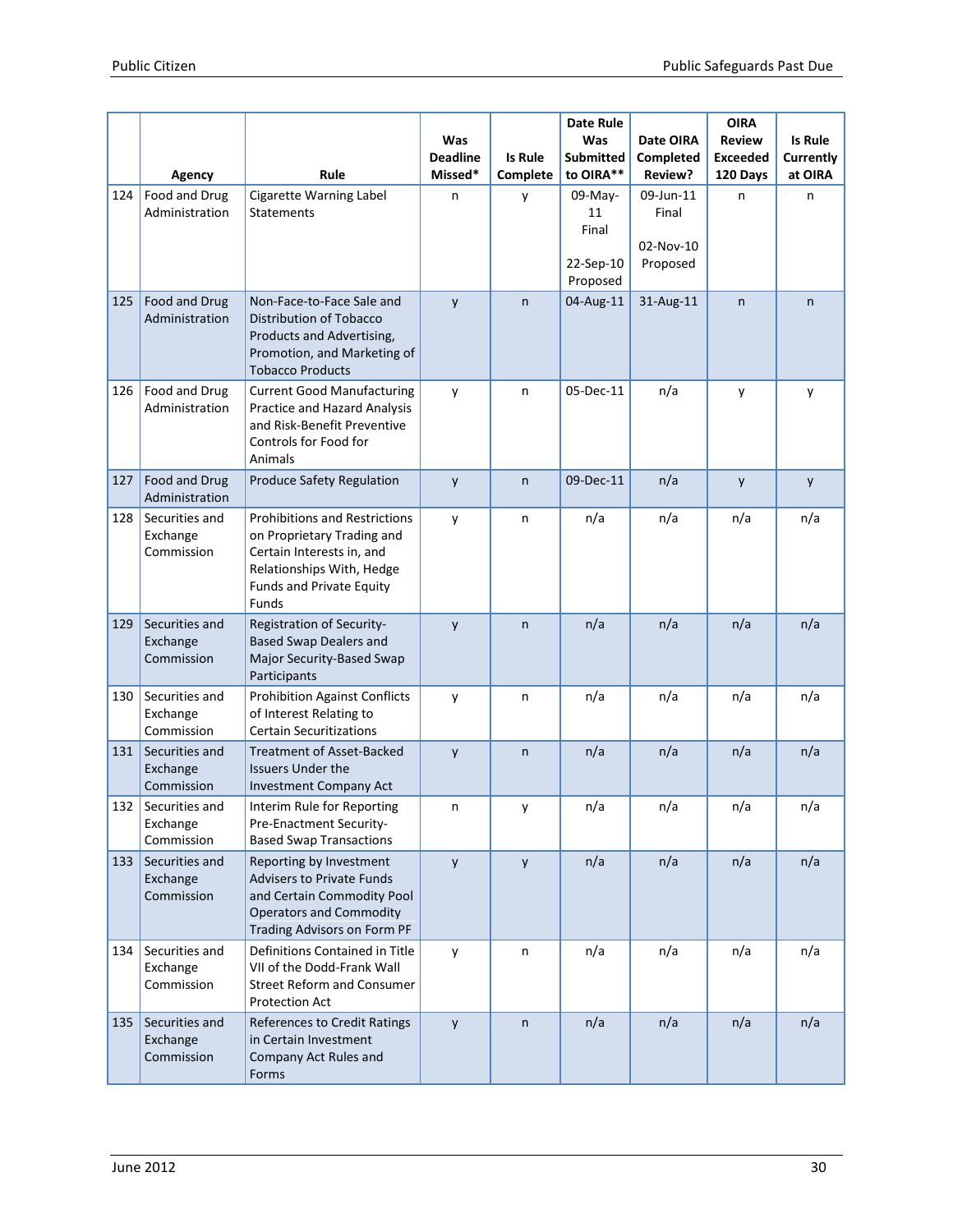|     |                                          |                                                                                                                                                                            | Was<br><b>Deadline</b> | <b>Is Rule</b> | <b>Date Rule</b><br>Was<br><b>Submitted</b> | Date OIRA<br>Completed | <b>OIRA</b><br><b>Review</b><br><b>Exceeded</b> | <b>Is Rule</b><br>Currently |
|-----|------------------------------------------|----------------------------------------------------------------------------------------------------------------------------------------------------------------------------|------------------------|----------------|---------------------------------------------|------------------------|-------------------------------------------------|-----------------------------|
|     | Agency                                   | Rule                                                                                                                                                                       | Missed*                | Complete       | to OIRA**                                   | Review?                | 120 Days                                        | at OIRA                     |
| 136 | Securities and<br>Exchange<br>Commission | <b>Family Offices</b>                                                                                                                                                      | n                      | у              | n/a                                         | n/a                    | n/a                                             | n/a                         |
| 137 | Securities and<br>Exchange<br>Commission | <b>Investment Adviser</b><br>Performance or Incentive<br>Fees                                                                                                              | y                      | y              | n/a                                         | n/a                    | n/a                                             | n/a                         |
| 138 | Securities and<br>Exchange<br>Commission | <b>Credit Risk Retention</b>                                                                                                                                               | y                      | n              | n/a                                         | n/a                    | n/a                                             | n/a                         |
| 139 | Securities and<br>Exchange<br>Commission | <b>Clearing Agency Standards</b><br>for Operation and<br>Governance                                                                                                        | y                      | n              | n/a                                         | n/a                    | n/a                                             | n/a                         |
| 140 | Securities and<br>Exchange<br>Commission | Proposed Amendment to<br>Rule 17Ad-17; Transfer<br>Agents', Brokers', and<br>Dealers' Obligation To<br>Search for Lost Security<br>holders                                 | y                      | n              | n/a                                         | n/a                    | n/a                                             | n/a                         |
| 141 | Securities and<br>Exchange<br>Commission | Trade Acknowledgement<br>and Verification of Security-<br><b>Based Swap Transactions</b>                                                                                   | y                      | $\mathsf{n}$   | n/a                                         | n/a                    | n/a                                             | n/a                         |
| 142 | Securities and<br>Exchange<br>Commission | <b>End-User Exception to</b><br>Mandatory Clearing of<br>Security-Based Swaps                                                                                              | y                      | n              | n/a                                         | n/a                    | n/a                                             | n/a                         |
| 143 | Securities and<br>Exchange<br>Commission | Process for Submissions for<br>Review of Security-Based<br><b>Swaps for Mandatory</b><br><b>Clearing and Notice Filing</b><br><b>Requirements for Clearing</b><br>Agencies | y                      | n              | n/a                                         | n/a                    | n/a                                             | n/a                         |
| 144 | Securities and<br>Exchange<br>Commission | <b>Registration of Municipal</b><br><b>Advisers</b>                                                                                                                        | y                      | n              | n/a                                         | n/a                    | n/a                                             | n/a                         |
| 145 | Securities and<br>Exchange<br>Commission | <b>Regulation SBSR--Reporting</b><br>and Dissemination of<br>Security-Based Swap<br>Information                                                                            | y                      | n              | n/a                                         | n/a                    | n/a                                             | n/a                         |
| 146 | Securities and<br>Exchange<br>Commission | Disclosure of Payments By<br><b>Resource Extraction Issuers</b>                                                                                                            | y                      | n              | n/a                                         | n/a                    | n/a                                             | n/a                         |
| 147 | Securities and<br>Exchange<br>Commission | <b>Rules Implementing</b><br>Amendments to the<br><b>Investment Advisers Act</b>                                                                                           | $\mathsf{n}$           | y              | n/a                                         | n/a                    | n/a                                             | n/a                         |
| 148 | Securities and<br>Exchange<br>Commission | <b>Conflict Minerals</b>                                                                                                                                                   | y                      | n              | n/a                                         | n/a                    | n/a                                             | n/a                         |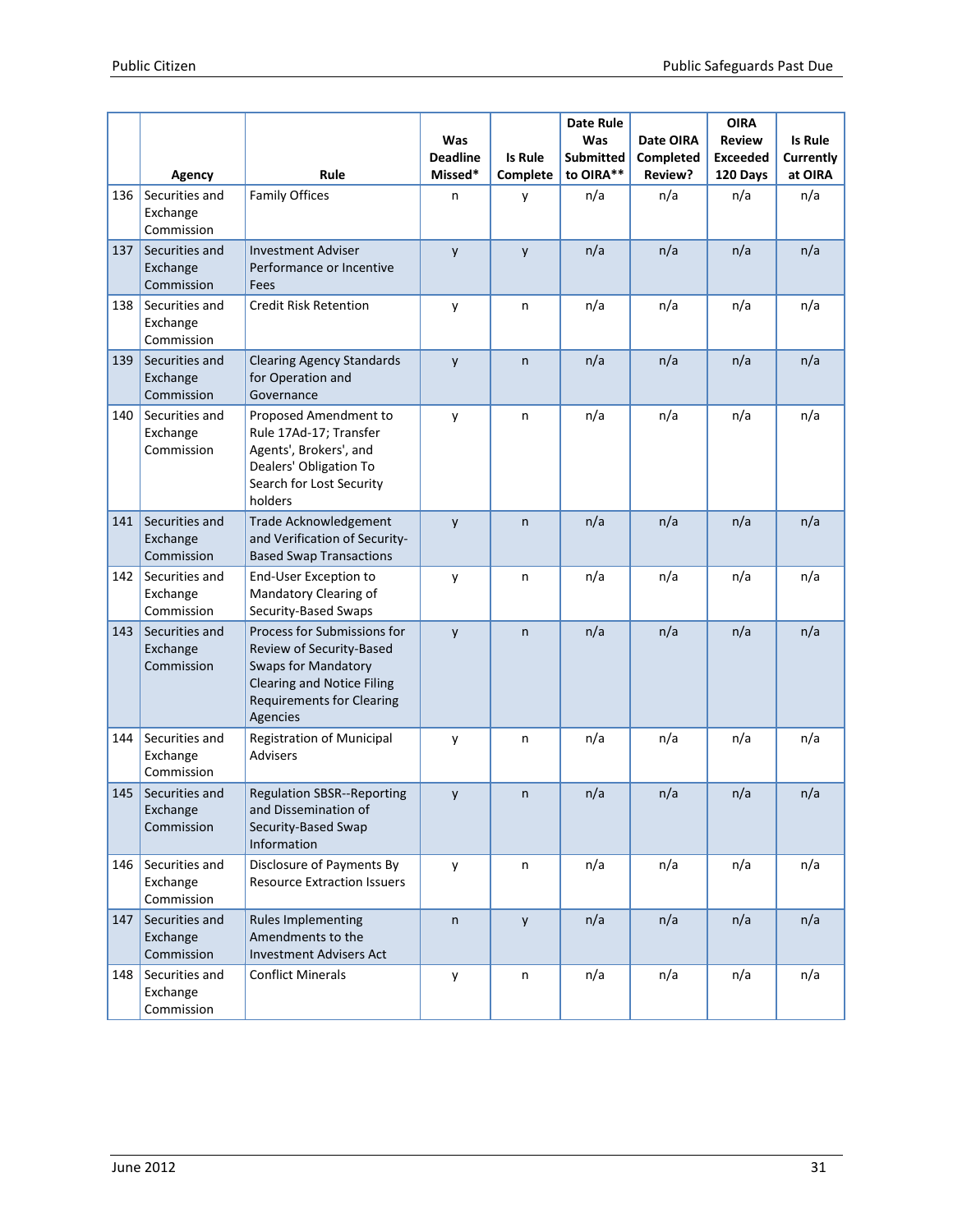|     |                                                    |                                                                                                                                                                                                        | Was<br><b>Deadline</b> | Is Rule       | <b>Date Rule</b><br>Was<br><b>Submitted</b> | Date OIRA<br>Completed | <b>OIRA</b><br><b>Review</b><br><b>Exceeded</b> | <b>Is Rule</b><br>Currently |
|-----|----------------------------------------------------|--------------------------------------------------------------------------------------------------------------------------------------------------------------------------------------------------------|------------------------|---------------|---------------------------------------------|------------------------|-------------------------------------------------|-----------------------------|
| 149 | Agency<br>Securities and<br>Exchange<br>Commission | Rule<br>Ownership Limitations and<br><b>Governance Requirements</b><br>for Security-Based Swap<br>Clearing Agencies; Security-<br><b>Based Swap Execution</b><br>Facilities, and National<br>Exchanges | Missed*<br>y           | Complete<br>n | to OIRA**<br>n/a                            | Review?<br>n/a         | 120 Days<br>n/a                                 | at OIRA<br>n/a              |
| 150 | Securities and<br>Exchange<br>Commission           | Disqualification of Felons<br>and Other "Bad Actors"<br>From Rule 506 Offerings                                                                                                                        | y                      | n             | n/a                                         | n/a                    | n/a                                             | n/a                         |
| 151 | Securities and<br>Exchange<br>Commission           | Security-Based Swap Data<br>Repository Registration,<br>Duties, and Core Principles                                                                                                                    | y                      | n             | n/a                                         | n/a                    | n/a                                             | n/a                         |
| 152 | Securities and<br>Exchange<br>Commission           | Prohibition Against Fraud,<br>Manipulation, and<br>Deception in Connection<br>With Security-Based Swaps                                                                                                | y                      | n             | n/a                                         | n/a                    | n/a                                             | n/a                         |
| 153 | Securities and<br>Exchange<br>Commission           | <b>Rules for Nationally</b><br><b>Recognized Statistical Rating</b><br>Organizations                                                                                                                   | y                      | $\mathsf{n}$  | n/a                                         | n/a                    | n/a                                             | n/a                         |
| 154 | Securities and<br>Exchange<br>Commission           | <b>Exemptions for Advisers to</b><br>Venture Capital Funds,<br>Private Fund Advisers With<br>Less than \$150 Million in<br>Assets Under Management<br>and Foreign Private Advisers                     | n                      | у             | n/a                                         | n/a                    | n/a                                             | n/a                         |
| 155 | Securities and<br>Exchange<br>Commission           | Proposed Rules for<br>Implementing the<br>Whistleblower Provisions of<br>Section 21F of the Securities<br><b>Exchange Act</b>                                                                          | y                      | y             | n/a                                         | n/a                    | n/a                                             | n/a                         |
| 156 | Securities and<br>Exchange<br>Commission           | <b>Business Conduct Standards</b><br>for Security-Based Swap<br>Dealers and Major Security-<br><b>Based Swap Participants</b>                                                                          | y                      | n             | n/a                                         | n/a                    | n/a                                             | n/a                         |
| 157 | Securities and<br>Exchange<br>Commission           | Rules Regarding Incentive<br>Compensation                                                                                                                                                              | y                      | n             | n/a                                         | n/a                    | n/a                                             | n/a                         |
| 158 | Securities and<br>Exchange<br>Commission           | Registration and Regulation<br>of Securities-Based Swap<br><b>Execution Facilities</b>                                                                                                                 | y                      | n             | n/a                                         | n/a                    | n/a                                             | n/a                         |
| 159 | Securities and<br>Exchange<br>Commission           | Listing Standards for<br><b>Compensation Committees</b>                                                                                                                                                | y                      | n             | n/a                                         | n/a                    | n/a                                             | n/a                         |

\* This analysis used the date of publication of a rule in the Federal Register as its completion date. To account for the delay between an agency's finalization of a rule and its publication date, only rules that exceeded statutory due dates by 31 days were deemed late.

\*\* Rules promulgated by independent agencies are not subject to OIRA review.